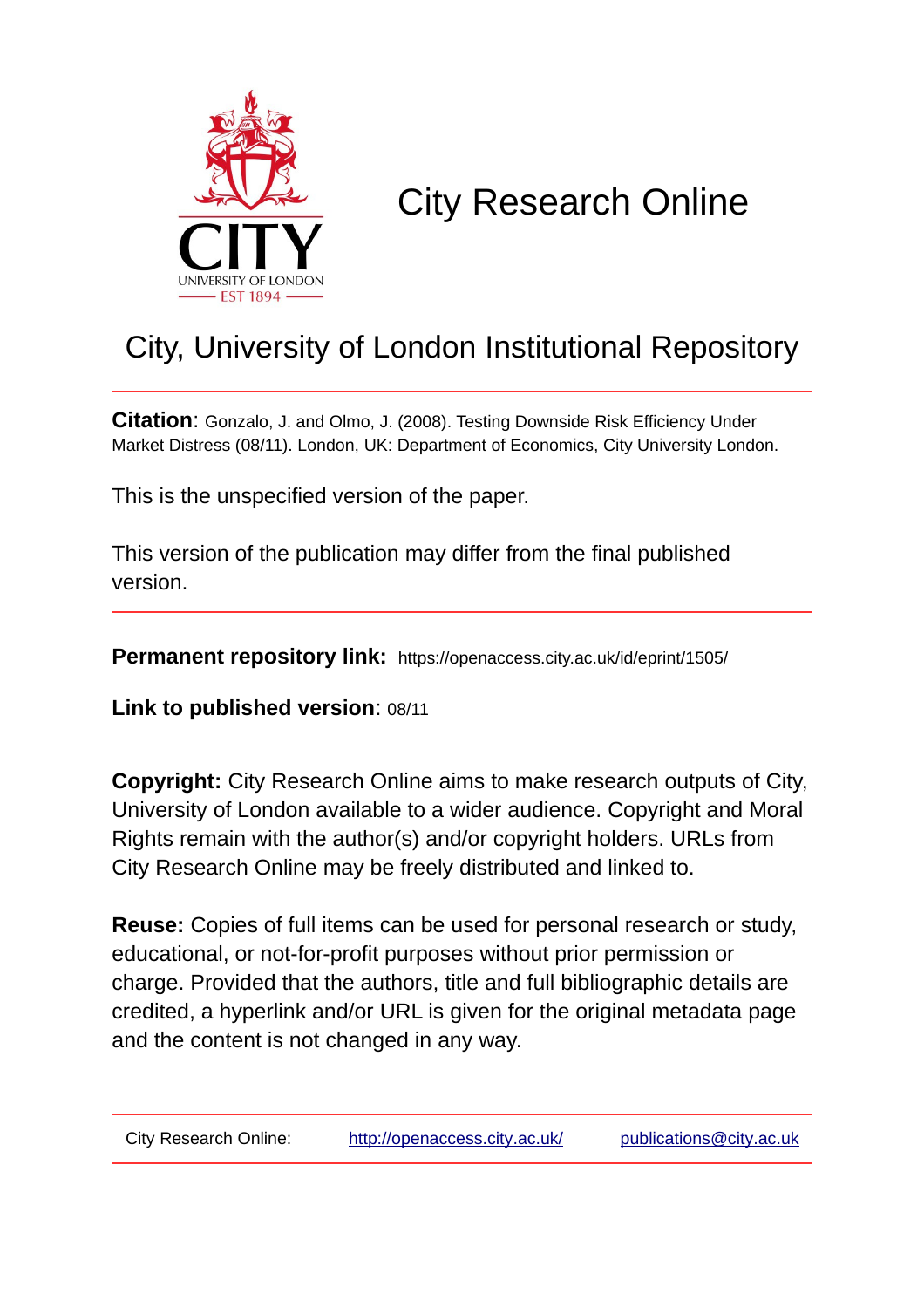

**Department of Economics School of Social Sciences** 

## **Testing Downside Risk Efficiency Under Market Distress**

**Jesus Gonzalo Universidad Carlos III de Madrid** 

> **Jose Olmo<sup>1</sup> City University**

**Department of Economics Discussion Paper Series No. 08/11**

-

<sup>&</sup>lt;sup>1</sup> Department of Economics, City University, Northampton Square, London, EC1V 0HB, UK. Email: *j.olmo@city.ac.uk*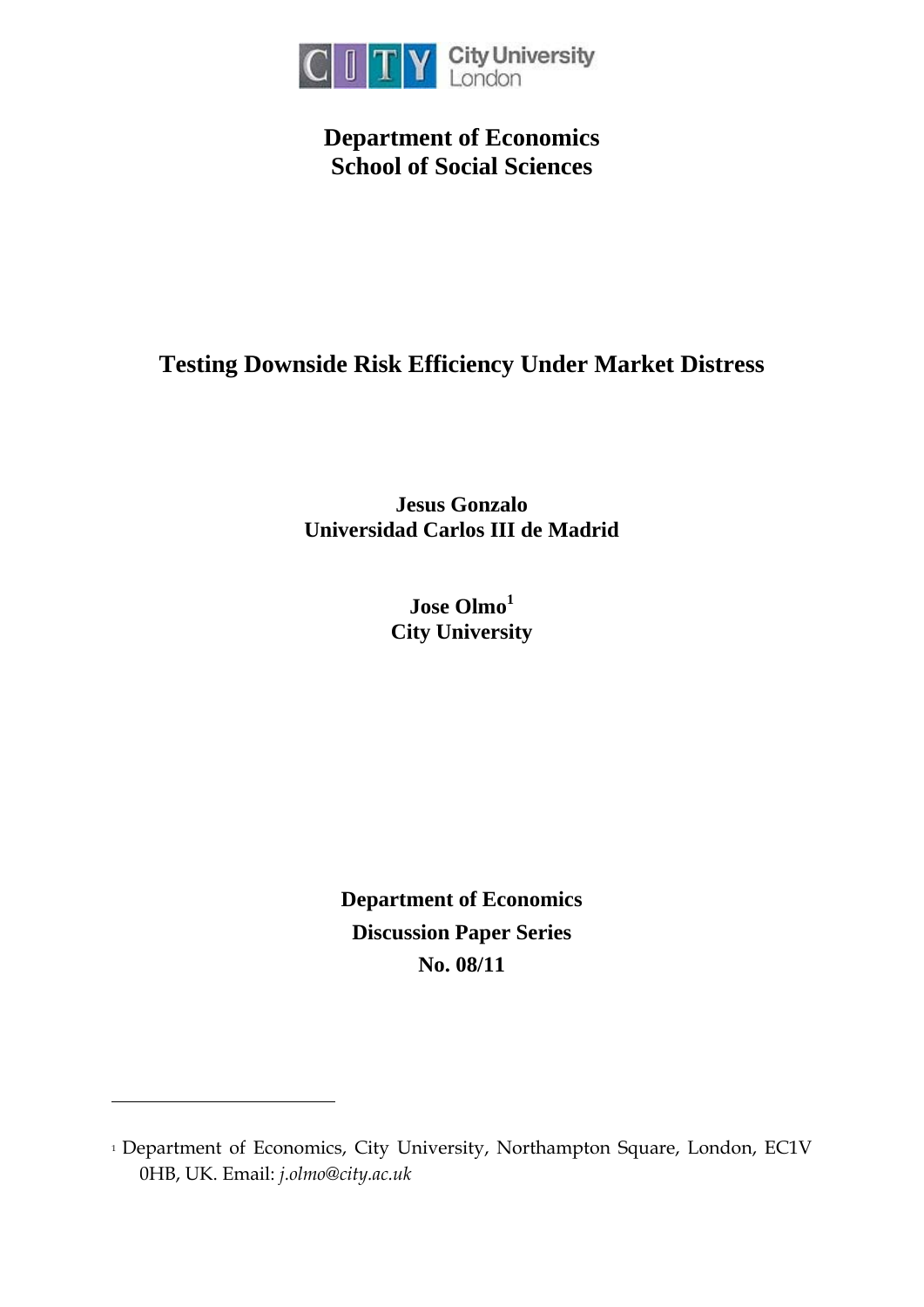## Testing Downside Risk Efficiency Under Market Distress

Jesus Gonzalo, Department of Economics, Universidad Carlos III de Madrid. JOSE OLMO<sup>\*</sup>, Department of Economics, City University, London.

September 2008

#### Abstract

In moments of distress downside risk measures like Lower Partial Moments (LPM) are more appropriate than the standard variance to characterize risk. The goal of this paper is to study how to compare portfolios in these situations. In order to do that we show the close connection between mean-risk efficiency sets and stochastic dominance under distress episodes of the market, and use the latter property to propose a hypothesis test to discriminate between portfolios across risk aversion levels. Our novel family of test statistics for testing stochastic dominance under distress makes allowance for testing orders of dominance higher than zero, for general forms of dependence between portfolios and can be extended to residuals of regression models. These results are illustrated in the empirical application for data from US stocks. We show that mean-variance strategies are stochastically dominated by mean-risk efficient sets in episodes of financial distress.

JEL classification: C1, C2, G1.

Keywords: Comovements, Downside risk, Lower partial moments, Market Distress, Mean-risk models, Mean-variance models, Stochastic dominance

<sup>∗</sup>Corresponding Address: Dept. Economics, City University. Northampton Square, EC1 V0HB, London. Jose Olmo, E-mail:j.olmo@city.ac.uk. Financial support DGCYT Grant (SEJ2007-63098-econ) is gratefully acknowledged.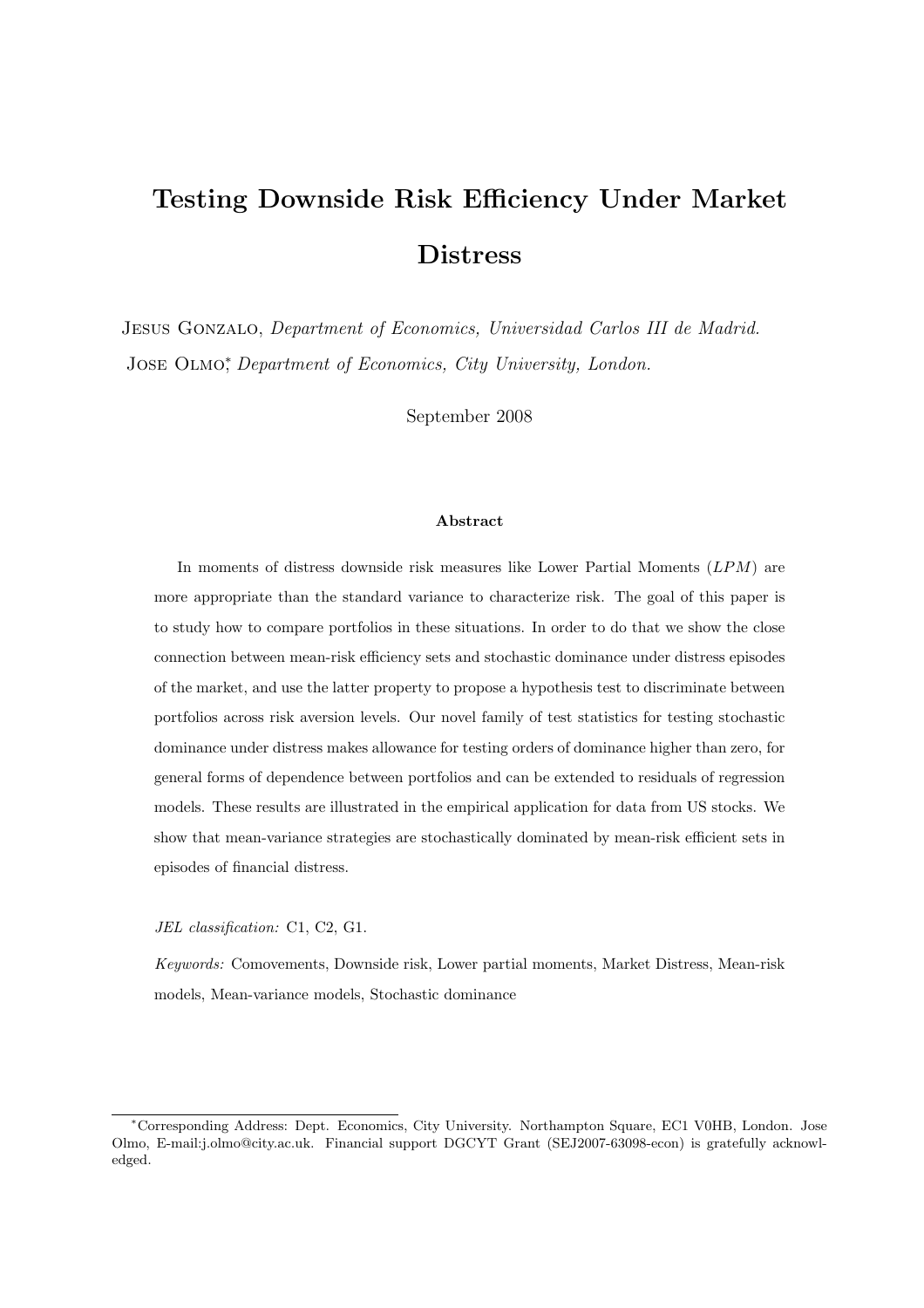## 1 Introduction

It was Markowitz (1952) who formalized the concept of portfolio diversification by showing that investors should choose assets as if they care only about the mean and variance of the returns on an investment portfolio and therefore should penalize equally departures from expected wealth in both sides. Alternatively, Roy (1952) developed the concept of safety-first portfolios where investors' aim consisted on minimizing the likelihood of a dread event, this identified with an outcome in the tail of the distribution of portfolio returns. Roy, as Markowitz, also confined himself to distributions defined by the first two statistical moments. Following this alternative interpretation of risk Markowitz (1959) proposed the semivariance, risk measure that only focused on deviations of the return on the portfolio below a target return determined by the expected return on the investment or the return on the risk-free asset.

Hogan and Warren (1974), Bawa (1975), Arzac and Bawa (1977), and Bawa and Lindenberg (1977) continued on the idea of risk based on dread events introduced by Roy and proposed different risk measures based on penalizing the chance of these events. Thus, building on Roy's (1952) formulation of risk and extending the semivariance of Markowitz (1959) these authors introduced lower partial moments  $(LPM)$  of the distribution of returns to describe risk. Bawa  $((1975), (1976), (1978))$  provided a microeconomic foundation for these risk measures by introducing a family of utility functions consistent with them that described the preferences of downside risk averse investors. These functions take this form:

$$
U(RP; q, \tau) = RP - k(\tau - RP)qI(RP \le \tau),
$$
\n(1)

where  $R^P$  is the return on a portfolio  $P$ ;  $\tau$  is the threshold denoting the target return; k a scale parameter,  $I(\cdot)$  an indicator function that takes the value one if  $R^P \leq \tau$  and zero otherwise, and q the degree of risk aversion of the investor.

Bawa and Lindenberg (1977) and Harlow and Rao (1989) showed that the optimal portfolio choice of downside risk averse investors is the solution of the following equation,

$$
\min_{w} LPM_q^P(\tau) = \int_{-\infty}^{\tau} (\tau - x)^q dF(x),\tag{2}
$$

where with an abuse of notation x denotes the random variable  $R^P$ , with  $R^P = \sum_{n=1}^{m}$  $\sum_{j=1} w_j R_j$ , m the number of assets,  $\mathbf{w} = (w_1, \dots, w_m)$  is the vector of weights of each asset and  $\sum_{j=1}^{m} w_j = 1$ . This minimization problem is subject to the following budget constraint  $\sum_{n=1}^{m}$  $\sum_{j=1} w_j E[R_j] \leq \mu^*(P)$ , with  $\mu^*(P)$  some target return level. The distribution of  $R^P$  is denoted  $F(x)$  and the corresponding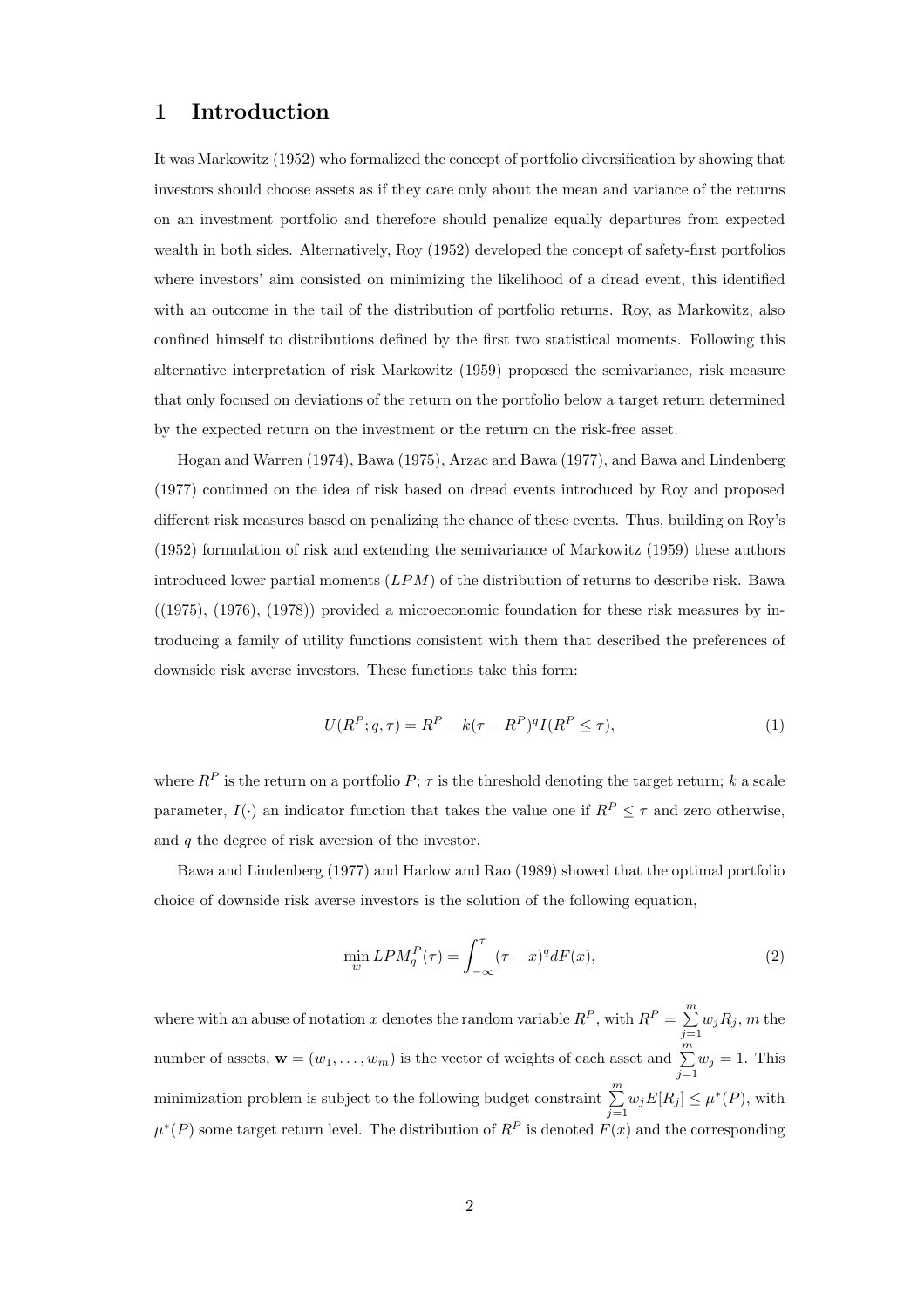curve of all efficient portfolios is called mean-risk efficient set, in contrast to the mean-variance efficient set derived from minimizing the variance.

More recently, Granger (2002) discusses, from an econometrician point of view, lower partial moments risk measures in the spirit of those proposed in Fishburn (1977) as an alternative to processes concerned with describing the dynamics of the conditional variance. Fishburn (1977) in particular, explores the close relationship between mean-risk models derived from these downside risk measures and the concepts of mean-risk dominance and of stochastic dominance. This author shows that the efficient sets obtained from minimizing  $LPM_q$  measures are a subset of the different efficient first, second and third stochastic dominance sets. Similar results involving hypothesis tests for stochastic dominance between investment portfolios are found in Post (2003), Post and Versijp (2004) or Linton, Maasoumi, and Whang (2005). Related tests for the hypothesis in different contexts are found in McFadden (1989), Kaur, Rao and Singh (1994), Anderson (1996), Davidson and Duclos (2000) or Barret and Donald (2003).

The concept of stochastic dominance also encompasses under general conditions the meanvariance model. Gotoh and Konno (2000) and Manganelli (2007), among others, discuss the existence of mean-variance portfolio allocations that are dominated in the second order stochastic dominance sense for all risk-averse agents. This can be particularly remarkable in distress episodes of the market where portfolio diversification really matters. In these periods it is common to observe that uncorrelated assets co-move invalidating mean-variance strategies. It is important, therefore, to consider alternative diversification strategies under comovement periods.

The main aims of the paper are to extend the relationship between mean-risk and stochastic dominance efficient sets shown in Fishburn (1977) to distress episodes of the market, and to propose a hypothesis test for stochastic dominance between portfolios under distress. To test for relative optimality of these strategies we introduce consistent test statistics for testing the different forms of stochastic dominance and stochastic dominance under distress for orders of dominance greater or equal than zero. Furthermore, due to a decomposition of the relevant LPM measures introduced in this paper we are able to derive a simple and estimable form of the asymptotic distribution of the different test statistics for each family of hypothesis tests. Also, by a simple transformation of the test statistic our method allows to test the reverse stochastic dominance hypotheses using the same asymptotic critical values and therefore without any extra computational effort. Finally, as in Linton, Maasoumi and Whang (2005) and unlike Barret and Donald (2003), we make allowance for dependence between portfolios when testing for the different hypotheses, and discuss briefly the extension to testing stochastic dominance for residuals of regression models and time series.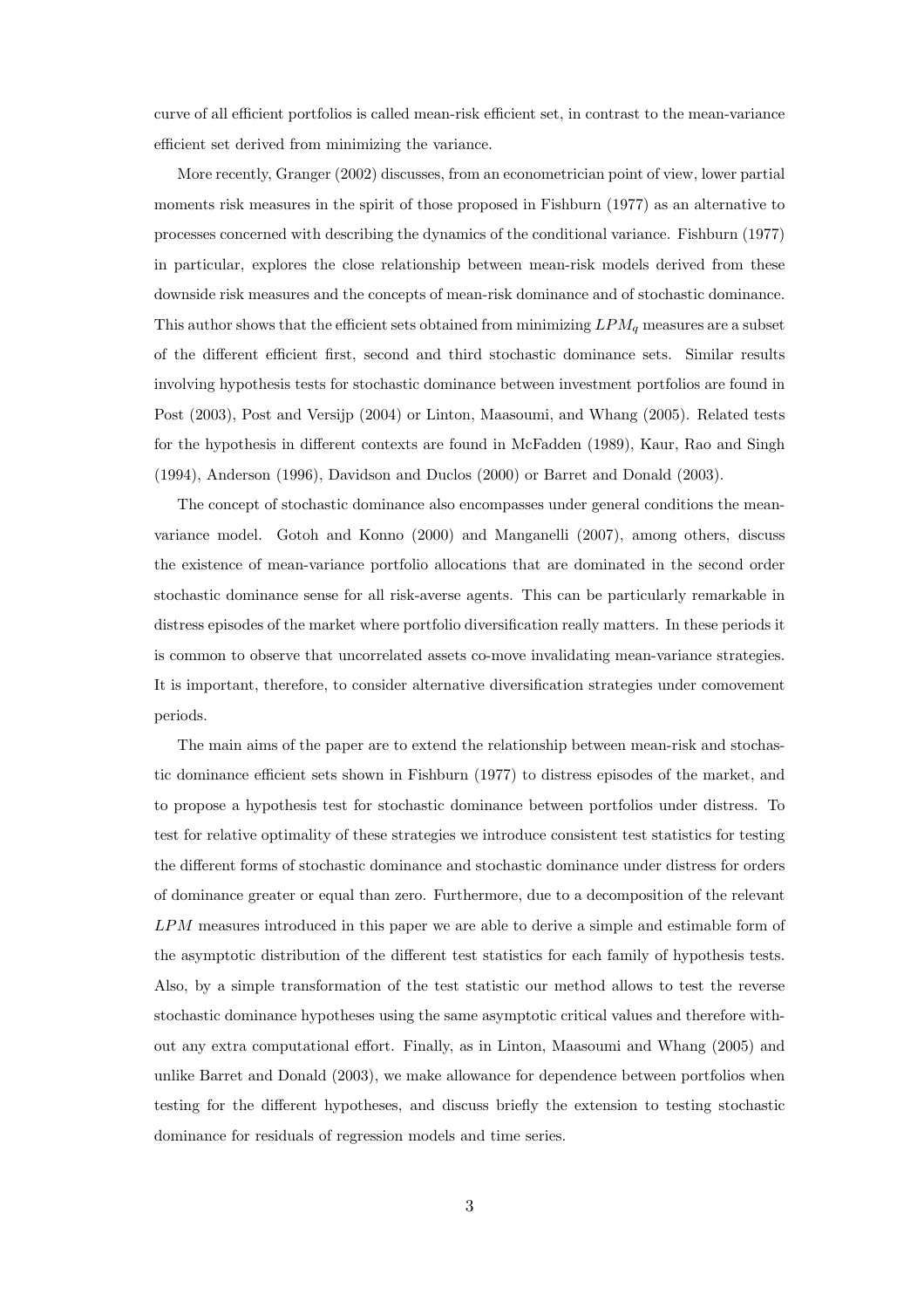In this way our study on stochastic dominance tests complements and extends the pioneering works of Barret and Donald (2003) and Linton, Maasoumi and Whang (2005) in three directions. First, the asymptotic distribution function of our test statistics for testing the relevant hypotheses have a close form easily estimable that allows to approximate the critical value of the tests in small samples without the need of multiplier methods as in Barret and Donald (2003) or subsampling methods as in Linton, Maasoumi and Whang (2005). Second, we use the concept of stochastic dominance in portfolio theory for testing for efficiency among investment portfolios; and finally we extend stochastic dominance tests to stochastic dominance under distress episodes of the market.

The paper is structured as follows. Section 2 introduces the definitions of stochastic dominance and conditional stochastic dominance and its relation with mean-risk efficiency under distress. Section 3 introduces different estimators of the LPM risk measures, derives the relevant hypothesis tests for testing stochastic dominance and conditional stochastic dominance, and the asymptotic theory. In Section 4 we carry out a Monte Carlo simulation experiment to study the size and power of the tests and compare our approximations to those obtained from the p-value transformation advocated in related papers. Section 5 compares the mean-variance and mean-risk efficient portfolios via stochastic and conditional stochastic dominance for real data from US equity market. Finally Section 6 concludes with the main findings of the paper. Proofs and tables are gathered in the appendix.

## 2 Mean-Risk and Stochastic Dominance Under Comove-

#### ments

The efficient portfolio frontier in models in which risk is measured by probability weighted dispersions below a target is defined by those portfolios minimizing  $LPM_q$  measures under the constraints introduced in (2). Bawa and Lindenberg (1977) and Harlow and Rao (1989) show that these measures are consistent with the maximization of preferences of downside risk averse investors. Those portfolios in the efficient frontier satisfy the following result:

Result 1: (Fishburn (1977), page 118). Portfolio A dominates Portfolio B in the mean-risk model defined at a  $\tau$  level if and only if  $\mu(A) \ge \mu(B)$  and  $LPM_{q}^{A}(\tau) \le LPM_{q}^{B}(\tau)$  for  $q \ge 0$ , with at least one strict inequality.

The proof of this result is given by observing that

$$
E[U(R^i; q, \tau)] = \mu(i) - k \ LPM_q^i(\tau),\tag{3}
$$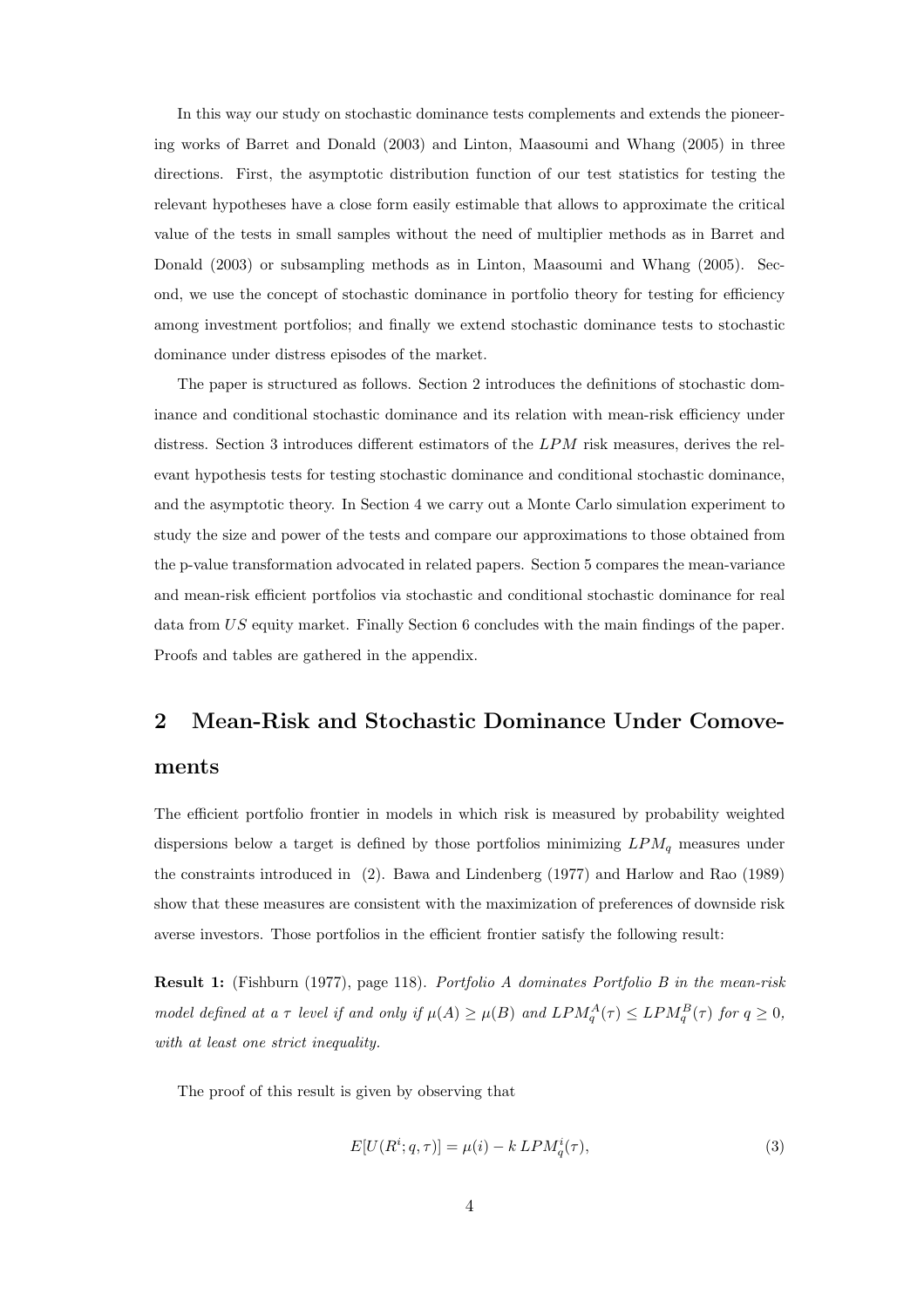with  $\mu(i)$  denoting the expected values of the random variables  $R^i$ ,  $i = A, B$ , and k a scale parameter.

Fishburn (1977) shows the existing close connection between the efficiency of  $LPM_q$  portfolios and their stochastic dominance over the rest of possible risky portfolios. Before elaborating on this result we introduce stochastic dominance between portfolios as discussed by this author.

Result 2: (Fishburn (1977), page 118).

- A first stochastic dominates (FSD) B if and only if  $F^A \neq F^B$  and  $LPM_0^A(\tau) \leq LPM_0^B(\tau)$ for all  $\tau \in \Re$ .
- A second stochastic dominates (SSD) B if and only if  $F^A \neq F^B$  and  $LPM_1^A(\tau) \leq$  $LPM_{1}^{B}(\tau)$  for all  $\tau \in \Re$ .
- A third stochastic dominates (TSD) B if and only if  $F^A \neq F^B$ ,  $\mu(A) \geq \mu(B)$ , and  $LPM_2^A(\tau) \leq LPM_2^B(\tau)$  for all  $\tau \in \Re$ ,

with  $F^A$  and  $F^B$  the distribution functions of two portfolios A and B.

In particular lemma 1 and theorem 3 in Fishburn (1977) show that if  $A$  FSD  $B$  then  $\mu(A) > \mu(B)$  and  $E[v^A(x)] \ge E[v^B(x)]$ , for every nondecreasing real valued function  $v(x)$ with expected value evaluated at  $F^A$  and  $F^B$  respectively; and therefore A dominates B in the mean-risk model for  $LPM_q$  measures for all  $q \ge 0$  and  $\tau \in \mathbb{R}$ . In the same way if A SSD B then  $\mu(A) \ge \mu(B)$  and  $E[v^A(x)] \ge E[v^B(x)]$ , for every nondecreasing and concave real valued function  $v(x)$ ; and therefore A dominates B in the mean-risk model for  $LPM_q$  measures for all  $q \geq 1$ , except when  $\mu(A) = \mu(B)$  and  $LPM_q^A(\tau) = LPM_q^B(\tau)$  for all  $\tau$ . Finally, if A TSD B then  $\mu(A) \geq \mu(B)$  and  $E[v^A(x)] \geq E[v^B(x)]$ , for every nondecreasing and concave real valued function  $v(x)$  for which  $-\delta v(x)/\delta x$  is concave,  $x \in \mathbb{R}$ ; and therefore A dominates B in the mean-risk model for  $LPM_q$  measures for all  $q \geq 2$ , except when  $\mu(A) = \mu(B)$  and  $LPM_{q}^{A}(\tau) = LPM_{q}^{B}(\tau)$  for all  $\tau$ . Therefore these results show that efficient portfolio sets corresponding to investors minimizing  $LPM_q$  measures are a subset of the FSD efficient set for  $q \geq 0$ ; of the SSD efficient set for  $q \geq 1$  and of the TSD efficient set for  $q \geq 2$ ; except in the noted cases.

In what follows we extend the results on stochastic dominance shown above to a setting characterized by periods of market distress. This phenomenon is identified in this paper with a state of the market where the return on every risky asset is below a threshold u. This will be measured by  $P(R_1 \leq u, \ldots, R_m \leq u)$  and denoted throughout  $\lambda(u)$ . In this context we define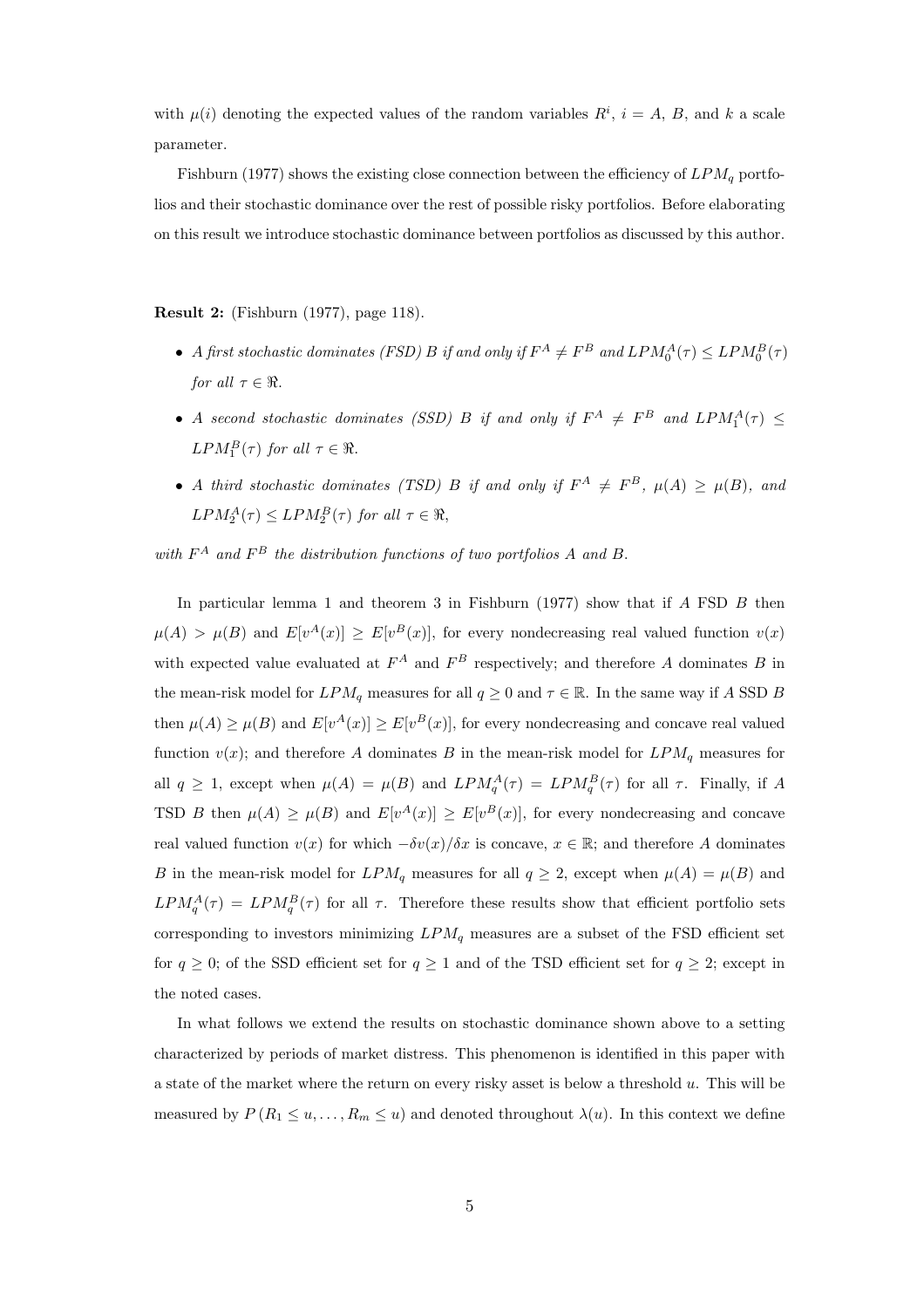the following risk measure

$$
LPM_{q,u}^{P}(\tau) = \int_{-\infty}^{\tau} (\tau - x)^{q} dF_u(x), \qquad (4)
$$

where  $F_u(x) := F$  $(R^P \leq x | R_1 \leq u, \ldots, R_m \leq u)$ denotes the distribution function of the returns on portfolio  $P$  conditional on being on a comovement regime.

The next proposition shows a very helpful decomposition of the risk measures in (2) and (4) that will enable us to derive the asymptotic distribution of the relevant test statistics and that, in contrast to existing literature, can be easily estimated for any order of  $q$ . Specifically, our decomposition improves Anderson (1996) that uses a trapezoidal approximation of the LPM-integrals, and Davidson and Duclos (2000) and Barret and Donald (2003) that integrate directly the empirical processes. Before introducing the different decompositions we need the following three assumptions.

**Assumption A.1:** The vector of weights characterizing portfolio P satisfies that  $0 \leq w_j \leq 1$ , for all j, and  $\sum_{i=1}^{m}$  $\sum_{j=1} w_j = 1.$ 

**Assumption A.2:** The distribution functions  $F(\tau)$ ,  $F_u(\tau)$ ,  $LPM_{0,u}^c(\tau) := F_u^c(\tau)$  defined by the probability  $P$  $(R^P \leq \tau | R_1 > u \text{ or } R_2 > u \text{ or } ... \text{ or } R_m > u)$ , with the superscript c denoting the complementary conditioning event, and  $\lambda(u) = P(R_1 \le u, \dots, R_m \le u)$  are continuous and differentiable in the  $\mathbb R$  and  $\mathbb R^m$  domain respectively.

**Assumption A.3:** Let  $q$  define the intensity of risk aversion in utility function (1). Then  $E[(R^P)^q] < \infty$  for  $R^P$  the return on portfolio P.

Assumption A.1 ensures that investors can only take long positions in the assets comprising the portfolio and implies that  $LPM_{0,u}(u) = 1$ . This assumption is very standard in the literature, see for instance Post (2003). Assumption A.2 and A.3 guarantee the existence of the different  $LPM$  measures determined by q.

**Proposition 1:** Assume A.1-A.3 hold, and let  $LPM_q^P(\cdot)$  and  $LPM_{q,u}^P(\cdot)$  for  $q \geq 0$  be the downside risk measures defined in (2) and (4) respectively. Then

$$
LPM_q^P(\tau) = E[(\tau - R^P)^q | R^P \le \tau] LPM_0^P(\tau),\tag{5}
$$

and

$$
LPM_{q,u}^{P}(\tau) = E[(\tau - R^{P})^{q} | R^{P} \leq \tau, R_{1} \leq u, \dots, R_{m} \leq u] LPM_{0,u}^{P}(\tau). \tag{6}
$$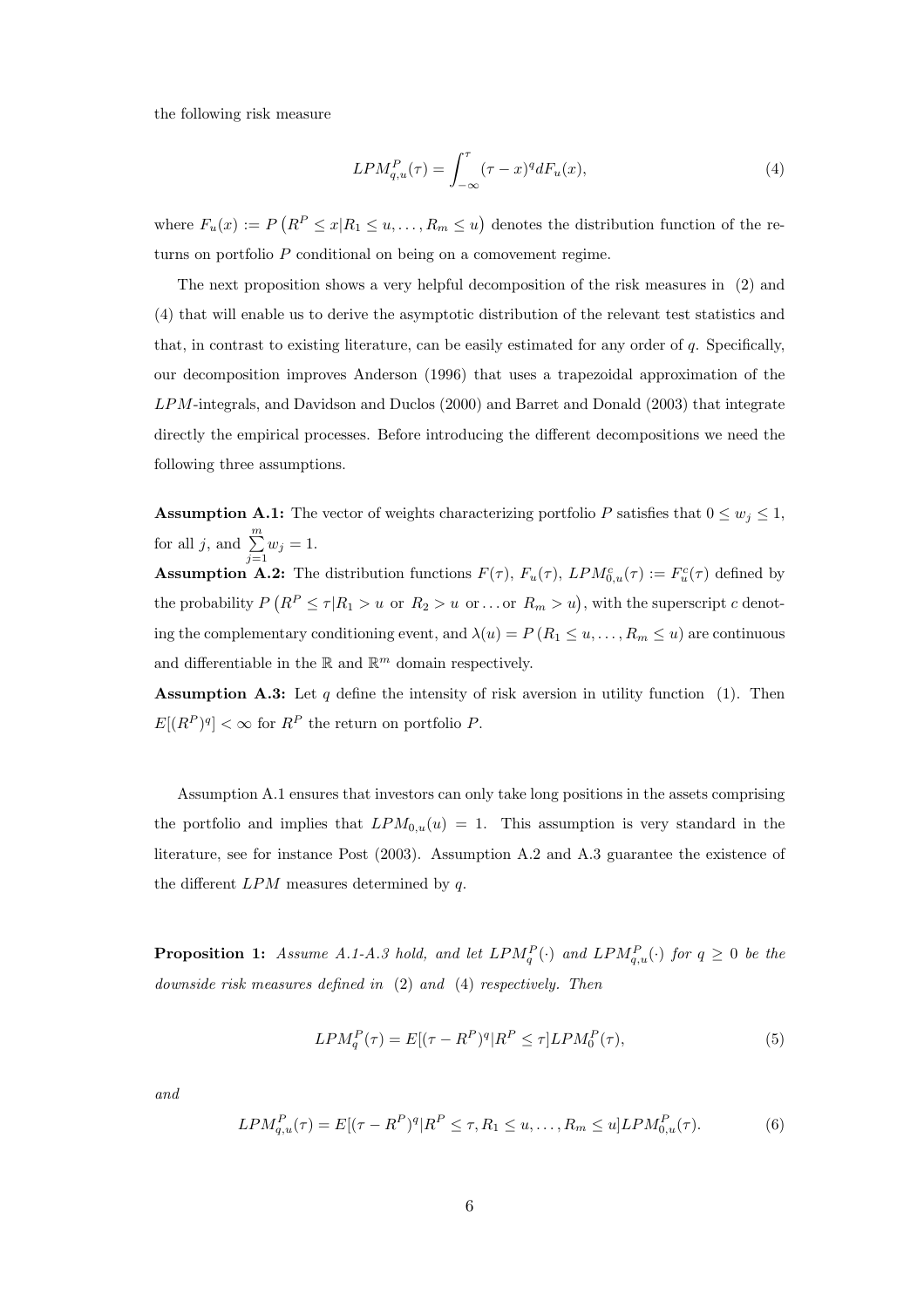Proposition 1 can be used to derive a decomposition of the unconditional downside risk measure for any order q. For example, for  $q = 0$  the conditional probability theorem implies that  $LPM_0^P(\tau)$  can be decomposed as

$$
LPM_0^P(\tau) = \lambda(u) LPM_{0,u}^P(\tau) + (1 - \lambda(u)) LPM_{0,u}^{c,P}(\tau). \tag{7}
$$

The following corollary extends this decomposition to higher orders of q.

**Corollary 1:** Let  $LPM_q^P$  for  $q \geq 0$  be the downside risk measure defined in (2). Then

$$
LPM_q^P(\tau) = \lambda(u)\gamma_{q,u}(\tau) LPM_{q,u}^P(\tau) + (1 - \lambda(u))\gamma_{q,u}^c(\tau) LPM_{q,u}^{cP}(\tau),
$$
\n(8)

.

 $with \ \gamma_{q,u}(\tau) = \frac{E[(\tau - R^P)^q]R^P \leq \tau]}{E[(\tau - R^P)^q]R^P \leq \tau R_1 \leq u R_2 \leq u}$  $\frac{E[(\tau - K^{\dagger})^{\dagger}]K^{\dagger} \leq \tau]}{E[(\tau - R^P)^{q}]R^P \leq \tau, R_1 \leq u, R_2 \leq u, ..., R_m \leq u]}$  and  $\gamma_{q,u}^c(\tau) = \frac{E[(\tau - R^P)^q|R^P \leq \tau]}{E[(\tau - R^P)^q|R^P \leq \tau, R_1 > u \text{ or } R_2 > u]}$  $E[(\tau-R^P)^q|R^P\leq \tau, R_1>u \text{ or } R_2>u \text{ or...or } R_m>u]$ 

Furthermore, under comovements  $LPM_q^P(\tau) = \gamma_{q,u}(\tau) LPM_{q,u}^P(\tau)$ .

This decomposition allow us to disentangle the risk exposure of the portfolio due to the probability  $\lambda(u)$  of market distress, from the risk exposure produced by the allocation of weights in each market regime. In particular there can be two portfolios  $A$  and  $B$  consisting of different assets and such that  $LPM_{q}^{A}(\tau) \leq LPM_{q}^{B}(\tau)$  for every  $\tau \in \mathbb{R}$ , but not under comovements. In this scenario there can be other asset allocations more efficient to diversify risk. This is explored in the remaining of the section. Following result 2 we define first the concept of stochastic dominance conditional on comovements.

#### Definition 1:

- A first conditional stochastic dominates (FCSD) B if and only if  $F_u^A \neq F_u^B$  and  $LPM_{0,u}^A(\tau) \leq$  $LPM_{0,u}^{B}(\tau)$  for all  $\tau \leq u$ .
- A second conditional stochastic dominates (SCSD) B if and only if  $F_u^A \neq F_u^B$  and  $LPM_{1,u}^{A}(\tau) \leq LPM_{1,u}^{B}(\tau)$  for all  $\tau \leq u$ .
- A third conditional stochastic dominates (TCSD) B if and only if  $F_u^A \neq F_u^B$ ,  $\mu_u(A) \geq$  $\mu_u(B)$ , and  $LPM_{2,u}^A(\tau) \leq LPM_{2,u}^B(\tau)$  for all  $\tau \leq u$ ,

with  $F_u^A$  and  $F_u^B$  the relevant conditional distribution functions introduced before, and  $\mu_u(A) :=$  $E[R^A|R_1 \leq u, ..., R_m \leq u]$  and  $\mu_u(B) := E[R^B|R_1 \leq u, ..., R_m \leq u]$  the corresponding conditional expected values.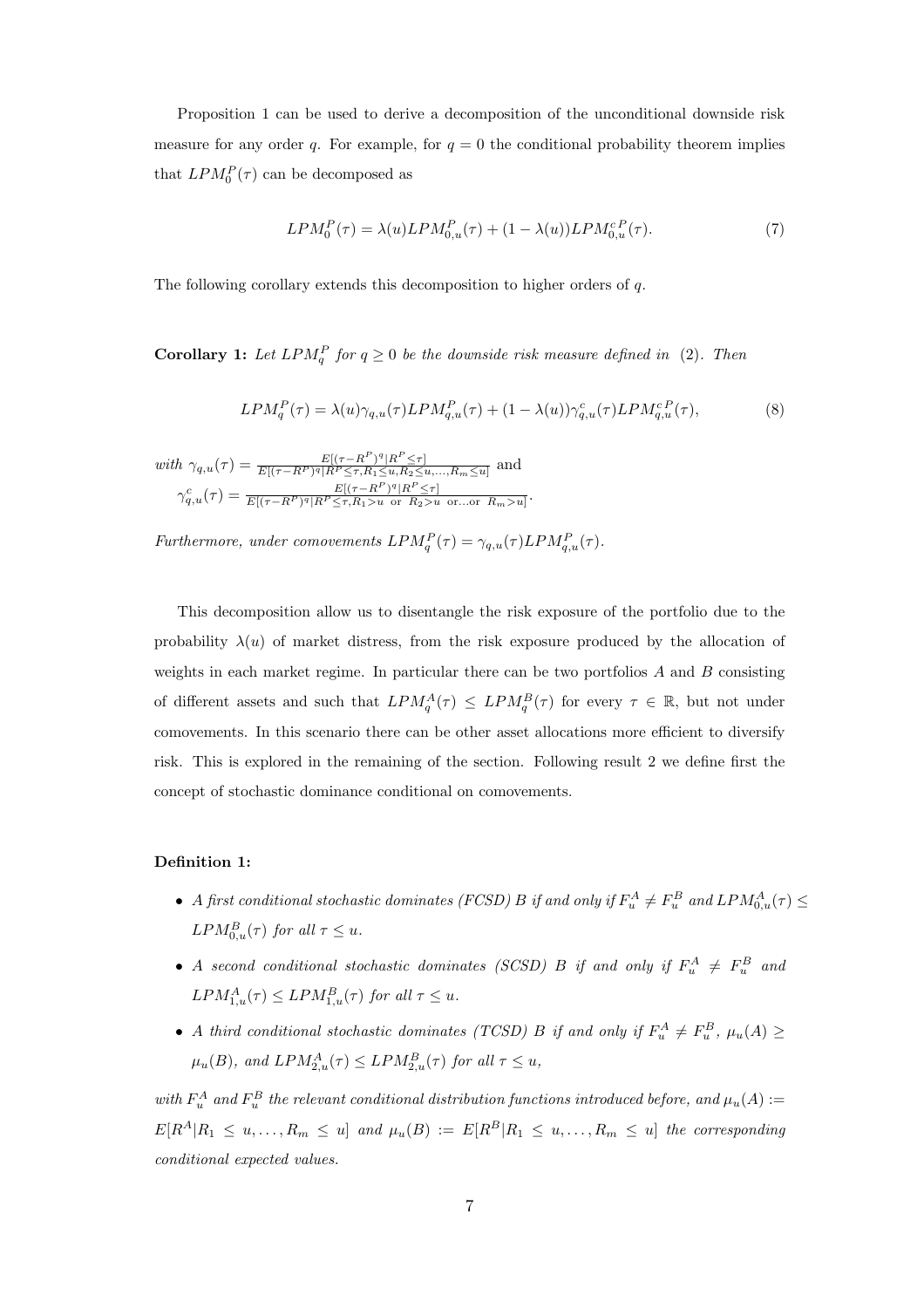Using lemma 1 in Fishburn (1977) we obtain that if A FCSD B then  $\mu_u(A) > \mu_u(B)$  and  $E_u[v^A(x)] \ge E_u[v^B(x)]$  for every nondecreasing real valued function  $v(x)$  with expected value evaluated at  $F_u^A$  and  $F_u^B$ , respectively. If A SCSD B then  $\mu_u(A) \geq \mu_u(B)$  and  $E_u[v^A(x)] \geq$  $E_u[v^B(x)]$  for every nondecreasing and concave real valued function  $v(x)$ ; and finally, if A TCSD B then  $\mu_u(A) \geq \mu_u(B)$  and  $E_u[v^A(x)] \geq E_u[v^B(x)]$ , for every nondecreasing and concave real valued function  $v(x)$  for which  $-\delta v(x)/\delta x$  is concave, with  $x \in \mathbb{R}$ . In the particular case  $v = U$ , with  $U(\cdot)$  defined in (1), the definition above allows us to extend naturally the relationship between mean-risk and stochastic dominance efficient frontiers to a conditional environment characterized by the occurrence of market distress.

#### Theorem 1:

- If A FCSD B then A dominates B in the mean-risk model defined by  $LPM_{q,u}$  measures for all  $q \geq 0$ .
- If A SCSD B then A dominates B in the mean-risk model defined by  $LPM_{q,u}$  measures for all  $q \ge 1$ , except when  $\mu_u(A) = \mu_u(B)$  and  $LPM_{q,u}^A(\tau) = LPM_{q,u}^B(\tau)$  for all  $\tau \le u$ .
- If A TCSD B then A dominates B in the mean-risk model defined by  $LPM_{q,u}$  measures for all  $q \geq 2$ , except when  $\mu_u(A) = \mu_u(B)$  and  $LPM_{q,u}^A(\tau) = LPM_{q,u}^B(\tau)$  for all  $\tau \leq u$ .

This result entails different optimal portfolio choices contingent on the state of the market. In order to make the conditions for stochastic dominance in Fishburn (1977) and in theorem 1 above statistically testable we will develop in the next section hypothesis tests for unconditional stochastic dominance and stochastic dominance under distress of different orders.

## 3 Estimation and Inference

Suppose we have n independent and identically distributed vectors of observations obtained from m different random variables  $R_1, \ldots, R_m$ . Then, natural estimators of  $LPM_0(\tau)$  and  $LPM_{0,u}(\tau)$ , for  $\tau$  nonstochastic are

$$
\widehat{LPM}_0(\tau) := \frac{1}{n} \sum_{i=1}^n I(R_i^P \le \tau),\tag{9}
$$

and

$$
\widehat{LPM}_{0,u}(\tau) := \frac{1}{n_u} \sum_{i=1}^n I(R_i^P \le \tau | R_{1,i} \le u, R_{2,i} \le u, \dots, R_{m,i} \le u), \tag{10}
$$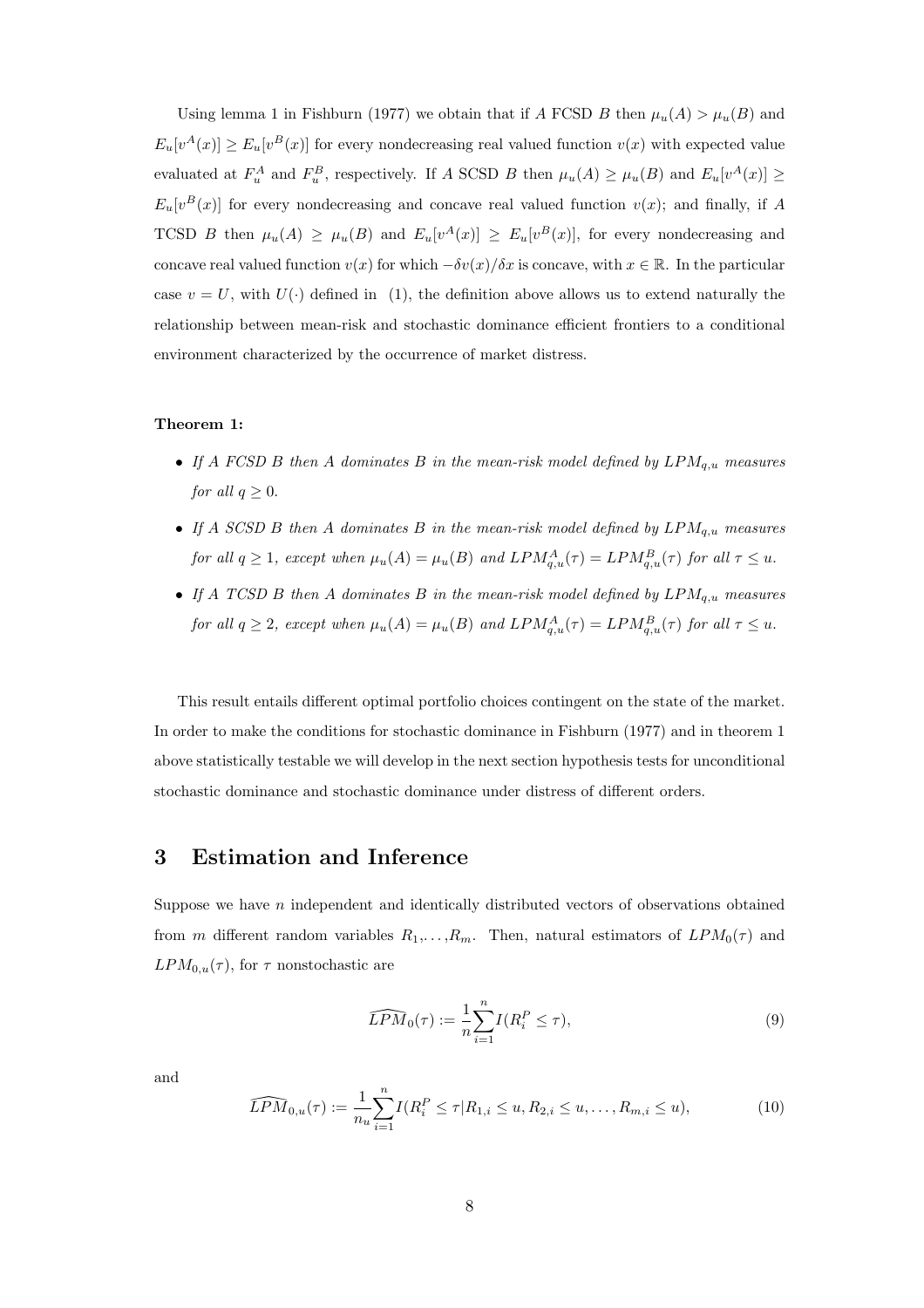with  $n_u$  the number of vectors satisfying  $R_1 \leq u, R_2 \leq u, \ldots, R_m \leq u$ . The multivariate version of these empirical estimators is employed to estimate  $\lambda(u)$ . Thus,

$$
\widehat{\lambda}(u) := \frac{1}{n} \sum_{i=1}^{n} I(R_{1,i} \le u, R_{2,i} \le u, \dots, R_{m,i} \le u).
$$
\n(11)

The different expected values necessary to compute  $LPM_q$  measures of higher orders are estimated by their corresponding empirical counterparts

$$
\widehat{E}[(\tau - R^P)^q | R^P \le \tau] := \frac{1}{n_p} \sum_{i=1}^n (\tau - R_i^P)^q I(R_i^P \le \tau),\tag{12}
$$

and

$$
\widehat{E}[(\tau - R^P)^q | R^P \le \tau, R_1 \le u, R_2 \le u, \dots, R_m \le u] :=
$$
\n
$$
= \frac{1}{n'_p} \sum_{i=1}^n (\tau - R_i^P)^q I(R_i^P \le \tau, R_{1,i} \le u, \dots, R_{m,i} \le u),
$$
\n(13)

with  $n_p$  the number of observations in the sample satisfying  $R^P \leq \tau$  and  $n'_p$  the number of observations satisfying  $R^P \leq \tau$  and  $R_1 \leq u, R_2 \leq u, \ldots, R_m \leq u$ .

By the strong law of large numbers in the univariate and multivariate setting and by Slutsky theorem these estimators and linear functions of them necessary to estimate  $LPM_q$ and  $LPM_{q,u}$  are strongly consistent estimators of the population parameters for  $n'_p \to \infty$ . Note that this implies  $n_p$ ,  $n_u \to \infty$  since  $n'_p \leq n_p$ ,  $n'_p \leq n_u$ .

These estimators allow to construct consistent tests for the hypotheses involving different types of stochastic dominance and for any order  $q$ . Since we are interested in a portfolio investment environment we will concentrate on first, second and third orders of stochastic dominance, although our results can be extended to any q.

#### 3.1 A Hypothesis Test for Stochastic Dominance

This is an open problem widely investigated in economics and finance in general; and in particular, in the income distribution literature and more recently in portfolio theory, see McFadden (1989), Larsen and Resnick (1993), Kaur, Rao and Singh (1994), Anderson (1996), Davidson and Duclos (2000), Barret and Donald (2003) or recently Linton, Maasoumi and Whang (2005) and Davidson and Duclos (2006). Our approach for testing stochastic dominance differs from these influential papers in three aspects: first, due to the decompositions of the LPM measures in proposition 1 we can test for any order of stochastic dominance by using simple modifications of the test statistics. Further, the critical values of the asymptotic distribution of the tests can be approximated by uniformly consistent estimation procedures. Second, the different tests for stochastic dominance make allowance for dependence between portfolios;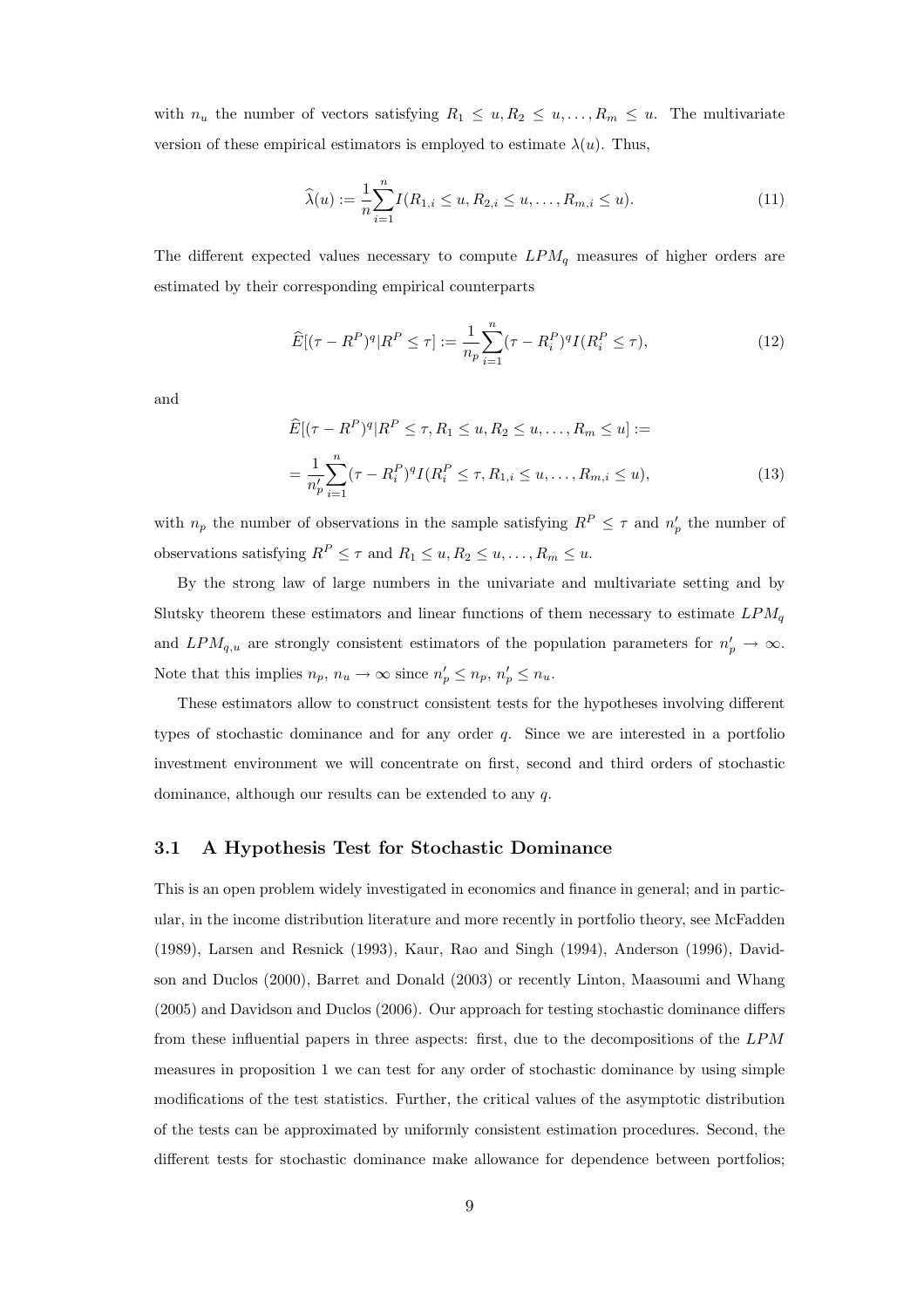and third, we extend these tests to scenarios of market distress, characterized by values of the vector of random variables comprising the portfolio below a given threshold  $u$ .

Our test statistic is of Kolmogorov-Smirnov type and shares the spirit of the test statistic proposed in McFadden (1989), Anderson (1996), Davidson and Duclos (2000) or more recently in Barret and Donald (2003). Since the utility function (1) is increasing for  $q = 0$  and nondecreasing and concave for  $q > 0$  the results in Fishburn (1977) apply, and we can focus on the hypothesis test

$$
\begin{cases}\nH_{0,\gamma}: LPM_{\gamma}^{A}(\tau) \le LPM_{\gamma}^{B}(\tau), & \text{for all } \tau \in \mathbb{R}, \\
H_{1,\gamma}: LPM_{\gamma}^{A}(\tau) > LPM_{\gamma}^{B}(\tau), & \text{for some } \tau \in \mathbb{R},\n\end{cases}
$$
\n(14)

rather than on the strict inequality for testing first ( $\gamma = 0$ ), second ( $\gamma = 1$ )<sup>1</sup> and third  $(\gamma = 2)$  stochastic dominance between two portfolios A and B. Alternatively, and following the notation in Linton, Maasoumi and Whang (2005) we define  $D_{\gamma}(\tau) := LPM_{\gamma}^{A}(\tau) - LPM_{\gamma}^{B}(\tau)$ and write the hypothesis test above as

$$
\begin{cases}\nH_{0,\gamma}: D_{\gamma}(\tau) \le 0, & \text{for all } \tau \in \mathbb{R}, \\
H_{1,\gamma}: D_{\gamma}(\tau) > 0, & \text{for some } \tau \in \mathbb{R}.\n\end{cases}
$$
\n(15)

Under  $H_{0,0}$  A dominates B in the mean-risk sense for risk-neutral and risk-averse investors, under  $H_{0,1}$  A dominates B for risk-averse investors except when  $\mu(A) = \mu(B)$ , and under  $H_{0,2}$ and  $\mu(A) \geq \mu(B)$  A dominates B for risk-averse investors with increasing absolute risk aversion levels. Other testing methods for this hypothesis reverse the roles of the hypotheses and have the alternative hypothesis as corresponding to strong stochastic dominance. These methods are formulated using a slightly different definition of stochastic dominance that involves strict inequality (strong stochastic dominance) in (14), and are usually based on the minimum distance rather than on the maximum, see for example Kaur, Rao and Singh (1994).

The asymptotic theory for LPM risk measures determined by  $\tau$  fixed is given in the following proposition. In contrast to most of the existing literature this result is possible for general orders of q due to the decompositions discussed in proposition 1.

Proposition 2: Suppose we have n independent and identically distributed observations from a random variable R, and let  $\widehat{LPM}_{\gamma}(\tau)$  be a  $\sqrt{n}$ -consistent estimator of  $LPM_{\gamma}(\tau)$ , and

<sup>&</sup>lt;sup>1</sup>Hereafter q denotes the order of investor's risk aversion and  $\gamma$  the order of stochastic dominance.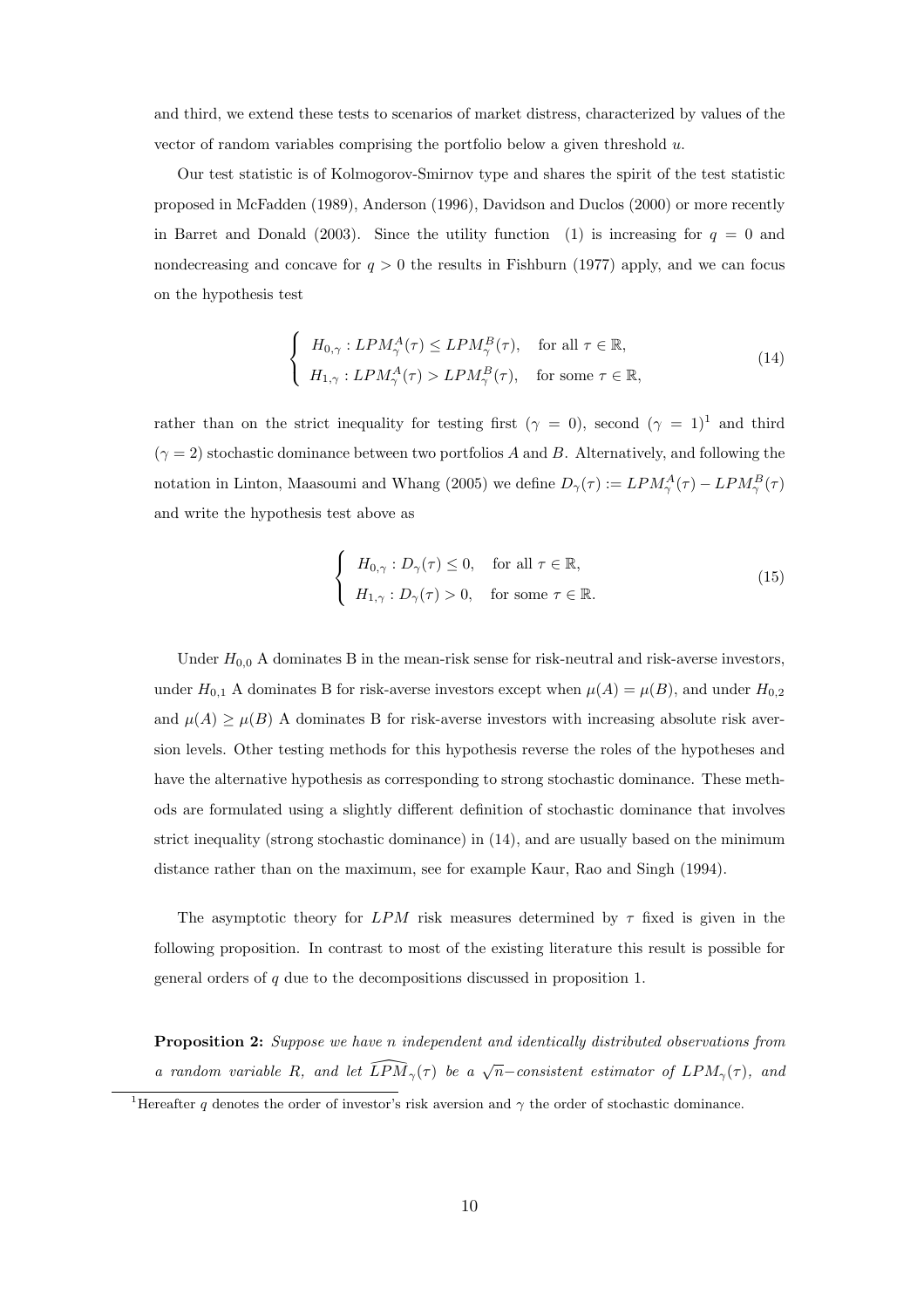assume A.1-A.3 hold. Then

$$
\sqrt{n}\left(\widehat{LPM}_{\gamma}(\tau) - LPM_{\gamma}(\tau)\right) \stackrel{d}{\longrightarrow} N\left(0, E[(\tau - R)^{2\gamma}]R \leq \tau\right]F(\tau) - E[(\tau - R)^{\gamma}]R \leq \tau]^2 F^2(\tau)\right),\tag{16}
$$

for all fixed  $\tau$  in the real line, and  $\gamma \geq 0$ .

Before introducing the asymptotic theory relevant to the composite hypothesis test we need the following notation and two further assumptions. Let  $A$  and  $B$  denote two portfolios with returns characterized by two random variables  $R^A$  and  $R^B$  respectively. Denote  $F^{A,B}(\tau,\tau) :=$  $P(R^A \leq \tau, R^B \leq \tau)$ ,  $k^i_{\gamma}(\tau) = E[(\tau - R^i)^{\gamma}]R^i \leq \tau]$  with  $i = A, B$ , and  $k^{A,B}_{\gamma}(\tau, \tau) = E[(\tau - R^i)^{\gamma}]R^i$  $(R^A)^\gamma(\tau - R^B)^\gamma | R^A \leq \tau, R^B \leq \tau$ , and  $\Sigma(\tau, \tau)$  is the asymptotic covariance function of the vector  $\widehat{(LPM}^A_\gamma(\tau) - LPM^A_\gamma(\tau), \widehat{LPM}^B_\gamma(\tau) - LPM^B_\gamma(\tau)).$ 

**Assumption A.4:**  $\inf_{\tau,\tau^*\in\mathbb{R}} det(\Sigma(\tau,\tau^*)) > 0.$ 

**Assumption A.5:** The empirical counterparts of  $k^A_\gamma(\tau)$ ,  $k^B_\gamma(\tau)$  and  $k^{A,B}_\gamma(\tau,\tau^*)$  introduced above converge uniformly to  $k^A_\gamma(\tau)$ ,  $k^B_\gamma(\tau)$  and  $k^{A,B}_\gamma(\tau,\tau^*)$ , respectively, over  $\tau,\tau^* \in \mathbb{R}$ .

Assumption A.4 ensures that result (16) can be extended to describe the asymptotic bivariate distribution of  $\widehat{LPM}^A_\gamma(\tau)$  and  $\widehat{LPM}^B_\gamma(\tau)$  for all fixed  $\tau \in \mathbb{R}$ . Assumption A.5 and Glivenko-Cantelli theorem ensure the uniform convergence of the different estimators to the parameters of interest. Now, the Cramer-Wold device guarantees that the limit distribution of the difference between the random variables also converges to a normal distribution. Then

$$
\sqrt{n}\left(\widehat{D}_{\gamma}(\tau)-D_{\gamma}(\tau)\right) \stackrel{d}{\longrightarrow} N\left(0,V_{\gamma}(\tau)\right),\tag{17}
$$

with

$$
V_{\gamma}(\tau) = (k_{2\gamma}^{A}(\tau)F^{A}(\tau) - (k_{\gamma}^{A}(\tau)F^{A}(\tau))^{2}) + (k_{2\gamma}^{B}(\tau)F^{B}(\tau) - (k_{\gamma}^{B}(\tau)F^{B}(\tau))^{2}) - 2(k_{\gamma}^{A,B}(\tau,\tau)F^{A,B}(\tau,\tau) - k_{\gamma}^{A}(\tau)F^{A}(\tau)k_{\gamma}^{B}(\tau)F^{B}(\tau)).
$$

Furthermore, this result can be extended to the associated continuous random process indexed by  $\tau \in \mathbb{R}$ .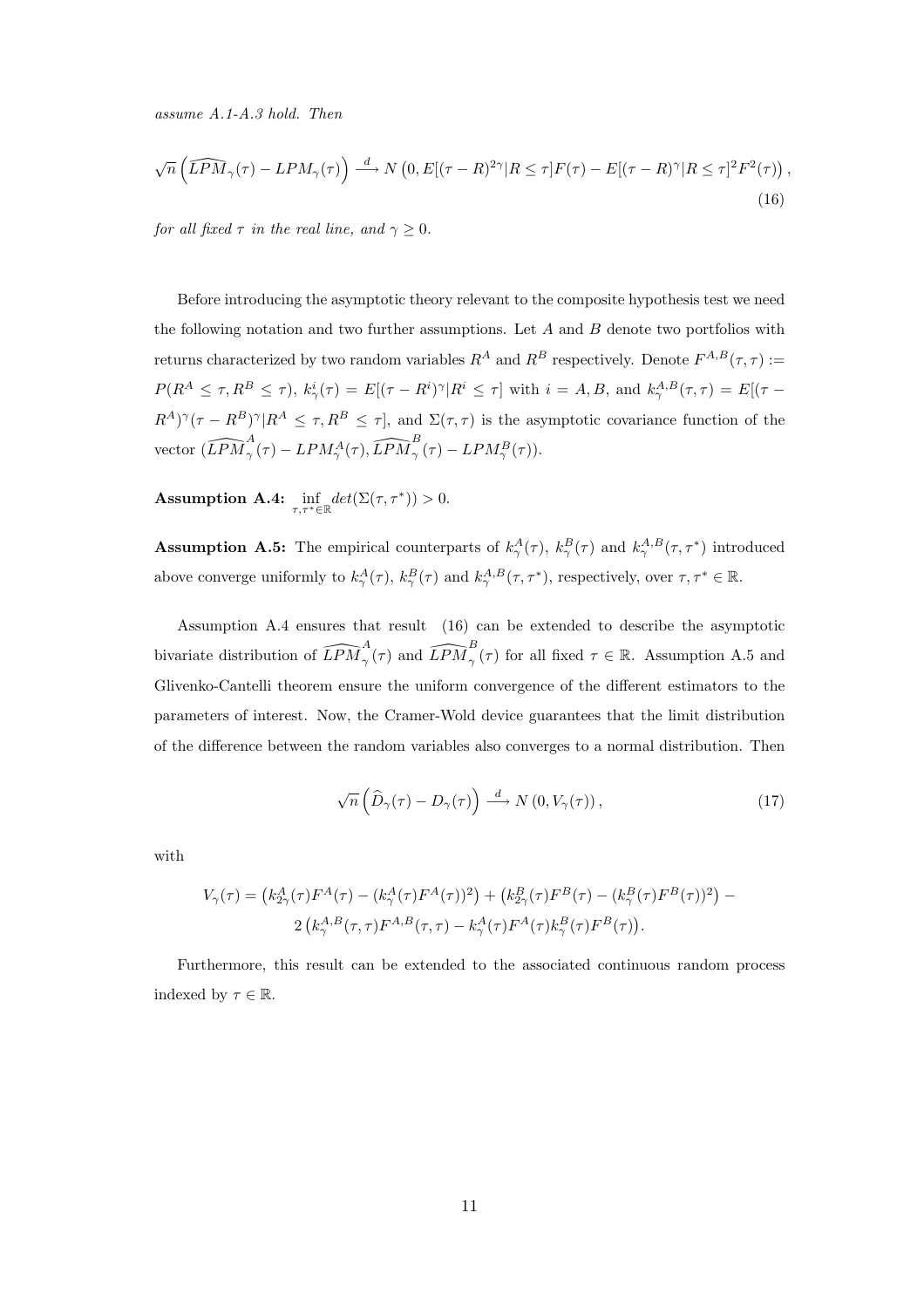Theorem 2: Under assumptions A.1-A.5,

$$
\sqrt{n}\sup_{\tau\in\mathbb{R}}(\widehat{D}_{\gamma}(\tau)-D_{\gamma}(\tau))\stackrel{d}{\longrightarrow}\sup_{\tau\in\mathbb{R}}G_{\gamma}(\tau),\tag{18}
$$

with  $G_{\gamma}(\tau)$  a Gaussian process with zero mean and covariance function given by

$$
E[G_{\gamma}(\tau_s)G_{\gamma}(\tau_t)] = (19)
$$

$$
(k_{2\gamma}^A(\tau_s \wedge \tau_t)F^A(\tau_s \wedge \tau_t) - k_{\gamma}^A(\tau_s)F^A(\tau_s)k_{\gamma}^A(\tau_t)F^A(\tau_t)) +(k_{2\gamma}^B(\tau_s \wedge \tau_t)F^B(\tau_s \wedge \tau_t) - k_{\gamma}^B(\tau_s)F^B(\tau_s)k_{\gamma}^B(\tau_t)F^B(\tau_t)) -(k_{\gamma}^{A,B}(\tau_s, \tau_t)F^{A,B}(\tau_s, \tau_t) - k_{\gamma}^A(\tau_s)F^A(\tau_s)k_{\gamma}^B(\tau_t)F^B(\tau_t)) -(k_{\gamma}^{A,B}(\tau_t, \tau_s)F^{A,B}(\tau_t, \tau_s) - k_{\gamma}^A(\tau_t)F^A(\tau_t)k_{\gamma}^B(\tau_s)F^B(\tau_s)),
$$

for all  $\tau_s, \tau_t \in \mathbb{R}$ , and  $0 \leq \gamma \leq q$ .

REMARK: For the multivariate version of (19) defined by a finite grid of points in the real line  $-\infty < \tau_1 < \tau_2 < \ldots < \tau_t < \infty$  we observe that  $\Sigma(\tau_s, \tau_t) := E[G_{\gamma}(\tau_s)G_{\gamma}(\tau_t)]$  for  $s, t = 1, \ldots$ 

Our family of test statistics is defined by  $T_{n,\gamma} := \sqrt{n} \sup_{\tau \in \mathbb{R}} \widehat{D}_{\gamma}(\tau)$ . The null hypothesis is the equality of functions  $F^{A}(\tau) = F^{B}(\tau)$  for every  $\tau \in \mathbb{R}$ . Under A.1-A.5, and  $H_{0,\gamma}$ ,

$$
T_{n,\gamma} \stackrel{d}{\longrightarrow} \sup_{\tau \in \mathbb{R}} G_{\gamma}(\tau). \tag{20}
$$

Further, the asymptotic critical values of these tests indexed by  $\gamma$  are given by

$$
c_{\gamma}(1-\alpha) := \inf_{x \in \mathbb{R}} \{ x \mid P\left(\sup_{\tau \in \mathbb{R}} G_{\gamma}(\tau) \le x \right) \ge 1 - \alpha \},\tag{21}
$$

with  $\alpha$  denoting the significance level.

Barret and Donald (2003) and particularly Linton, Maasoumi and Whang (2005) discuss the problem of assuming equality of functions for the null hypothesis version of the test. These authors argue that the convergence of test statistics of Kolmogorv-Smirnov and Cramér-von Mises type is not uniform over the probabilities under the null hypothesis. More recently, Linton, Song and Whang (2008) show that discontinuity of convergence arises precisely between the interior points of the null hypothesis and the boundary points of the null hypothesis. In order to solve this these authors propose bootstrap procedures to obtain stochastic dominance tests with asymptotic coverage exactly equal to the nominal level of the test over the boundary of points and therefore valid over the whole null hypothesis. We will not discuss this technical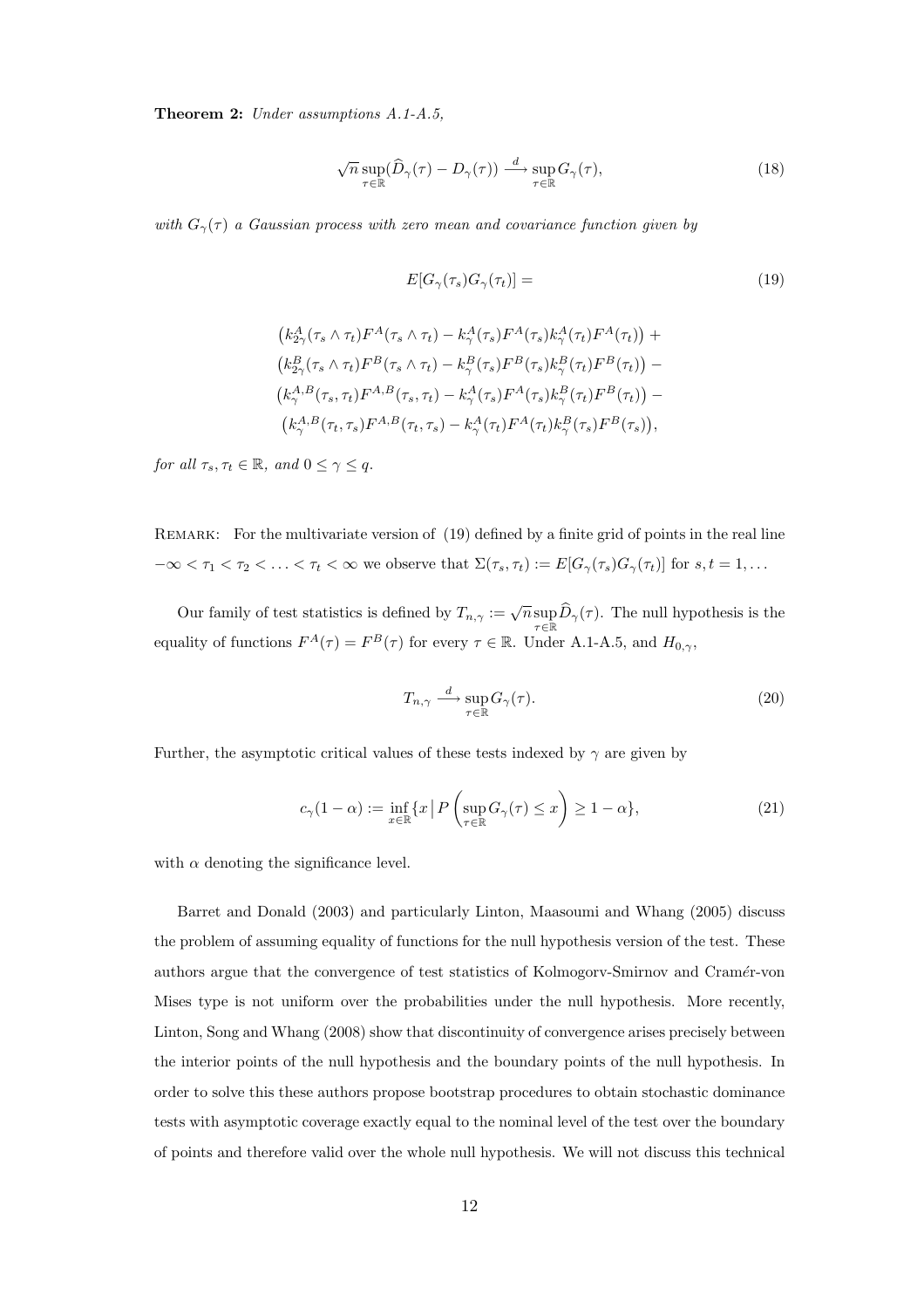issue further in the paper and will derive asymptotic critical values with correct coverage under the least favorable case (equality of distributions) that in our testing framework coincides with the boundary of the null hypothesis.

**Proposition 3:** Given Assumptions A.1-A.5 and the test statistic  $T_{n,\gamma}$ , then:

(i) Under  $H_{0,\gamma}$ ,

$$
\lim_{n \to \infty} P(reject H_{0,\gamma}) = \lim_{n \to \infty} P(T_{n,\gamma} > c_{\gamma}(1 - \alpha)) \le \alpha,
$$
\n(22)

with equality when  $F^{A}(\tau) = F^{B}(\tau)$  for every  $\tau \in \mathbb{R}$ .

(ii) If  $H_{0,\gamma}$  is false,

$$
\lim_{n \to \infty} P(\text{reject } H_{0,\gamma}) = \lim_{n \to \infty} P(T_{n,\gamma} > c_{\gamma}(1 - \alpha)) = 1. \tag{23}
$$

Next we determine the power of the test against a sequence of contiguous alternatives converging to the boundary  $D_{\gamma}(\tau) = 0$  for all  $\tau$ , at a rate  $n^{-1/2}$ . We define the sequence of local alternatives  $F^{A}(\tau) = F^{B}(\tau) + \frac{\delta(\tau)}{\sqrt{n}}$ , that implies  $D_{\gamma}(\tau) = \frac{\delta(\tau)}{\sqrt{n}}$  for each  $\tau \in \mathbb{R}$ , and with  $\delta(\tau)$  such that sup  $\delta(\tau) > 0$ .

**Proposition 4:** Under  $H_{1,\gamma}: D_{\gamma}(\tau) = \frac{\delta(\tau)}{\sqrt{n}}$  with  $\sup_{\tau \in \mathbb{R}} \delta(\tau) > 0$ , we have

$$
\lim_{n \to \infty} P(\text{reject } H_{0,\gamma}) = \lim_{n \to \infty} P(T_{n,\gamma} > c_{\gamma}(1-\alpha)) \ge \lim_{n \to \infty} P\left(\sup_{\tau \in \mathbb{R}} G_{\gamma}(\tau) > c_{\gamma}(1-\alpha) - \sup_{\tau \in \mathbb{R}} \delta(\tau)\right).
$$
\n(24)

Then, the power of the test against local alternatives is nontrivial since

$$
\lim_{n \to \infty} P\left(\sup_{\tau \in \mathbb{R}} G_{\gamma}(\tau) > c_{\gamma}(1-\alpha) - \sup_{\tau \in \mathbb{R}} \delta(\tau)\right) > \alpha.
$$

In practice, the asymptotic critical value of the different tests depends on the marginal and joint distribution functions evaluated at the different points of a finite grid of random points  $\tau_1 < \tau_2 < \ldots < \tau_t$ , and on the corresponding conditional expected values. This, as acknowledged by other authors as well, implies that  $c_\gamma(1-\alpha)$  is not distribution-free and cannot be universally tabulated. This value, if  $F^A$ ,  $F^B$  and  $F^{A,B}$  are known, can be approximated by Monte-Carlo simulation of the asymptotic distribution function of the supremum of the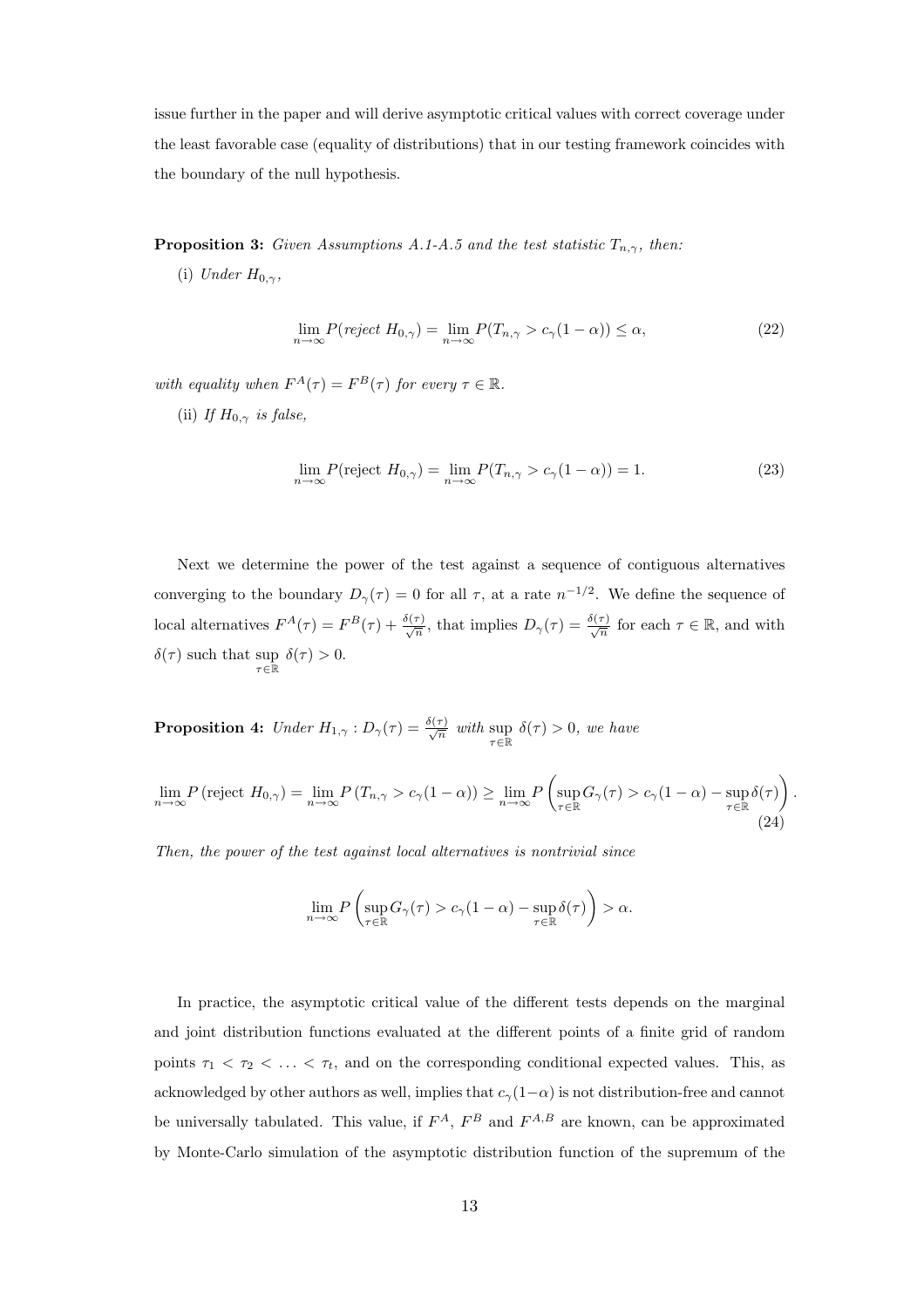Gaussian process  $G_{\gamma}$ . The choice of the number of Monte-Carlo iterations and the partition of the grid is up to the econometrician, making the accuracy of this approximation as fine as the econometrician desires.

The interest of these tests is, however, when the nuisance parameters of the asymptotic distribution are not known. In this case there are two alternatives explored in the literature, namely, the p-value transformation in the spirit of Hansen (1996) or multiplier method, see Van der Vaart and Wellner (1996) or Barret and Donald (2003); and resampling methods, bootstrap as in Barret and Donald (2003) or subsampling as in Linton, Maasoumi and Whang (2005). Alternatively, we propose here to exploit the parametric form of the asymptotic distribution of the functional of  $G_{\gamma}$ , and approximate the critical values of the true sampling distribution of the test with the critical value of the asymptotic distribution with covariance function estimated by the  $\sqrt{n}$ -nonparametric consistent estimators introduced above. This methodology to approximate the critical value is not new. Koul and Ossiander (1994) and Koul and Ling (2006), for example, propose it in a context of goodness of fit tests for the error distribution of autoregressive and heteroscedastic time series models. The choice of this method has two main advantages over the other two standard simulation techniques. These are now discussed.

In contrast to the multiplier method our asymptotic distribution makes allowance for dependence between the random variables A and B and therefore covers a higher spectrum of possibilities. Also, our method can be implemented very easily to higher orders of stochastic dominance. It is not clear that this is the case, in practice, for the multiplier method since the sequence of normal random variables have to multiply complicated functionals of the empirical processes defining  $T_{n,\gamma}$ .

Bootstrap resampling techniques offer a good alternative to approximate the finite-sample distribution of the test under the null hypothesis. For power studies, however, bootstrap versions of the hypothesis tests are not consistent when the null hypothesis of stochastic dominance is not known, that is, one does not know whether inequality  $LPM_q^A \leq LPM_q^B$ or  $LPM_{q}^{B} \leq LPM_{q}^{A}$  holds and thereby whether the bootstrap for the test statistic  $T_{n,\gamma}$ approximates the null or the alternative distribution. To solve this Linton, Maasoumi and Whang (2005) propose the use of subsampling tests that are consistent against  $H_{1,\gamma}$ , see the monograph of Politis, Romano and Wolf (1999) for the consistency of subsampling tests. This alternative relies heavily on the choice of an optimal subsample size and can be difficult to implement in practice.

Like in the bootstrap and multiplier method the critical value obtained from estimating the asymptotic distribution is data dependent. This is so because each draw from the data gener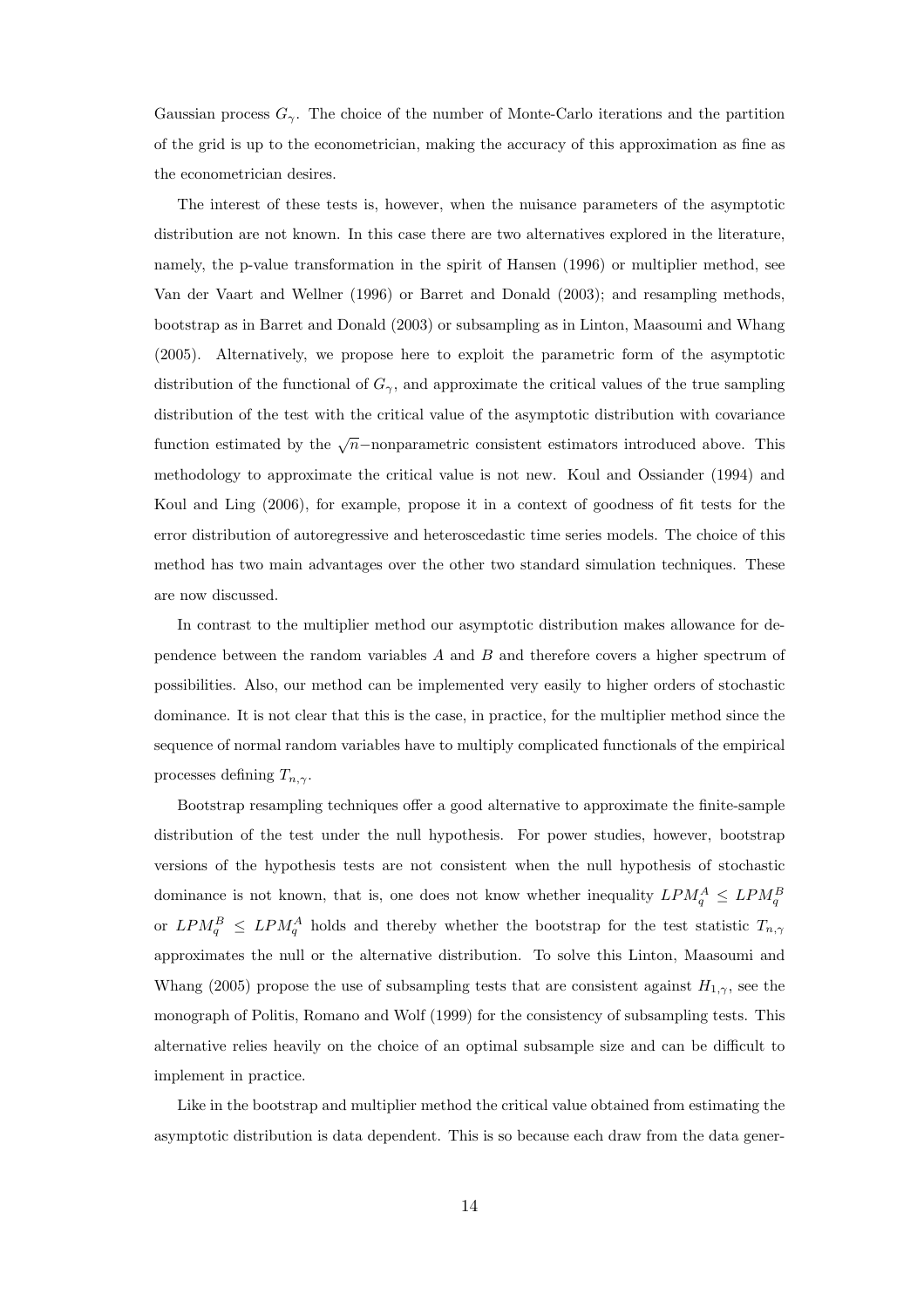ating process produces a different set of estimates of the nuisance parameters, and therefore, a proper Monte-Carlo exercise for studying the properties of the test should generate different critical values for each sample, all of them converging uniformly at  $\sqrt{n}$ -rate to  $c_{\gamma}(1-\alpha)$ . Note instead that the parametric nature of our approximation and the certainty that we are using the correct asymptotic distribution under  $H_{0,\gamma}$  allows us to use universally, given the sample size, the critical value obtained from one single iteration in the Monte-Carlo study. This fact improves considerably, in computational terms, the efficiency of the tests with very little sacrifice in terms of accuracy of size and power. This can be observed in the Monte-Carlo exercises reported in Section 4. Before, we formalize this choice of critical value.

**Proposition 5:** Assume A.1-A.5 hold, and let  $\mathbf{x}_n^{(j)} := (x_1^{(j)}, x_2^{(j)}, \ldots, x_n^{(j)})'$ ,  $j = 1, \ldots,$  be a collection of random samples of dimension  $n \times 2$  drawn from a bivariate distribution  $F^{A,B}(\tau, \tau)$ . Let  $T_{n,\gamma}^{(j)}$  be the test statistic associated to each sample, and  $c_{\gamma}^{(j)}(1-\alpha)$  the critical values obtained from the corresponding estimated functional of  $G_\gamma$ . Then

(i) Under  $H_{0,\gamma}$ ,

$$
\lim_{n \to \infty} P(reject H_{0,\gamma}) = \lim_{n \to \infty} P(T_{n,\gamma}^{(j)} > c_{\gamma}^{(1)}(1-\alpha)) \le \alpha,\tag{25}
$$

almost surely for every random sample  $\mathbf{x}_n^{(j)}$ , and with equality when  $F^A(\tau) = F^B(\tau)$  for every  $\tau \in \mathbb{R}$ .

(ii) If  $H_{0,\gamma}$  is false,

$$
\lim_{n \to \infty} P(reject H_{0,\gamma}) = \lim_{n \to \infty} P(T_{n,\gamma}^{(j)} > c_{\gamma}^{(1)}(1-\alpha)) = 1,\tag{26}
$$

almost surely for every random sample  $\mathbf{x}_n^{(j)}$ .

Finally, it is worth mentioning that the spherical symmetry of the asymptotic distribution of the different test statistics  $T_{n,\gamma}$  under  $H_{0,\gamma}$  allows us to carry out the reverse hypothesis test  $H_{0,\gamma}^* : LPM_{q}^B \leq LPM_{q}^A$  without the need of extra calculations. The asymptotic critical value of this test is also  $c_\gamma(1-\alpha)$ , and the relevant test statistic  $T^*_{n,\gamma}$  can be computed from  $T_{n,\gamma}$ by exploiting that  $T_{n,\gamma}^* = -\sqrt{n} \inf_{\tau \in \mathbb{R}} \widehat{D}_{\gamma}$ . In practice then we need to compute this value along with  $T_{n,\gamma}$  to extract meaningful conclusions about the reverse test in case  $H_{0,\gamma}$  is rejected.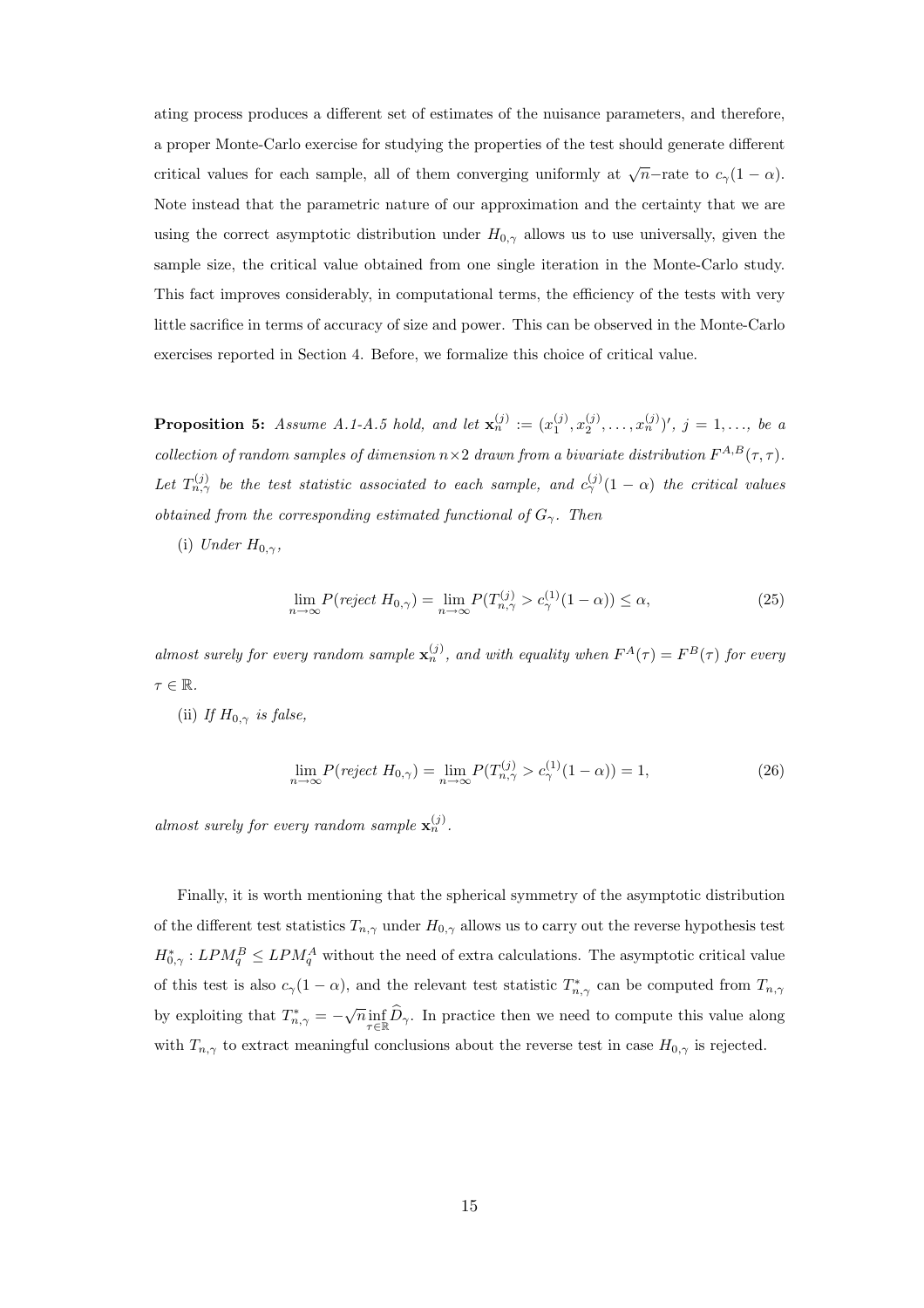#### 3.2 Stochastic Dominance Hypothesis Tests Under Distress

The results above can be easily extended to testing stochastic dominance under distress and with it the mean-risk dominance set in episodes of market turmoil. For ease of exposition we will assume that both portfolios have the same number of observations  $n_u$  below the threshold u, and same number of assets m. More formally, denote  $n_u^A := \sum^n$  $i=1$  $I(R_{1,i}^A \leq u, \ldots, R_{m,i}^A \leq u),$  $n_u^B := \sum^n$  $i=1$  $I(R_{1,i}^B \leq u, \ldots, R_{m,i}^B \leq u)$  with  $R_j^A$  and  $R_j^B$ ,  $j = 1, \ldots, m$  the assets comprising portfolio  $A$  and  $B$  respectively.

Assumption A.6:  $n_u := n_u^A = n_u^B$ .

REMARK: This assumption can be relaxed and use instead two threshold values  $u^A$  and  $u^B$ satisfying  $n_{u^A}^A = n_{u^B}^B$ .

The relevant hypothesis test in this environment of comovements is

$$
\begin{cases}\nH_{0,\gamma,u}: D_{\gamma,u}(\tau) \le 0, & \text{for all } \tau \in \mathbb{R}, \\
H_{1,\gamma,u}: D_{\gamma,u}(\tau) > 0, & \text{for some } \tau \in \mathbb{R},\n\end{cases}
$$
\n(27)

where  $D_{\gamma,u}(\tau) = LPM_{\gamma,u}^A(\tau) - LPM_{\gamma,u}^B(\tau)$ .

The asymptotic theory follows from the previous results for the unconditional stochastic dominance tests. Assumptions A.2-A.4 are sufficient to guarantee that the covariance function of the corresponding conditional functional process is well defined. Assumption A.5 guarantees the uniform convergence of the corresponding conditional moments that we introduce now. Let  $F_u^{A,B}(\tau_s, \tau_t) := P\{R^A \leq \tau_s, R^B \leq \tau_t | R_1 \leq u, \ldots, R_m \leq u\}, k_{\gamma, u}^i(\tau) := E[(\tau - R^i)^{\gamma}]R^i \leq$  $\tau, R_1 \leq u, \ldots, R_m \leq u$ ] with  $i = A, B$ , and  $k_{\gamma, u}^{A, B}(\tau, \tau) := E[(\tau - R^A)^\gamma(\tau - R^B)^\gamma]R^A \leq \tau, R^B \leq$  $\tau, R_1 \leq u, \ldots, R_m \leq u$ .

Theorem 3: Under A.1-A.6,

$$
\sqrt{n_u} \sup_{\tau \in (-\infty, u]} (\widehat{D}_{\gamma, u}(\tau) - D_{\gamma, u}(\tau)) \xrightarrow{d} \sup_{\tau \in (-\infty, u]} G_{\gamma, u}(\tau), \tag{28}
$$

with  $G_{\gamma,u}(\tau)$  a Gaussian process with zero mean and covariance function given by

$$
E[G_{\gamma,u}(\tau_s)G_{\gamma,u}(\tau_t)] = \tag{29}
$$

$$
(k_{2\gamma,u}^A(\tau_s \wedge \tau_t)F_u^A(\tau_s \wedge \tau_t) - k_{\gamma,u}^A(\tau_s)F_u^A(\tau_s)k_{\gamma,u}^A(\tau_t)F_u^A(\tau_t)) +
$$
  

$$
(k_{2\gamma,u}^B(\tau_s \wedge \tau_t)F_u^B(\tau_s \wedge \tau_t) - k_{\gamma,u}^B(\tau_s)F_u^B(\tau_s)k_{\gamma,u}^B(\tau_t)F_u^B(\tau_t)) -
$$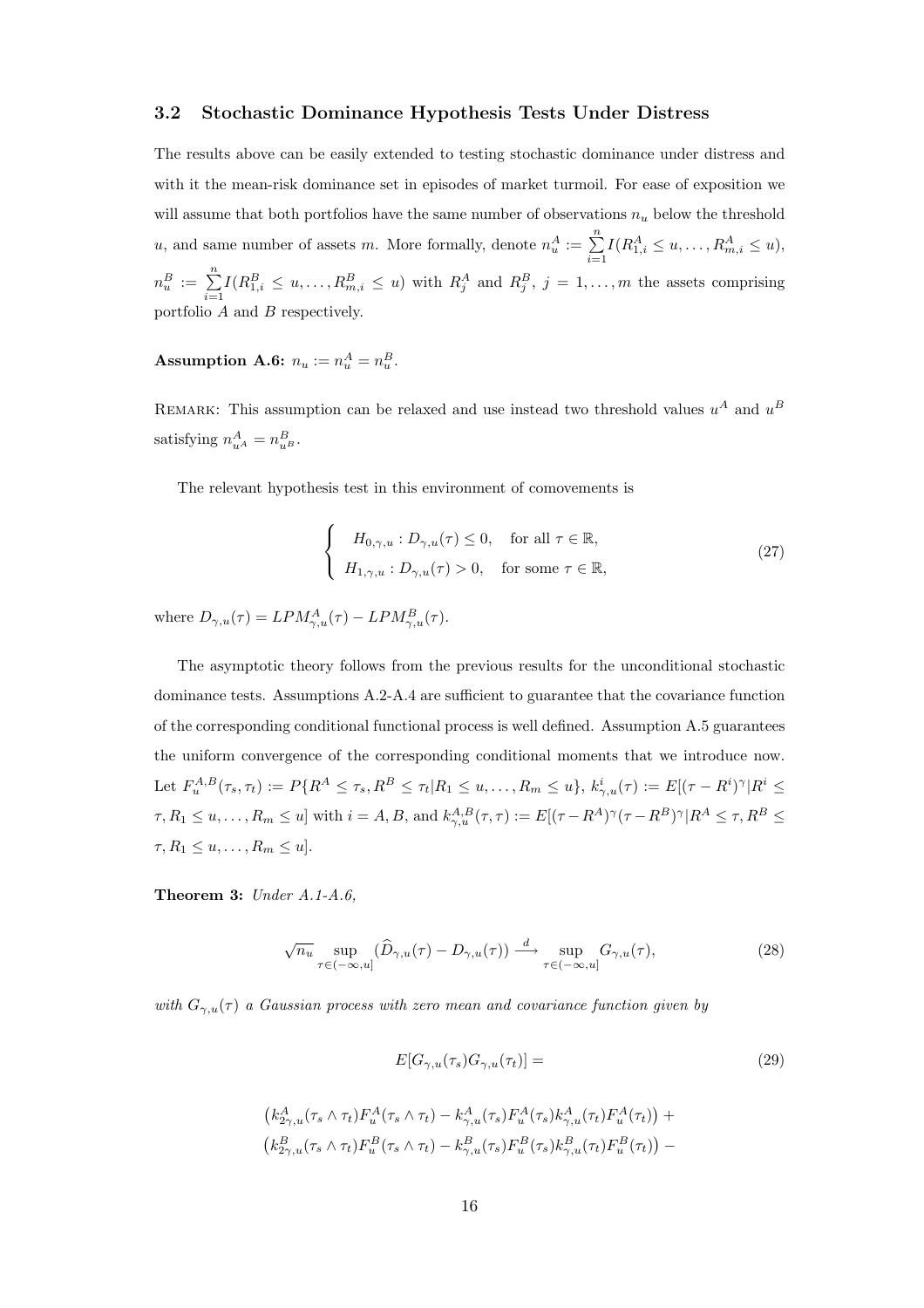$$
(k_{\gamma,u}^{A,B}(\tau_s,\tau_t)F_u^{A,B}(\tau_s,\tau_t) - k_{\gamma,u}^{A}(\tau_s)F_u^A(\tau_s)k_{\gamma,u}^B(\tau_t)F_u^B(\tau_t)) - (k_{\gamma,u}^{A,B}(\tau_t,\tau_s)F_u^A(\tau_t,\tau_s) - k_{\gamma,u}^{A}(\tau_t)F_u^A(\tau_t)k_{\gamma,u}^B(\tau_s)F_u^B(\tau_s)),
$$

for all  $\tau_s, \tau_t \leq u$ , and  $0 \leq \gamma \leq q$ .

The processes  $G_{0,u}(\tau)$  and  $G_0(\tau)$  are identical in distribution. For higher orders of  $\gamma$ this is not the case since the asymptotic distribution depends on the conditional versions of the different expected values entering the covariance function and on the choice of threshold parameter.

The family of test statistics for testing stochastic dominance under distress are  $T_{n_u,\gamma}$  :=  $\sqrt{n_u} \sup_{\tau \in (-\infty, u]} \widehat{D}_{\gamma, u}(\tau)$ , that under A.1-A.6, and  $H_{0,\gamma,u}$ , with  $u \in \mathbb{R}$ , satisfy

$$
T_{n_u,\gamma} \stackrel{d}{\longrightarrow} \sup_{\tau \in (-\infty, u]} G_{\gamma,u}(\tau), \tag{30}
$$

with  $G_{\gamma,u}(\tau)$  a Gaussian process with zero mean and covariance function given in expression (29). Further, the asymptotic critical values of these tests are given by

$$
c_{\gamma,u}(1-\alpha) := \inf_{x \in \mathbb{R}} \{x \mid P\left(\sup_{\tau \in (-\infty, u]} G_{\gamma,u}(\tau) \le x\right) \ge 1 - \alpha\},\tag{31}
$$

with  $\alpha$  denoting the significance level. In contrast to the unconditional case, this critical value cannot be tabulated even for  $\gamma = 0$  due to the dependence of the supremum functional process on u. Simulation procedures as a p-value transformation or bootstrap can be proposed to approximate the critical value of the test. Note that in this conditional context it is convenient to make allowance for mutual tail dependence between the prospects even if  $A$  and  $B$  are unconditionally uncorrelated. This dependence makes the p-value transformation inadequate for testing stochastic dominance under comovements. On the other hand, the inconsistency of bootstrap tests under the alternative hypothesis remains in this context. Alternatively, we propose to estimate the asymptotic covariance function (29) from the data and approximate the critical value of the test by Monte-Carlo simulation of the restricted supremum of the estimated gaussian process. The validity of this method and the consistency of the test can be shown applying proposition 5 to an environment of comovement periods.

The next subsection discusses the extensions of these tests to residuals of linear regression models and time series models.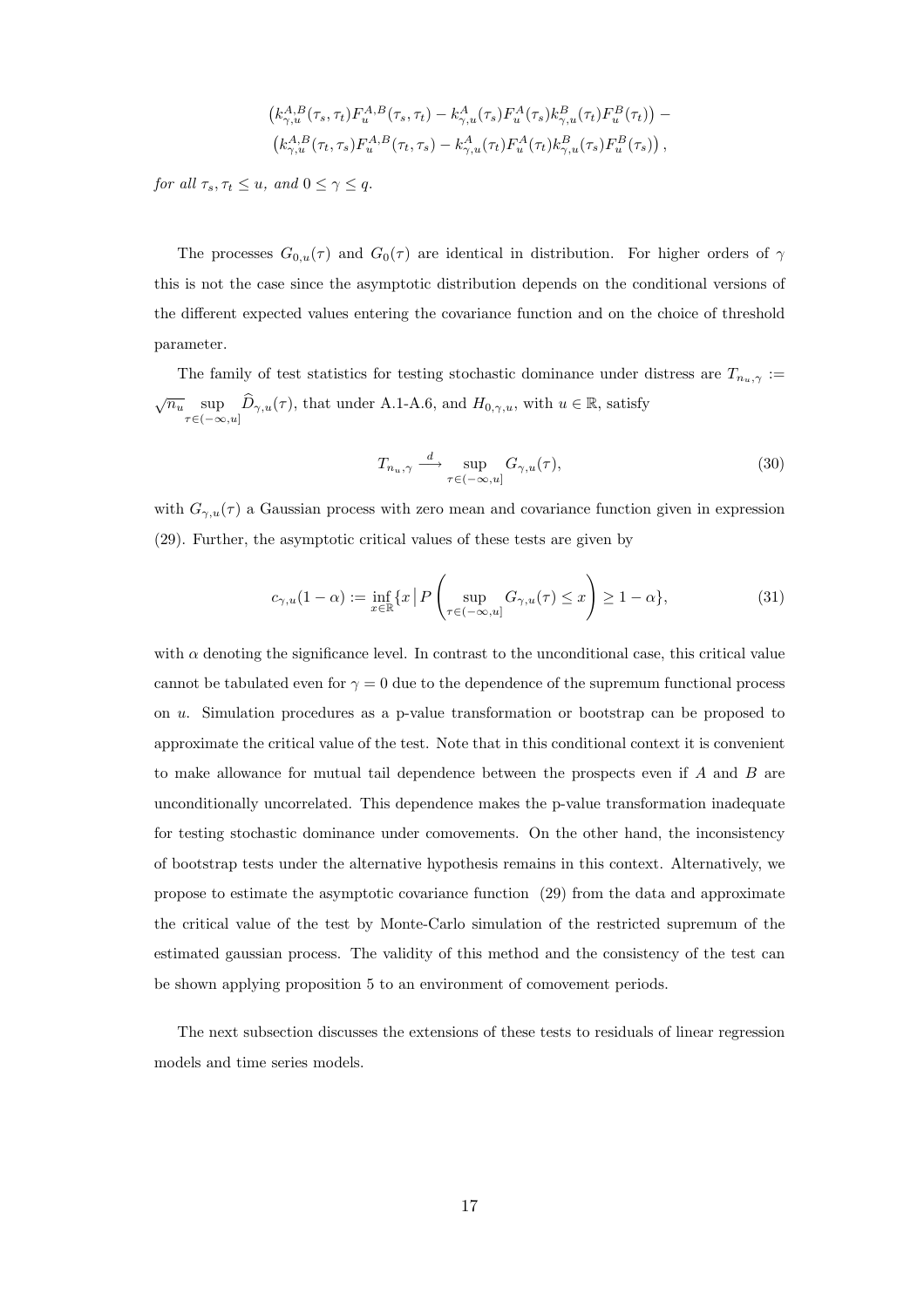#### 3.3 Stochastic Dominance Hypothesis Tests for Residual Processes

In many situations of practical interest the realizations of the random variables under study are serially dependent or depend on other observed covariates. To account for these different forms of dependence in the tests introduced above the researcher can proceed in two ways. One possibility is to develop hypothesis tests for stochastic dominance robust to the presence of serial dependence. In this case the asymptotic distributions in theorems 2 and 3 need to incorporate the presence of serial correlation and heteroscedasticity in the data, implying more convoluted covariance structures of the respective asymptotic distributions. Appropriate heteroscedastic and autocorrelation consistent (HAC) estimators of the conditional expected values and distribution functions need to be used instead. The sequences under study also need to satisfy some mixing conditions. Alternatively, one can apply filters to the data in order to transform the observations from each random variable into iid observations and use the tests above. This methodology is based on the residuals of regression and time series models and is explored as follows.

Let  $Z_t^T = \{(1, R_{t-j}^A, R_{t-j}^B, X_{t+1-j}), j = 1, \ldots\}$  be a vector of regressors, where  $X_t$  denotes a vector of random variables different from  $R_t^A$  and  $R_t^B$ . The relevant regression equation is

$$
R_t^i = Z_t^T \beta^i + a_t^i,\tag{32}
$$

with  $\beta^i$  the parameter vector and  $a_t^i = h_t^i \varepsilon_t^i$ , the innovation variables corresponding to each regression equation. These sequences consist of a volatility process  $h_t^i$  and an error sequence  $\varepsilon_t^i$  that satisfies  $E[\varepsilon^i | Z] = 0$  for  $i = A, B$ . Consider the family of test statistics  $T_{n,\gamma}$  of the unconditional tests above and let  $\widehat{T}_{n,\gamma}$  be the family of test statistics computed from the residual sequences  $\hat{\varepsilon}_t^i := \frac{R_t^i - Z_t^T \hat{\beta}^i}{\hat{h}^i}$  $\frac{Z_t^T \beta^i}{\hat{h}_t^i}$  for  $i = A, B$ , where  $\hat{\beta}^i$  is the vector of parameter estimates and  $\hat{h}_t^i$  the estimated volatility process. In what follows we show that theorems 2 and 3 still hold for these alternative tests based on the residual sequences and for  $0 \leq \gamma \leq 2$ .

**Assumption A.7:** (i)  $\{(R_t^i, Z_t) : t = 1, \ldots, n\}$  is a strictly stationary and ergodic sequence for  $i = A, B$ . (ii) The conditional distribution of  $\varepsilon_t^i$  given the vector  $Z_t$  has bounded density with respect to Lebesgue measure almost sure  $(a.s.)$  for  $i = A, B$ , and  $t \geq 1$ . (iii)  $\sqrt{n}(\widehat{\beta}^i - \beta^i) =$  $O_p(1)$  and  $\sqrt{n}(\hat{h}_t^i - h_t^i) = O_p(1)$ .

Corollary 2: Suppose assumptions A.1-A.5, and A.7, are satisfied. Then, under  $H_{0,\gamma}$  for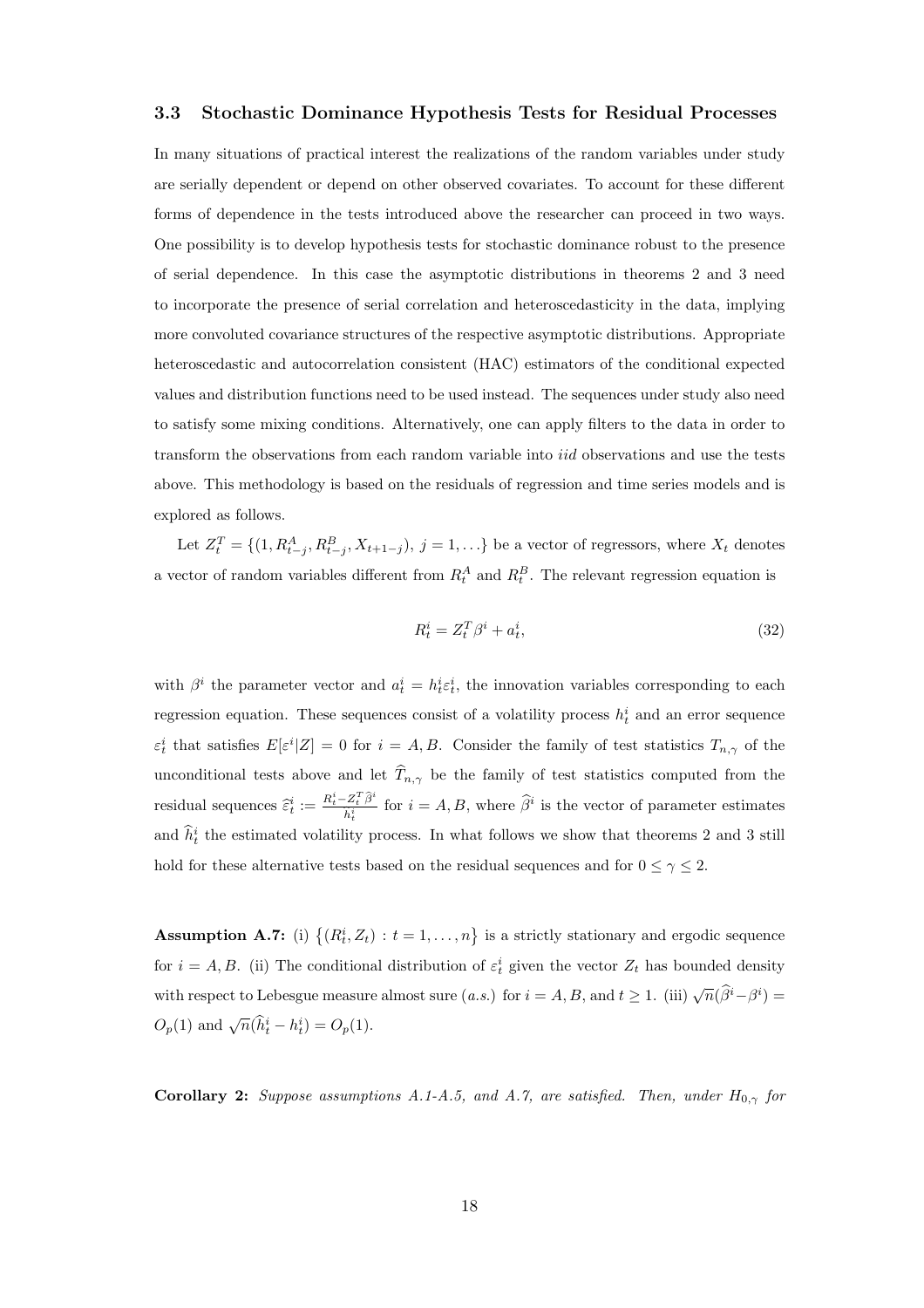$0 \leq \gamma \leq 2$ ,

$$
\widehat{T}_{n,\gamma} \stackrel{d}{\longrightarrow} \sup_{\tau \in \mathbb{R}} G_{\gamma}(\tau),\tag{33}
$$

with  $G_{\gamma}(\tau)$  the Gaussian process introduced in (19).

This corollary can be also formulated for stochastic dominance under distress using residual processes, and without the need of imposing more assumptions. This result is omitted for sake of space.

The battery of tests proposed in this section extends in three ways the existing methods for testing stochastic dominance. First, by deriving a testing framework for general degrees of stochastic dominance that makes allowance for different forms of dependence between portfolios without relying on bootstrap and subsampling techniques; second, by introducing alternative tests for the hypothesis of stochastic dominance under distress episodes of the market, and third by showing the applicability of these techniques to residuals from regression and time series models. The implications of these techniques in optimal portfolio theory are of much interest. A simple application for financial data is described in Section 5. Next section illustrates via simulation experiments the findings of this section.

## 4 Mote-Carlo Simulation Experiments

In this section we consider a small Monte Carlo experiment to gauge the extent to which the preceding asymptotic arguments hold in finite samples. We are interested, in particular, in comparing the approximation of the critical values given by our asymptotic theory and the approximation offered by the multiplier method discussed in Barret and Donald (2003). The critical values of both methods are conditional on a given sample. In our method this is due to the estimation of the nuisance parameters in the covariance function of the Gaussian process, and in the p-value transformation or multiplier method due to the generation of random versions of the relevant test statistic. For comparison purposes the multiplier method implemented in this section differs slightly from Barret and Donald procedure. In our case we multiply the raw observations of the bivariate data generating process by two independent vectors of standard normal random variables and use these simulated observations to compute the modified versions of the different test statistics. This is plausible due to the linear form of our test statistics and the continuous mapping theorem.

We study these approximations for stochastic dominance tests of first and second order; and also, for the corresponding tests of stochastic dominance under distress. In the second block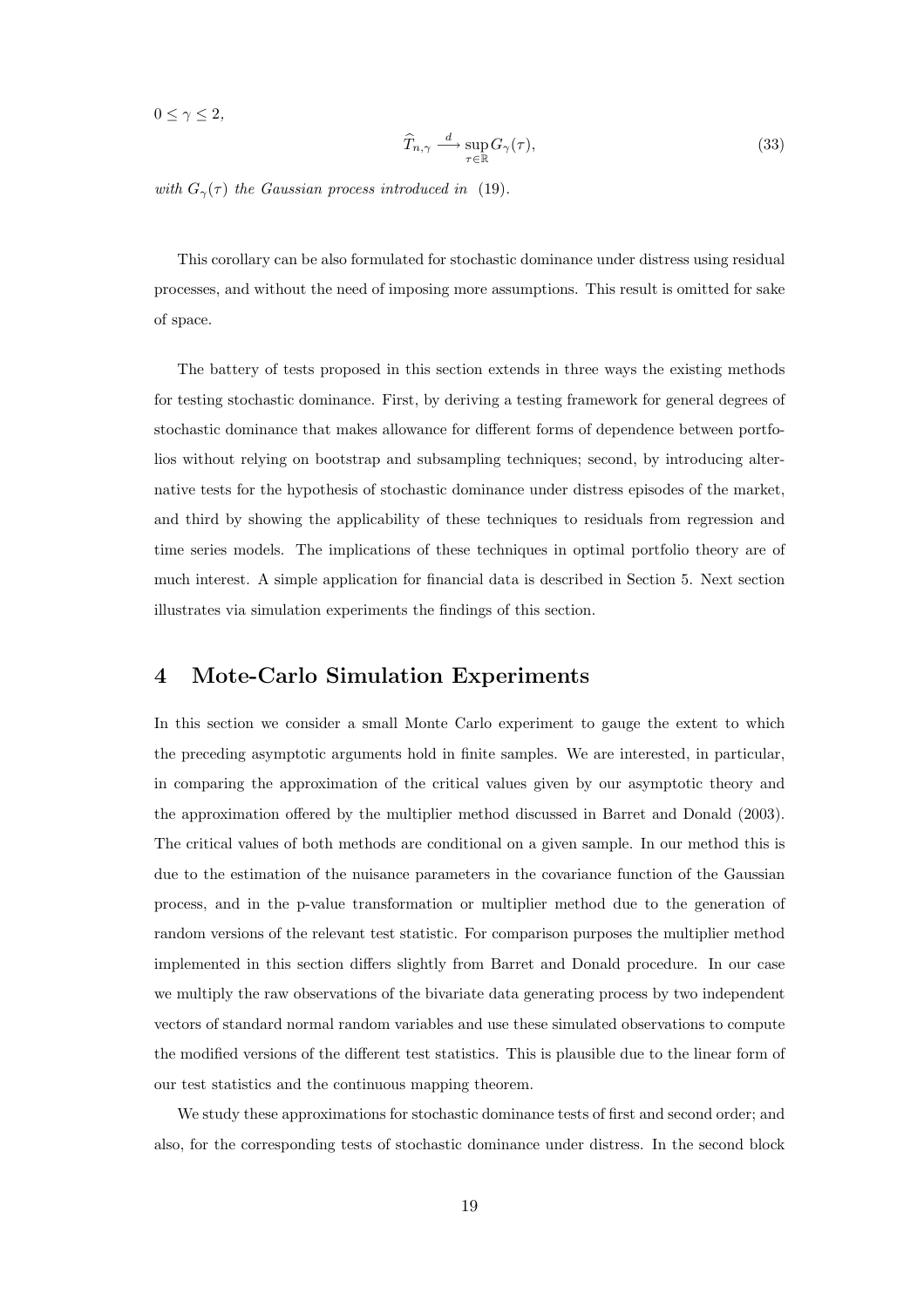of simulations we carry out a small study of the power of the tests against local alternatives. In this case we only focus on our method to derive the critical values in order to study the power of the tests.

Tables 1 and 2 report empirical sizes under both methods for  $H_{0,\gamma}$  for  $\gamma = 0, 1$  and when the correlation parameter between the random variables is  $\rho = 0, 0.4$ , and 0.8. The significance levels studied are 10%, 5% and 1% and the data generating processes are bivariate Student-t distributions with  $\nu = 5$  and  $\nu = 10$  degrees of freedom. We choose these distributions as plausible candidates to describe the unconditional generating process for pairs of financial returns, or more usually, to describe the sequence of innovations of the standard processes encountered in the modeling of financial time series, see Bollerslev (1987). These distributions belong to the elliptical family of distribution functions and are therefore completely characterized by the first two statistical moments and the correlation function. Nevertheless, unlike the gaussian distribution these processes are capable of generating asymptotic tail dependence as  $\rho$  increases. The impact of this phenomenon in the size and power of the tests can be observed in the different simulations reported.

#### [INSERT TABLES 1 AND 2 ABOUT HERE]

The results for the empirical size for stochastic dominance under comovements are reported in tables 3 and 4. Note that in order to have a simulation exercise comparable to the unconditional case we need to have conditional samples of  $n_u = 50,100$  and 500 observations. This can achieved for the independent case, for a threshold  $u = 0$  and for such data generating processes, by generating random samples of  $n = 200, 400$  and 2000 observations. For values of  $\rho$  greater than zero, the asymptotic tail dependence present in the data, generates subsamples in the conditioning region with more than  $n_u = 50, 100$  and 500 observations and yield in turn better approximations of size and power.

#### [INSERT TABLES 3 and 4 ABOUT HERE]

The study of the power of the tests against local alternatives is designed as follows. The family of alternative hypotheses is defined by a random variable  $R^A = X - \frac{c}{\sqrt{n}}$ , where X, as  $R^B$ , follows an standardized mean-zero Student-t distribution with  $\nu$  degrees of freedom, and such that  $Cov(X, R^B) = \rho$ . The distribution function of  $R^A$  is given by  $F^A(\tau) := F^B(\tau + \frac{c}{\sqrt{n}})$ , that by a Taylor expansion satisfies  $F^{A}(\tau) = F^{B}(\tau) + \frac{cf^{B}(\tau)}{\sqrt{n}} + o$  $\overline{\phantom{a}}$  $\frac{1}{\sqrt{n}}$ `<br>` with  $f^B(\tau)$  the density function of the centered Student-t distribution.<sup>2</sup> The distribution of  $R^A$  can be written,

<sup>&</sup>lt;sup>2</sup>The supremum of  $f^B(\tau)$  is achieved at  $\tau = 0$  and takes the value 0.380 for  $\nu = 5$  and 0.389 for  $\nu = 10$ .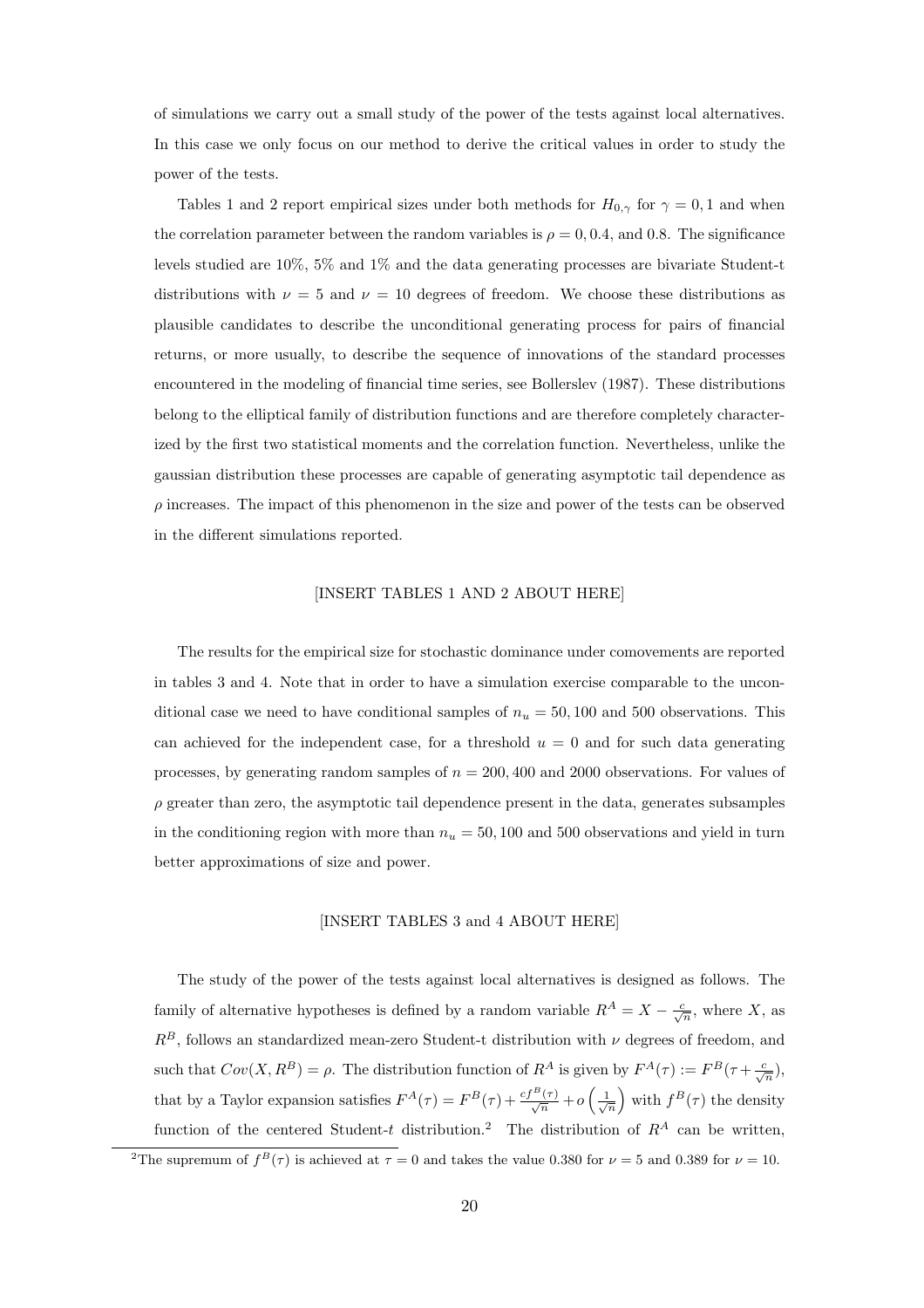therefore, as  $F^{A}(\tau) = F^{B}(\tau) + \frac{\delta(\tau)}{\sqrt{n}}$  with  $\delta(\tau) = cf^{B}(\tau)$  and such that  $\sup_{\tau \in \mathbb{R}} \delta(\tau) > 0$ . For our examples we consider  $c = 0.5, 1$  and 5.

We study the power for the three dependence structures considered before. Tables 5 and 6 report the results for the unconditional tests and tables 7 and 8 the results corresponding to the conditional tests representing financial distress. The data generating processes are Student-t distributions with  $\nu = 5$  and 10.

[INSERT TABLES 5 - 8 ABOUT HERE]

Some remarks on the simulations:

- 1. Our family of test statistics shows an adequate finite sample performance in terms of size and power when  $n > 50$ .
- 2. The approximation of the different critical values by the asymptotic theory that we postulate in the paper is in general more accurate than under the p-value transformation. This is particularly remarkable under the presence of dependence between portfolios A and B, where the p-value method fails completely to report accurate approximations of the asymptotic critical values.
- 3. The choice of the grid used for the Monte-Carlo simulation only plays an important role for small sample sizes  $(n = 50)$ . In these cases the econometrician must fine tune the lower and upper limit of the grid to avoid simulated covariance matrices that are not well defined. Unfortunately, the constraints imposed on the grid, and therefore on the process, distort considerably the approximations of the size, and one should opt in these few cases for the p-value transformation.
- 4. The power of the tests increases as the correlation between the random variables is higher.
- 5. The conclusions from the simulations for stochastic dominance under distress are very similar and are omitted for sake of space. It is remarkable the substantial increase in power in these cases compared to their unconditional counterparts with same sample sizes.

In the next section we implement these tests for evaluating efficient investment portfolios and compare them in normal and crises episodes of the market.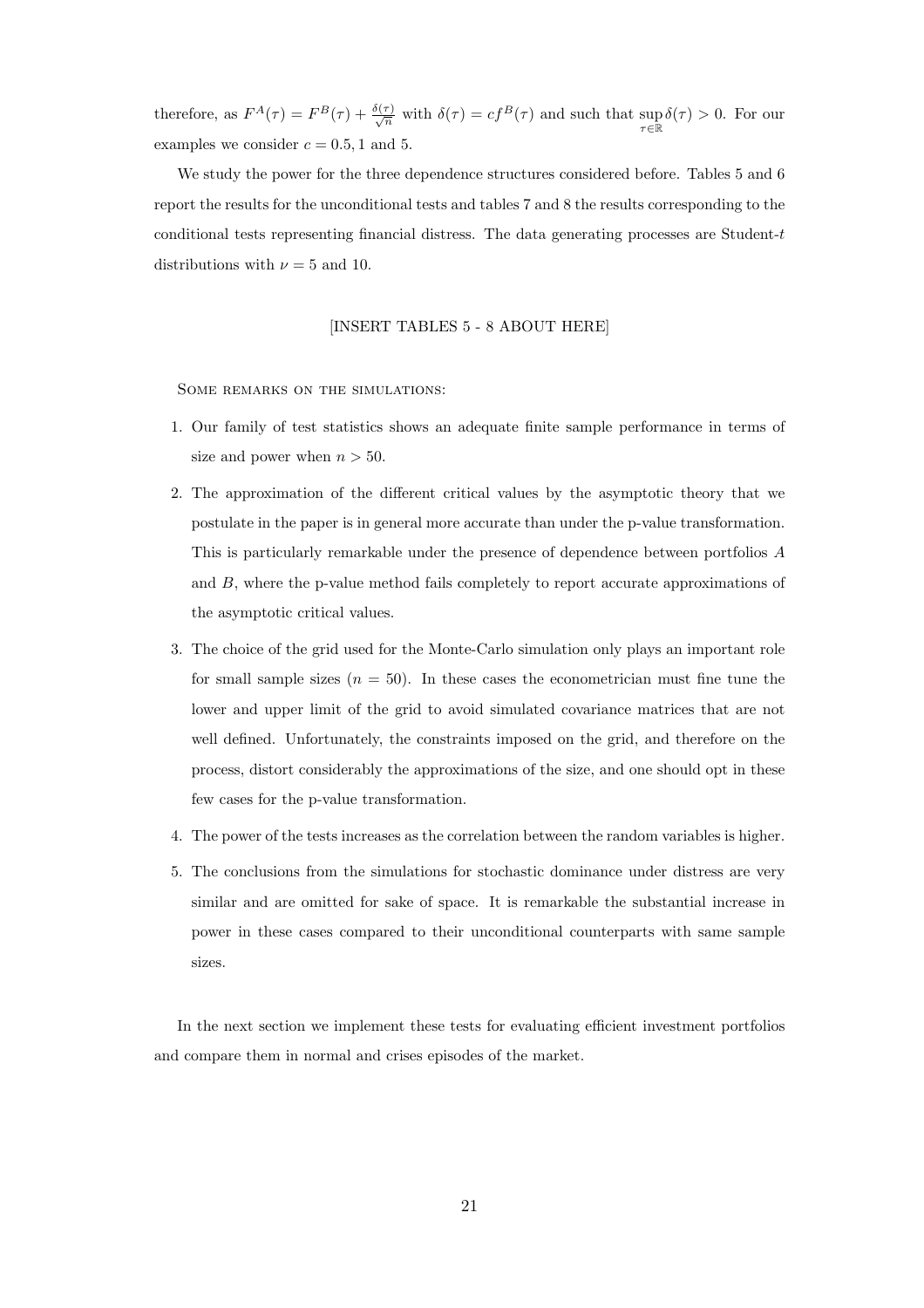## 5 An Empirical Study of Mean-risk Efficiency

We study a portfolio of risky and heavily traded stocks in the US economy that cover very different and important sectors: Microsoft (MSFT), General Electric (GE), Bank of America Corporation (BAC) and Verizon Communications (VZ). The data set we propose to use spans the period 02/01/2000 - 30/12/2007 and are obtained from Yahoo Finance website. In contrast to studies using financial indexes each asset in this case is not a diversified instrument per se and can be dramatically affected by negative and positive idiosyncratic shocks. The marginal unconditional distribution functions exhibit rather heavy tails and can invalidate, in turn, approximations of the distribution of the portfolio given by normal distributions, and that thereby support mean-variance efficient sets consisting of aggregation of uncorrelated assets.

We concentrate on two portfolio candidates,  $w<sub>o</sub>$  denoting the mean-risk efficient portfolio derived from minimizing a  $LPM_0$  measure for  $\tau = 0$ , and characterized by the following weights:  $w_o := [0.05 \ 0.85 \ 0.05 \ 0.05]$ ; and  $w_{mv} := [0.20 \ 0.15 \ 0.30 \ 0.35]$  obtained from minimizing the corresponding unconditional variance. The left panel in figure 5.1 shows the unconditional distribution function of returns from each strategy. A simple visual inspection of the plot indicates the rejection of both  $H_{0,0}$  and the reverse hypothesis. The relevant hypothesis test for first stochastic dominance confirms the findings of no dominance of either portfolio. Both hypotheses are rejected at 5%. In particular the simulated critical values are 1.029, 1.158 and 1.364 at 10%, 5% and 1%, respectively. The test statistics are 2.710 and 2.377.

The test for second stochastic dominance shows a different picture. In this case the critical values are 1.594, 1.982 and 2.813 at 10%, 5% and 1%, respectively, with test statistics 7.305 for  $H_{0,1}$  and -2.480 for  $H_{0,1}^*$ . There is sufficient evidence to reject the null and accept the reverse hypothesis. This test implies that risk-averse investors prefer the mean-variance strategy to the mean-risk efficient portfolio. This order of convergence is sufficient to infer the dominance of the mean-variance strategy over the other for higher orders of stochastic dominance.

The efficiency analysis between portfolios is repeated now under comovements defined by a threshold  $u = 0$ . In this case the efficient portfolios under each strategy are  $w_{o,o}$  := [0.05 0.05 0.05 0.85] and  $w_{mv,o} :=$  [0.05 0.05 0.50 0.40]. The critical values of the test  $H_{0,0,0}$ :  $LPM_{0,0}^{w_{o,o}} \leq LPM_{0,0}^{w_{mv,o}}$  are 0.990, 1.095 and 1.368, and the relevant test statistics 0.306 and 1.733. Therefore whereas we find no evidence to reject the null hypothesis  $H_{0,0,0}$  we do to reject the reverse hypothesis. We conclude that the mean-variance strategy is dominated under comovement episodes of the market by the mean-risk frontier for risk-neutral and riskaverse investors. The right panel of figure 5.1 supports these findings.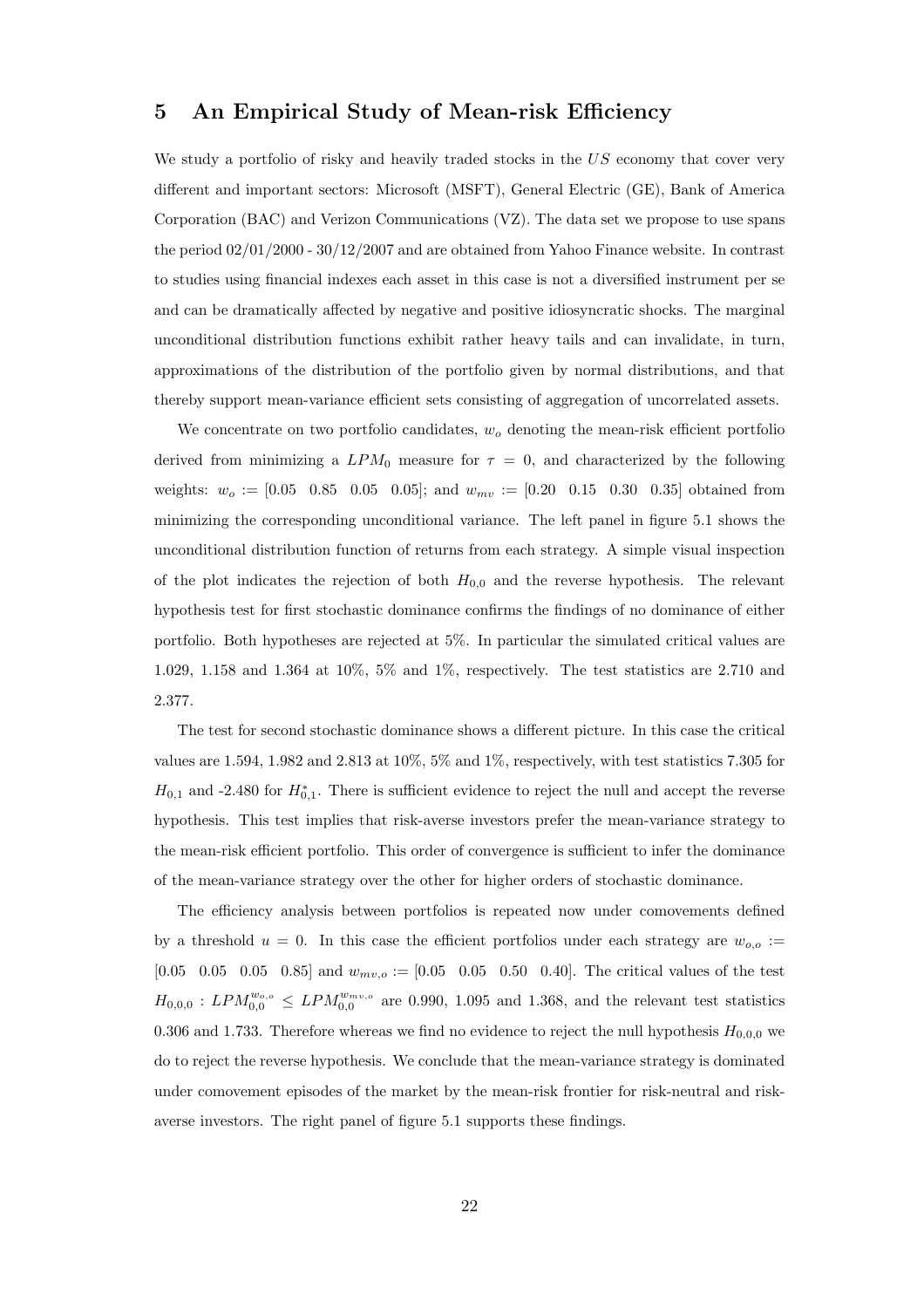

Figure 5.1. Nonparametric estimates of the conditional risk measures  $LPM_0$  (left panel) and LPM<sub>0,0</sub> (right panel). ( $\diamond$ -) describes Portfolio w<sub>o</sub> and w<sub>o,o</sub>, and (·-) Portfolio w<sub>mv</sub> and  $w_{mv,o}$ . The assets comprising the portfolio are  $(GE, MSFT, VZ, BAC)$  and the relevant period 02/01/2000 - 30/12/2007.

To confirm our findings we also carry out this experiment using two more methodologies. For the first alternative, we entertain the abnormal returns of each portfolio obtained from removing the dependence from the market portfolio, proxied in this example by the Dow-Jones Industrial Average Stock Index over the same period. We find, however, no statistical significance at 5% of the systematic risk  $(\beta)$  parameter. Therefore, the results on stochastic dominance obtained before do not vary now. The second experiment contemplates the residual sequence of each time series after filtering for the presence of serial dependence in the data. In particular, we have estimated each optimal portfolio independently using an  $ARMA(1,1)$ - $GARCH(1,1)$  process and a pure  $GARCH(1,1)$  process. Whereas the ARMA components are not statistical significant at 5%, the parameters of the volatility model are highly significant. The process for the downside risk portfolio is

$$
R_t^{w_o} = h_{o,t} \varepsilon_t^{w_0}, \quad with \quad h_{o,t}^2 = \underbrace{0.033}_{(0.006)} + \underbrace{0.124R_{t-1}^2}_{(0.010)} + \underbrace{0.876h_{o,t-1}^2}_{(0.010)},
$$

with  $\varepsilon_t^{w_0}$  the corresponding error term, and where standard errors of the estimates are in brackets. For the mean-variance efficient portfolio,

$$
R_t^{w_{mv}} = h_{mv,t} \varepsilon_t^{w_{mv}}, \quad with \quad h_{mv,t}^2 = 0.006 + 0.060 R_{mv,t-1}^2 + 0.938 h_{mv,t-1}^2,
$$
  

$$
(0.007)^{(0.007)}
$$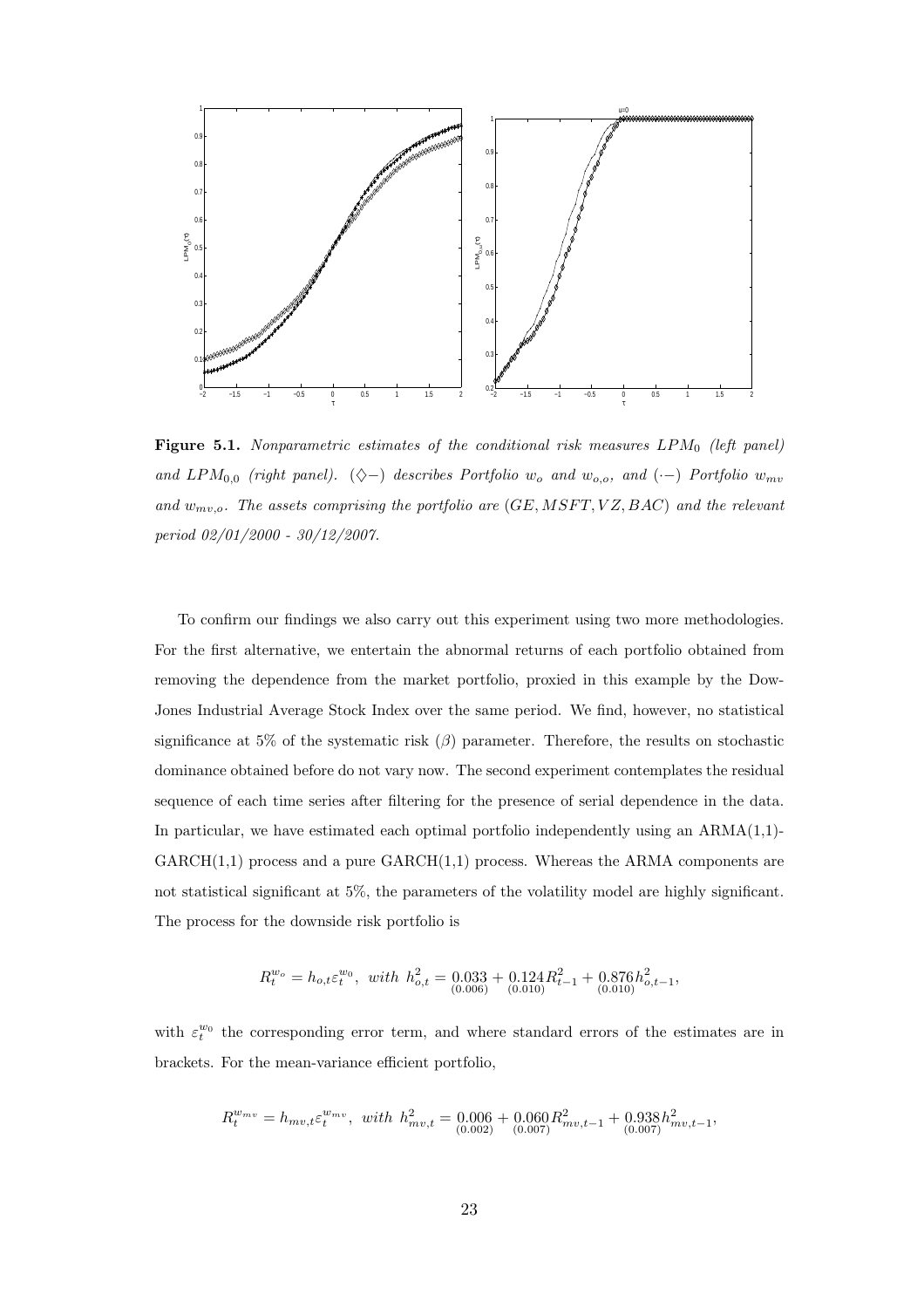with  $\varepsilon_t^{w_{mv}}$  the error term.

The results in this case are more supportive of the stochastic dominance of downside risk strategies for the complete domain of the random variables. The test statistics for the unconditional case are  $\widehat{T}_n = 0.866$  and  $\widehat{T}_n^* = 1.577$ , and the critical value at 5% is 1.163. Hence we do not reject the hypothesis of stochastic dominance of the downside risk portfolio. Finally, the results from the hypothesis test under market distress confirm these findings. In this case the relevant test statistics are  $\widehat{T}_{n,0} = 0.038$  and  $\widehat{T}_{n,0}^* = 5.045$ , and the critical value at 5% is 1.267.

## 6 Conclusions

The number of articles in the financial literature postulating alternatives to the variance to measure risk has been steadily increasing during the last thirty years. One of the main reasons for this is the belief that financial markets are more interconnected and therefore more likely to enjoy or collapse together. This phenomenon is particularly intense under distress episodes of the markets. In these scenarios and under very general conditions mean-variance strategies can fail to account for these stronger links surging between markets. Natural measures to account properly for these comovements are lower partial moments of the distribution of the portfolio returns. These measures have been studied in portfolio theory and asset pricing since long ago but not for gauging risk under financial distress. We propose in this paper to refine these measures to account explicitly for the presence of comovements in periods of distress and more importantly, to be able to construct efficient portfolios for downside risk averse investors independently of their specific level of risk aversion.

In order to compare the efficiency of two portfolios using lower partial moments we propose a set of statistical tests that allow dependence between prospects and whose critical values can be obtained without resampling methods. These tests can be easily extended to testing stochastic dominance under financial distress. A portfolio that stochastically dominates another portfolio in an scenario of financial distress is a portfolio that is in the mean-risk efficient frontier, and therefore it should be the preferred choice by investors. Further, mean-variance strategies designed to be efficient unconditionally can be dominated in market distress by these alternative portfolios derived from downside risk measures.

These findings and the methodologies derived in this paper can be of much interest for researchers and practitioners interested in the optimal portfolio choices of downside risk averse investors. In particular for those investors where the level of risk aversion cannot be modeled by a simple threshold level given, for example, by the return on the risk-free asset or by a zero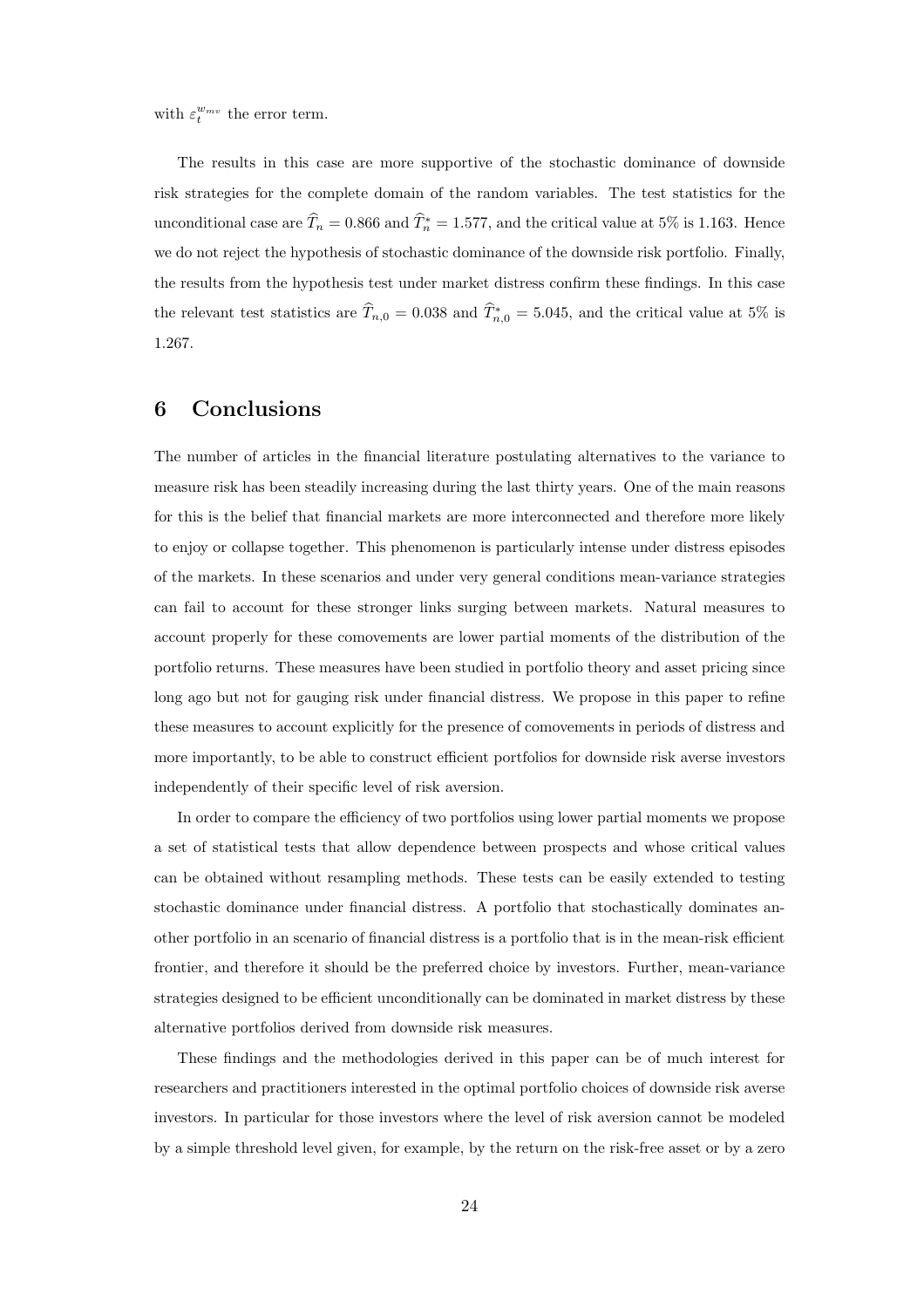return, but is within an interval of possible threshold values. In these cases tests of stochastic dominance and of stochastic dominance under distress can be employed as valid techniques to discriminate among portfolios. These tests can be also of much interest in portfolio theory for economies consisting of downside risk averse heterogeneous agents with risk aversion levels described by different thresholds across investors.

Extensions of our tests for stochastic dominance and mean-risk efficiency to more than two risky prospects are straightforward by using the formulations for the relevant joint tests as in Barret and Donald (2003) and Linton, Maasoumi and Whang (2005), and modifying accordingly the asymptotic theory presented above.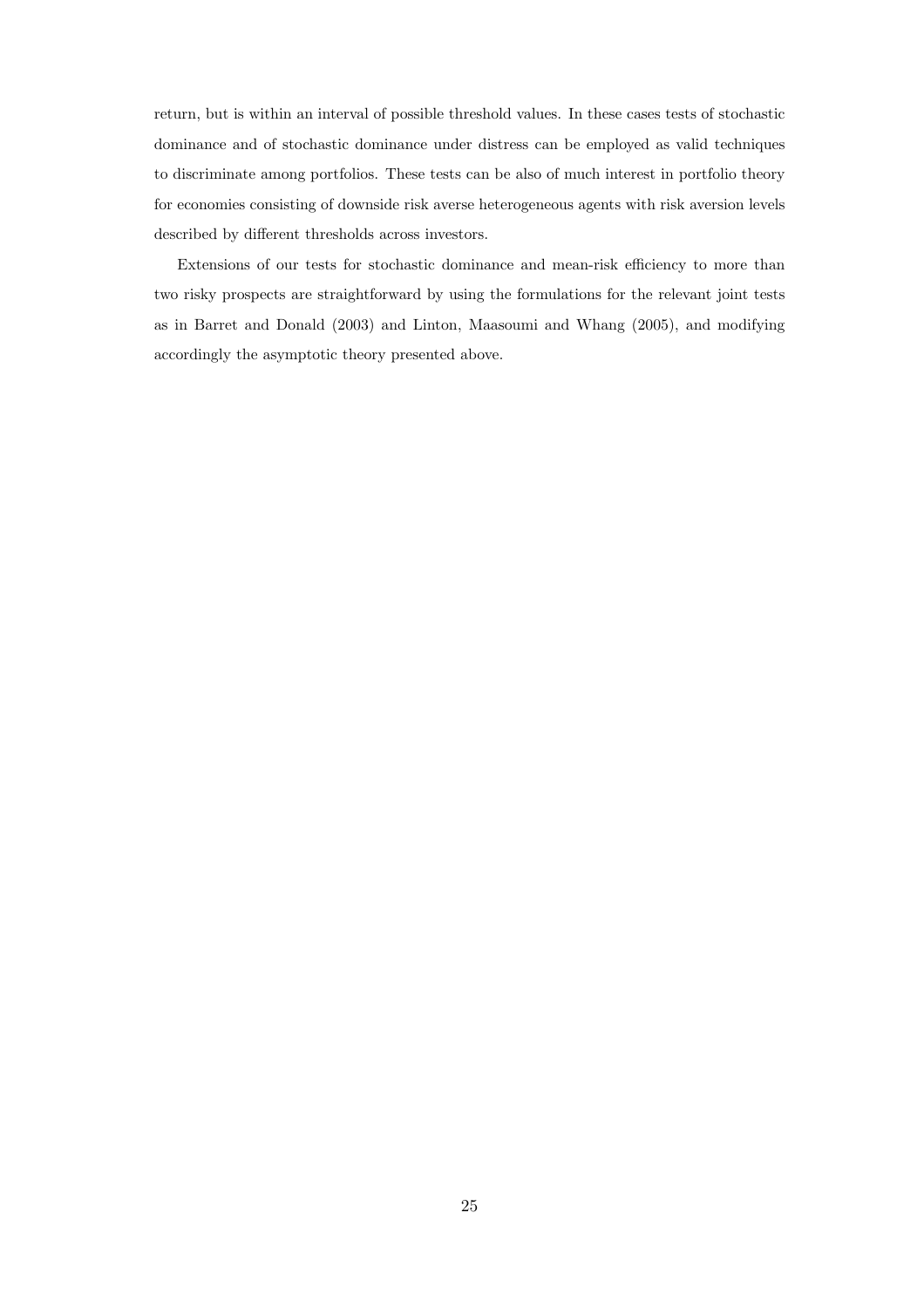## Mathematical appendix

**Proof of proposition 1:** The proof of the first result in this proposition is trivial. For the second equality denote  $F_u(\tau) := P(R^P \leq \tau | R_1 \leq u, \ldots, R_m \leq u)$ , and note that

$$
\int_{-\infty}^{\tau} dF_u(x) = \int_{-\infty}^{\tau} \frac{dF_u(x)}{F_u(\tau)} F_u(\tau),
$$

with  $\frac{F_u(x)}{F_u(\tau)} = P\{R^P \le x | R^P \le \tau, R_1 \le u, \ldots, R_m \le u\}$ . Also, by an abuse of notation we have that

$$
LPM_{0,u}^P(\tau) = \int_{-\infty}^{\tau} dF_u(x) = F_u(\tau).
$$

Therefore

$$
LPM_{q,u}^P(\tau) = \int_{-\infty}^{\tau} (\tau - x)^q \frac{dF_u(x)}{F_u(\tau)} LPM_{0,u}^P(\tau),
$$

that yields result (6).

**Proof of theorem 1:** It follows from Definition 1 that if A FCSD B then  $LPM_{0,u}^A(\tau) \leq$  $LPM_{0,u}^B(\tau)$  for all  $\tau \leq u$  and  $\mu_u(A) > \mu_u(B)$ . Further, this definition also implies that  $FCSD$ implies SCSD and so on; therefore  $LPM_{q,u}^A(\tau) \leq LPM_{q,u}^B(\tau)$  for all  $\tau \leq u$  and  $q \geq 0$ . Now, given that

$$
E_u[U(R^i; q, \tau)] = \int_{-\infty}^u x dF_u^i(x) - k \int_{-\infty}^\tau (\tau - x)^q dF_u^i(x) = \mu_u(i) - k \, LPM_{q,u}^i(\tau), \tag{34}
$$

with  $i = A, B$ , it follows that  $E_u[U(R^A; q, \tau)] \ge E_u[U(R^B; q, \tau)]$  for all  $\tau \le u$  and  $q \ge 0$ . The proof for higher orders of conditional stochastic dominance is analogous.

**Proof of proposition 2:** Suppose we have *n* independent and identically distributed vectors of observations from a random variable R, and let  $\widehat{LPM}_{\gamma}(\tau)$  be the estimator of  $LPM_{\gamma}(\tau)$ introduced in (9). This estimator can be written as:

$$
\widehat{LPM}_{\gamma}(\tau) = \frac{1}{n} \sum_{i=1}^{n} (\tau - x_i)^{\gamma} I(x_i \leq \tau).
$$

By the law of iterated expectations

$$
E[\widehat{LPM}_{\gamma}(\tau)] = E[(\tau - X)^{\gamma}|X \leq \tau]E[I(x_i \leq \tau)] = E[(\tau - X)^{\gamma}|X \leq \tau]F(\tau),
$$

with  $F(\tau)$  the distribution function of the random variable R. Note that  $LPM_0(\tau) := F(\tau)$ and therefore by (2) we obtain the unbiasedness of the estimator.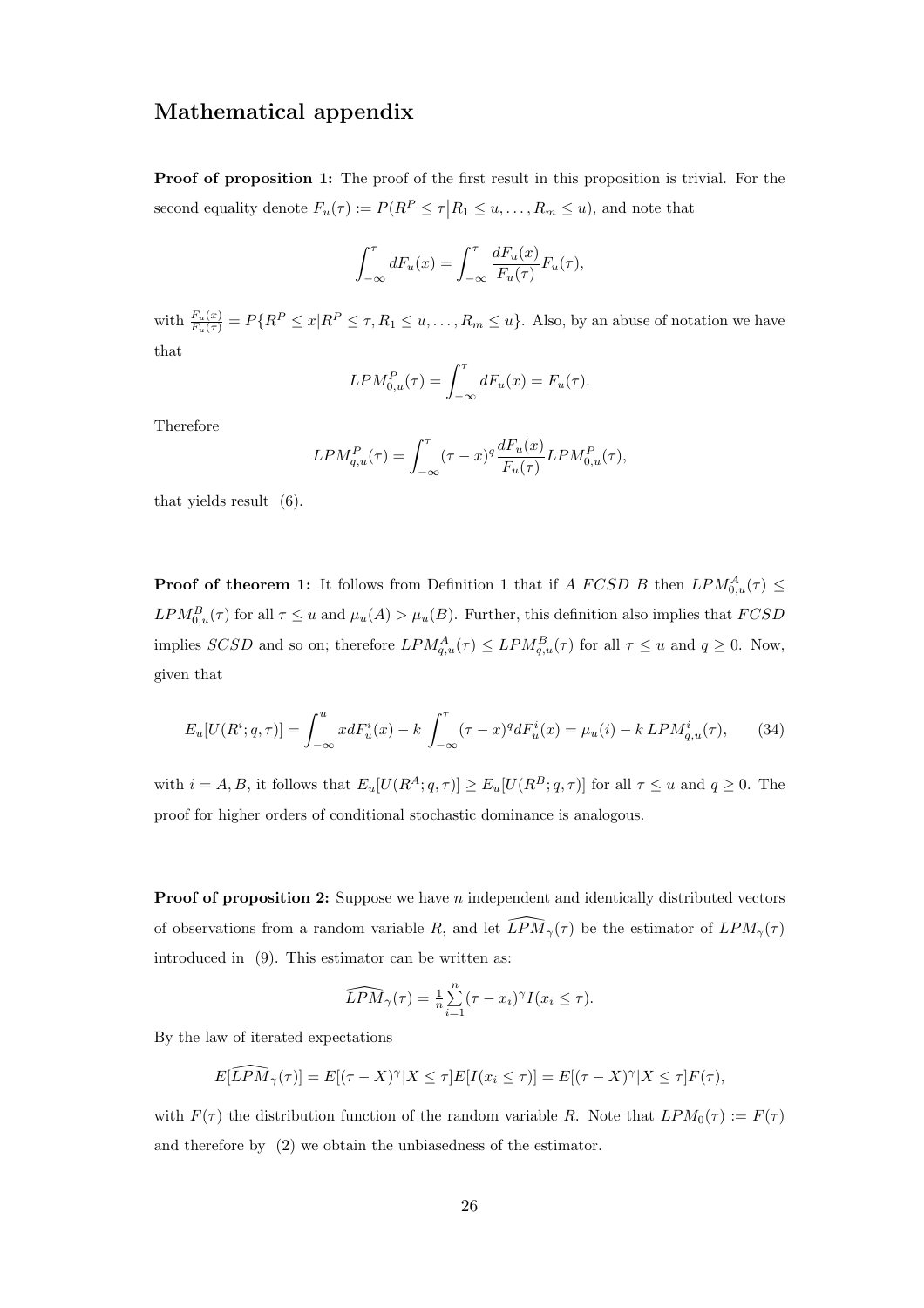The proof of the variance is similar but more tedious. By definition we know that

$$
V(\widehat{LPM}_{\gamma}(\tau)) = E[\widehat{LPM}_{\gamma}^{2}(\tau)] - E^{2}[(\tau - X)^{\gamma}|X \leq \tau]F^{2}(\tau).
$$

By the serial independence between the observations and the law of iterated expectations we can express the first term on the right as

$$
E\left[\frac{1}{n}\sum_{i=1}^n(\tau-x_i)^{2\gamma}\big|X\leq\tau\right]F(\tau)+E\left[\frac{E[\widehat{LPM}_{\gamma}^2(\tau)]}{\sum_{i=1}^n\sum_{j=1}^n(\tau-x_i)^{\gamma}(\tau-x_j)^{\gamma}}\big|x_i\leq\tau,x_j\leq\tau\right]F^2(\tau).
$$

After some algebra we obtain

$$
E[\widehat{LPM}_{\gamma}^{2}(\tau)] =
$$
  

$$
\frac{1}{n}\left(E\left[(\tau - X)^{2\gamma}|X \leq \tau\right]F(\tau) - E\left[(\tau - X)^{\gamma}|X \leq \tau\right]^{2}F^{2}(\tau)\right) + E\left[(\tau - X)^{\gamma}|X \leq \tau\right]^{2}F^{2}(\tau).
$$

It follows then that

$$
V[\widehat{LPM}_{\gamma}^2(\tau)] = \frac{1}{n} \left( E\left[ (\tau - X)^{2\gamma} | X \le \tau \right] F(\tau) - E\left[ (\tau - X)^{\gamma} | X \le \tau \right]^2 F^2(\tau) \right),
$$

implying that

$$
\sqrt{n} \frac{\widehat{LPM}_{\gamma}(\tau) - LPM_{\gamma}(\tau)}{\sqrt{\left(E\left[(\tau - X)^{2\gamma}|X \le \tau\right]F(\tau) - E\left[(\tau - X)^{\gamma}|X \le \tau\right]^{2}F^{2}(\tau)\right)}} \xrightarrow{d} N(0, 1). \tag{35}
$$

Proof of theorem 2: The proof of this result consists of different steps. First, we need to derive the multivariate version of (17). After this we show the tightness of the process, and finally, by using the continuous mapping theorem we derive the asymptotic distribution of the supremum. Thus, suppose we have a partition of the real line given by  $-\infty < \tau_1 < \tau_2 <$  $\ldots < \tau_t < \infty$ , and n serially independent and identically distributed observations from two random variables  $R^A$  and  $R^B$ . Let  $\widehat{D}_{\gamma}(\tau)$  be the consistent estimator of  $D_{\gamma}(\tau)$  introduced above. Then, under A.1 -A.5,

$$
\sqrt{n}\left(\widehat{D}_{\gamma}(\tau_1)-D_{\gamma}(\tau_1),\ldots,\widehat{D}_{\gamma}(\tau_t)-D_{\gamma}(\tau_t)\right)\stackrel{d}{\longrightarrow}\left(G_{\gamma}(\tau_1),\ldots,G_{\gamma}(\tau_t)\right),\tag{36}
$$

with the vector on the right following a multivariate normal distribution with mean zero and covariance matrix given by

$$
E[G_{\gamma}(\tau_s)G_{\gamma}(\tau_t)] = (k_{2\gamma}^A(\tau_s \wedge \tau_t)F^A(\tau_s \wedge \tau_t) - k_{\gamma}^A(\tau_s)F^A(\tau_s)k_{\gamma}^A(\tau_t)F^A(\tau_t)) +
$$
  
\n
$$
(k_{2\gamma}^B(\tau_s \wedge \tau_t)F^B(\tau_s \wedge \tau_t) - k_{\gamma}^B(\tau_s)F^B(\tau_s)k_{\gamma}^B(\tau_t)F^B(\tau_t)) -
$$
  
\n
$$
(k_{\gamma}^{A,B}(\tau_s, \tau_t)F^{A,B}(\tau_s, \tau_t) - k_{\gamma}^A(\tau_s)F^A(\tau_s)k_{\gamma}^B(\tau_t)F^B(\tau_t)) -
$$
  
\n
$$
(k_{\gamma}^{A,B}(\tau_t, \tau_s)F^{A,B}(\tau_t, \tau_s) - k_{\gamma}^A(\tau_t)F^A(\tau_t)k_{\gamma}^B(\tau_s)F^B(\tau_s)),
$$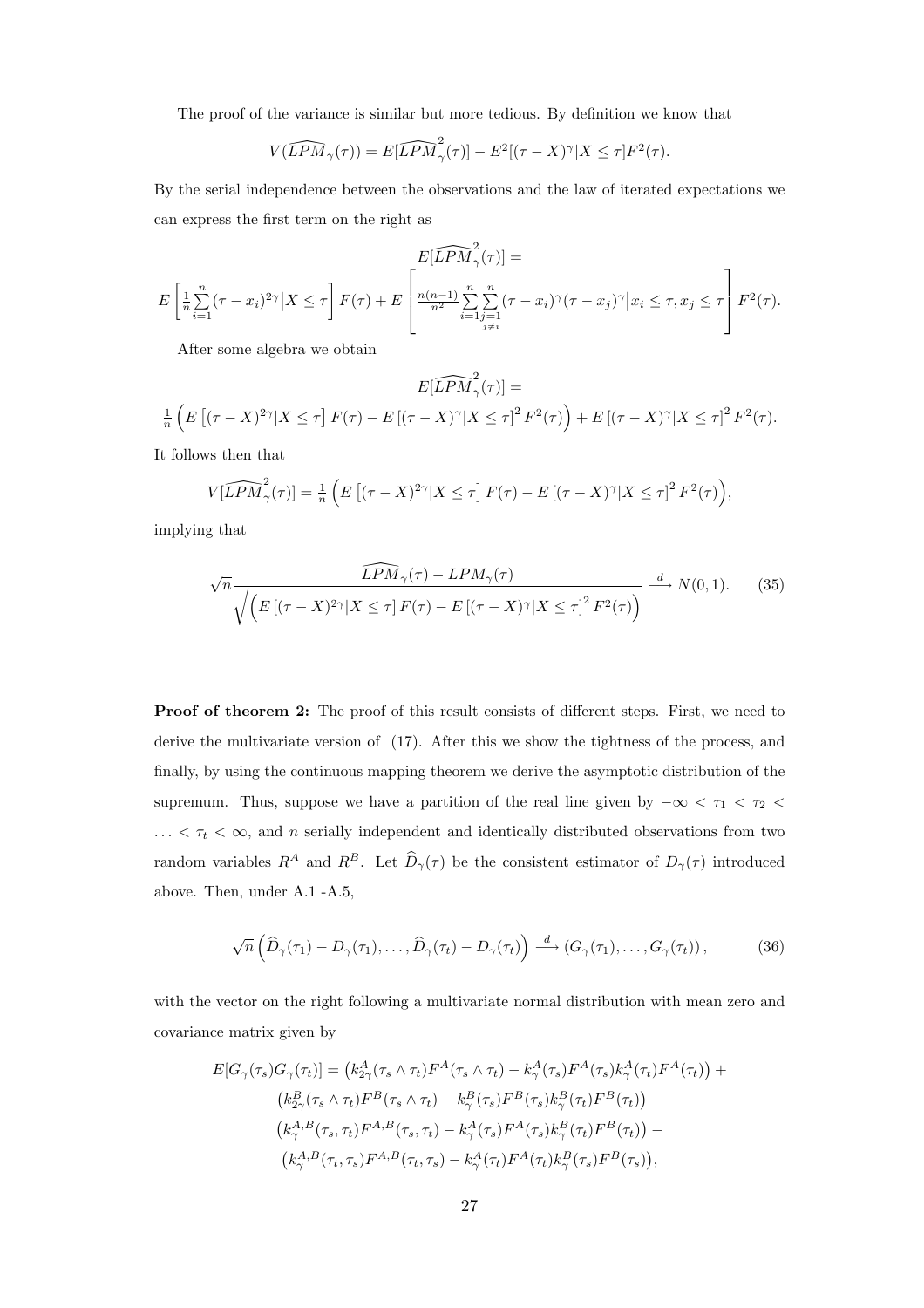for all  $\tau_s, \tau_t \in \mathbb{R}$ .

The proof of this result follows the same steps as in the previous proof. We will only show The proof for  $Cov\left(\widehat{LPM}^A_\gamma(\tau_s), \widehat{LPM}^A_\gamma(\tau_t)\right)$  and  $Cov\left(\widehat{LPM}^A_\gamma(\tau_s), \widehat{LPM}^B_\gamma(\tau_t)\right)$ . The other two terms follow the same algebra. Thus

$$
E[\widehat{LPM}_{\gamma}^{A}(\tau_{s})\widehat{LPM}_{\gamma}^{A}(\tau_{t})] = E\left[\frac{1}{n}\sum_{i=1}^{n}(\tau_{s}-x_{i})^{\gamma}(\tau_{t}-x_{i})^{\gamma}\big|X\leq\tau_{s}\wedge\tau_{t}\right]F^{A}(\tau_{s}\wedge\tau_{t}) +
$$

$$
E\left[\frac{n(n-1)}{n^{2}}\sum_{i=1}^{n}\sum_{\substack{j=1 \ j \neq i}}^{n}(\tau_{s}-x_{i})^{\gamma}(\tau_{t}-x_{j})^{\gamma}\big|x_{i}\leq\tau_{s}, x_{j}\leq\tau_{t}\right]F^{A}(\tau_{s})F^{A}(\tau_{t}).
$$

By the serial independence between the observations the former expression reads as

$$
E[\widehat{LPM}_{\gamma}^{A}(\tau_{s})\widehat{LPM}_{\gamma}^{A}(\tau_{t})] =
$$
  

$$
\frac{1}{n} \left( E\left[ (\tau_{s} - X)^{\gamma}(\tau_{t} - X)^{\gamma} | X \leq \tau_{s} \wedge \tau_{t} \right] F^{A}(\tau_{s} \wedge \tau_{t}) - E\left[ (\tau_{s} - X)^{\gamma} | X \leq \tau_{s} \right] E\left[ (\tau_{t} - X)^{\gamma} | X \leq \tau_{t} \right] F^{A}(\tau_{s}) F^{A}(\tau_{t}) \right) +
$$
  

$$
E\left[ (\tau_{s} - X)^{\gamma} | X \leq \tau_{s} \right] E\left[ (\tau_{t} - X)^{\gamma} | X \leq \tau_{t} \right] F^{A}(\tau_{s}) F^{A}(\tau_{t}).
$$

It follows then that

$$
\lim_{n \to \infty} nCov\left(\widehat{LPM}^A_{\gamma}(\tau_s), \widehat{LPM}^A_{\gamma}(\tau_t)\right) = E\left[(\tau_s - X)^{\gamma}(\tau_t - X)^{\gamma}|X \leq \tau_s \wedge \tau_t\right]F^A(\tau_s \wedge \tau_t) - E\left[(\tau_s - X)^{\gamma}|X \leq \tau_s\right]E\left[(\tau_t - X)^{\gamma}|X \leq \tau_t\right]F^A(\tau_s)F^A(\tau_t).
$$

For the covariance term denoting cross dependence the procedure is similar. Let  $\{y_j\}_{j=1}^n$ denote the sequence of observations from B. Now,

$$
E[\widehat{LPM}_{\gamma}^{A}(\tau_{s})\widehat{LPM}_{\gamma}^{B}(\tau_{t})] = E\left[\frac{1}{n}\sum_{i=1}^{n}(\tau_{s}-x_{i})^{\gamma}(\tau_{t}-y_{i})^{\gamma}\big|X\leq\tau_{s}, Y\leq\tau_{t}\right]F^{A,B}(\tau_{s},\tau_{t}) + E\left[\frac{n(n-1)}{n^{2}}\sum_{i=1}^{n}\sum_{\substack{j=1 \ j\neq i}}^{n}(\tau_{s}-x_{i})^{\gamma}(\tau_{t}-y_{j})^{\gamma}\big|x_{i}\leq\tau_{s}, y_{j}\leq\tau_{t}\right]F^{A}(\tau_{s})F^{B}(\tau_{t}).
$$

By the serial independence between the observations, and the cross independence between  $x_i$  and  $y_j$  for  $i \neq j$  the former expression reads as

$$
E[\widehat{LPM}_{\gamma}^{A}(\tau_{s})\widehat{LPM}_{\gamma}^{B}(\tau_{t})] = \frac{1}{n}E\left[ (\tau_{s} - X)^{\gamma}(\tau_{t} - X)^{\gamma} | X \leq \tau_{s}, Y \leq \tau_{t} \right]F^{A,B}(\tau_{s}, \tau_{t}) -
$$
  

$$
\frac{1}{n}E\left[ (\tau_{s} - X)^{\gamma} | X \leq \tau_{s} \right]E\left[ (\tau_{t} - Y)^{\gamma} | Y \leq \tau_{t} \right]F^{A}(\tau_{s})F^{B}(\tau_{t}) +
$$
  

$$
E\left[ (\tau_{s} - X)^{\gamma} | X \leq \tau_{s} \right]E\left[ (\tau_{t} - Y)^{\gamma} | Y \leq \tau_{t} \right]F^{A}(\tau_{s})F^{B}(\tau_{t}).
$$

It follows then that

$$
\lim_{n \to \infty} nCov\left(\widehat{LPM}^A_\gamma(\tau_s), \widehat{LPM}^B_\gamma(\tau_t)\right) = E\left[(\tau_s - X)^\gamma(\tau_t - Y)^\gamma | X \le \tau_s, Y \le \tau_t\right] F^{A,B}(\tau_s, \tau_t) - E\left[(\tau_s - X)^\gamma | X \le \tau_s\right] E\left[(\tau_t - Y)^\gamma | Y \le \tau_t\right] F^A(\tau_s) F^B(\tau_t).
$$

Now, we can extend this result to the sequence of empirical processes in (36). Since the class of functions we are interested in belongs to the Donsker class, see Van der Vaart (1998, chapter 19), this process converges in distribution in the Skorohod space  $D[-\infty, \infty]$ , equipped with the uniform norm, to a Gaussian process  $G_{\gamma}(\tau)$  with zero mean and the above covariance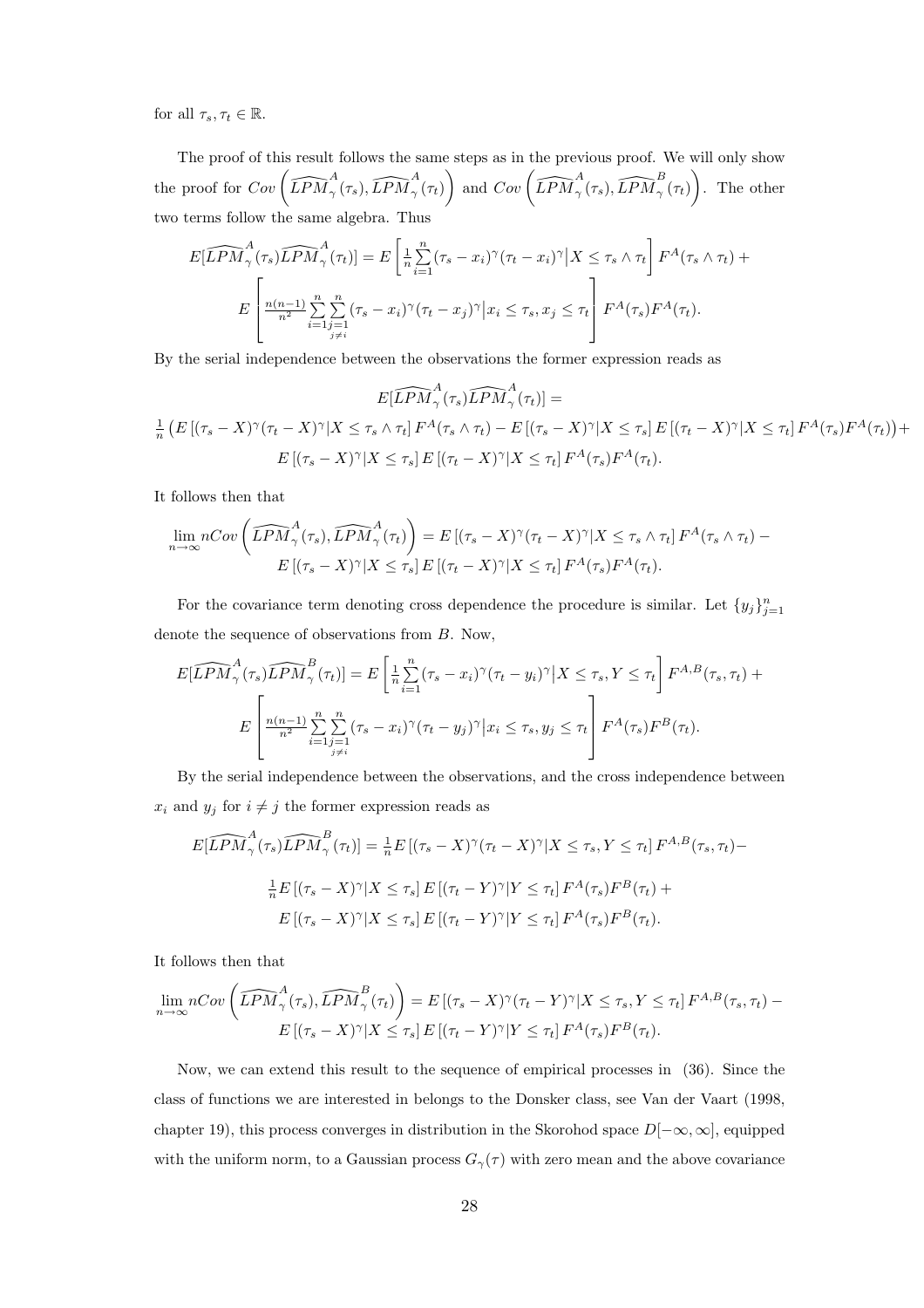function. Finally, by the continuous mapping theorem we obtain the weak convergence of the supremum of the process stated in theorem 2.

**Proof of proposition 3:** It is similar to proof of proposition 1 in Barret and Donald (2003). The proof of (i) involves characterizing the distribution of the test statistic and then using the covariance structure in theorem 2 to prove an inequality between suprema of Gaussian random variables.

**Proof of proposition 4:** The power of the asymptotic test in theorem 2 is defined under  $H_{1,\gamma}$  by  $P(T_{n,\gamma} > c_{\gamma}(1-\alpha))$ . Substracting in both sides of the probability expression we obtain

$$
P(T_{n,\gamma} > c_{\gamma}(1-\alpha)) = P\left(\sqrt{n} \sup_{\tau \in \mathbb{R}} \widehat{D}_{\gamma}(\tau) - \sup_{\tau \in \mathbb{R}} \delta(\tau) > c_{\gamma}(1-\alpha) - \sup_{\tau \in \mathbb{R}} \delta(\tau)\right) \ge
$$
  
 
$$
\ge P\left(\sqrt{n} \sup_{\tau \in \mathbb{R}} \left(\widehat{D}_{\gamma}(\tau) - \frac{\delta(\tau)}{\sqrt{n}}\right) > c_{\gamma}(1-\alpha) - \sup_{\tau \in \mathbb{R}} \delta(\tau)\right),
$$

and

$$
\lim_{n \to \infty} P\left(\sqrt{n} \sup_{\tau \in \mathbb{R}} \left(\widehat{D}_{\gamma}(\tau) - \frac{\delta(\tau)}{\sqrt{n}}\right) > c_{\gamma}(1 - \alpha) - \sup_{\tau \in \mathbb{R}} \delta(\tau)\right) > \alpha,\tag{37}
$$

since  $\sqrt{n}$ sup<br> $\tau \in \mathbb{R}$  $\overline{a}$  $\widehat{D}_{\gamma}(\tau)-\frac{\delta(\tau)}{\sqrt{n}}$ ´ converges to  $\sup_{\tau \in \mathbb{R}} G_{\gamma}(\tau)$ , as does  $T_{n,\gamma}$  under  $H_0$ . Now, by definition of the process sup  $\delta(\tau)$ , the quantile of the asymptotic distribution in (37) is to the left of the asymptotic critical value  $c_\gamma(1-\alpha)$  and implies therefore a rejection probability greater than α.

**Proof of proposition 5:** Let  $\mathbf{x}_n^{(j)} := (x_1^{(j)}, x_2^{(j)}, \ldots, x_n^{(j)})'$ ,  $j = 1, \ldots$ , be a collection of random samples of dimension  $n \times 2$  drawn from a bivariate distribution  $F^{A,B}(\tau,\tau)$ . Define  $T_{n,\gamma}^{(j)}$  as the corresponding family of test statistics associated to  $\mathbf{x}_n^{(j)}$ . Under  $H_{0,\gamma}$ , proposition 3 shows that this test statistic is  $O_P(1)$  of the functional of the gaussian process sup  $G_\gamma(\tau)$ . Mathematically,

$$
\lim_{n \to \infty} P\left(T_{n,\gamma}^{(j)} > c_{\gamma}(1-\alpha)\right) \le \alpha,
$$

with  $c_{\gamma}(1-\alpha)$  the critical value at an  $\alpha$  significance level of the asymptotic distribution. Further, each sample indexed by j defines a gaussian process sup  $\widehat{G}_{\gamma}(\tau)$  determined by  $\sqrt{n}$ -consistent estimates of the nuisance parameters in the covariance function (19). Glivenko-Cantelli and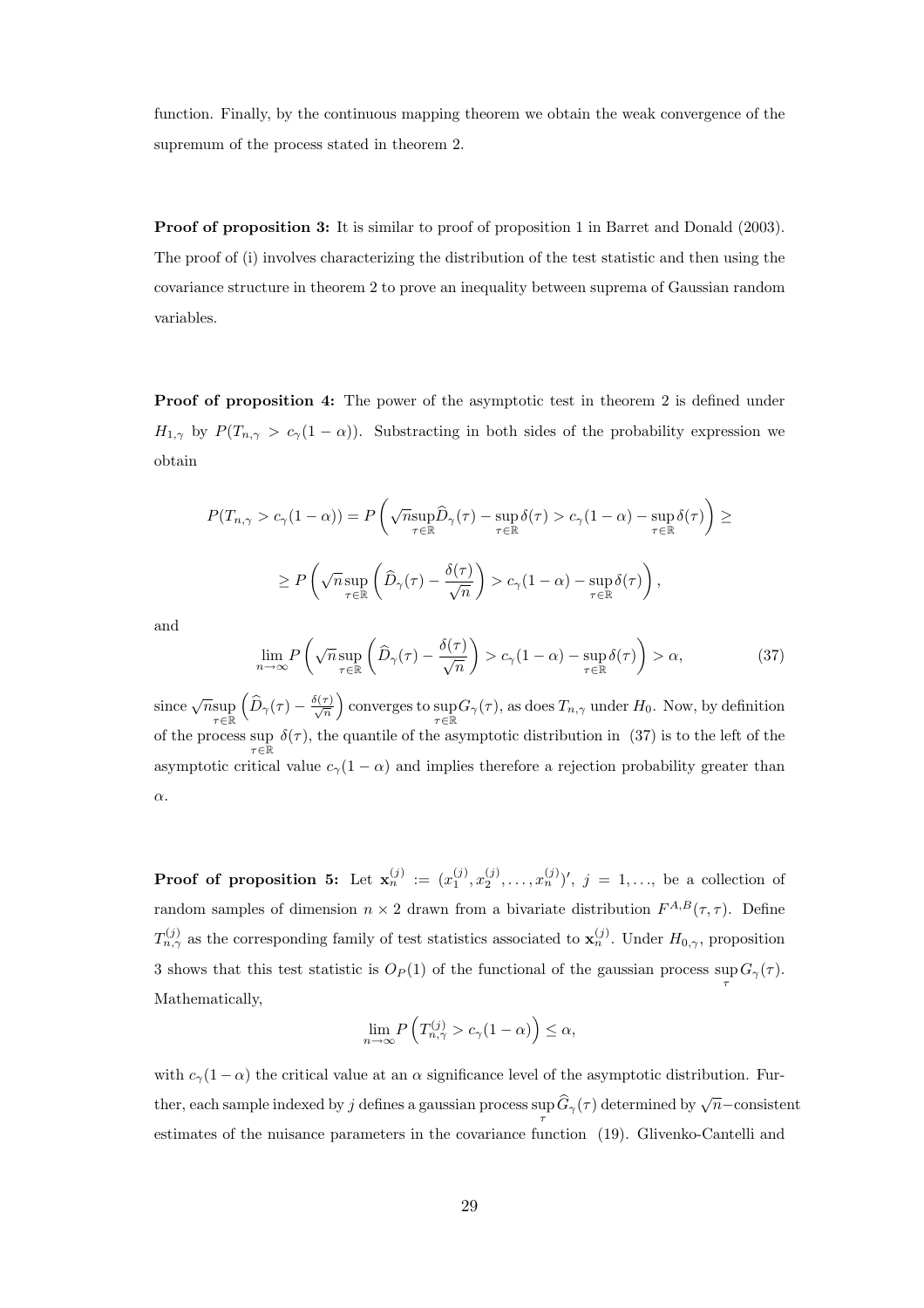Slutsky theorems plus assumption A.5 ensure that this convergence is uniform and almost sure. Now, the uniform continuity of the gaussian processes implies

$$
\sup_{\tau} \left| \widehat{G}_{\gamma}^{(j)}(\tau) - G_{\gamma}(\tau) \right| \stackrel{a.s.}{\longrightarrow} 0, \quad \text{for all } j = 1, \dots \tag{38}
$$

where  $a.s.$  stands for almost surely, and denotes convergence with probability one. Now, using the properties of the supremum functional we obtain

$$
\left|\sup_{\tau} \widehat{G}_{\gamma}^{(j)}(\tau) - \sup_{\tau} G_{\gamma}(\tau)\right| \xrightarrow{a.s.} 0, \quad \text{for all } j = 1, \dots
$$
 (39)

Note that the uniform convergence in (38) is a sufficient condition to show (39).

Each functional of the collection of  $\widehat{G}_{\gamma}^{(j)}(\tau)$  processes defines a data dependent critical value  $c_{\gamma}^{(j)}(1-\alpha)$  satisfying

$$
P\left(\sup_{\tau} \widehat{G}_{\gamma}^{(j)} > c_{\gamma}^{(j)}(1-\alpha)\right) = \alpha, \quad \text{for all } j = 1, \dots
$$
 (40)

The uniform convergence in (39) and the fact that the distribution function of  $\sup G_{\gamma}(\tau)$  is τ strictly increasing in  $\tau$  implies that

$$
c_{\gamma}^{(j)}(1-\alpha) \xrightarrow{a.s.} c_{\gamma}(1-\alpha), \quad \text{for all } j=1,\dots
$$
 (41)

Note that this result is sufficient for our purpose but it also holds uniformly in  $\alpha \in (0,1)$ .

Consider now a sample  $\mathbf{x}_n^{(1)}$  and retain the associated critical value  $c_\gamma^{(1)}(1-\alpha)$ . By using basic algebra in (39) it is simple to show that

$$
\left|\sup_{\tau} \widehat{G}_{\gamma}^{(j)}(\tau) - \sup_{\tau} \widehat{G}_{\gamma}^{(1)}(\tau)\right| \xrightarrow{a.s.} 0,
$$
\n(42)

and therefore, using the same arguments as before, we obtain that

$$
c_{\gamma}^{(j)}(1-\alpha) - c_{\gamma}^{(1)}(1-\alpha) \xrightarrow{a.s.} 0, \quad \text{for all } j = 1, ... \tag{43}
$$

Furthermore, it can be shown that this property also holds uniformly in  $\alpha$ , that is,

$$
\sup_{\alpha \in (0,1)} |c_{\gamma}^{(j)}(1-\alpha) - c_{\gamma}^{(1)}(1-\alpha)| \stackrel{a.s.}{\longrightarrow} 0, \text{ for all } j = 1, \dots
$$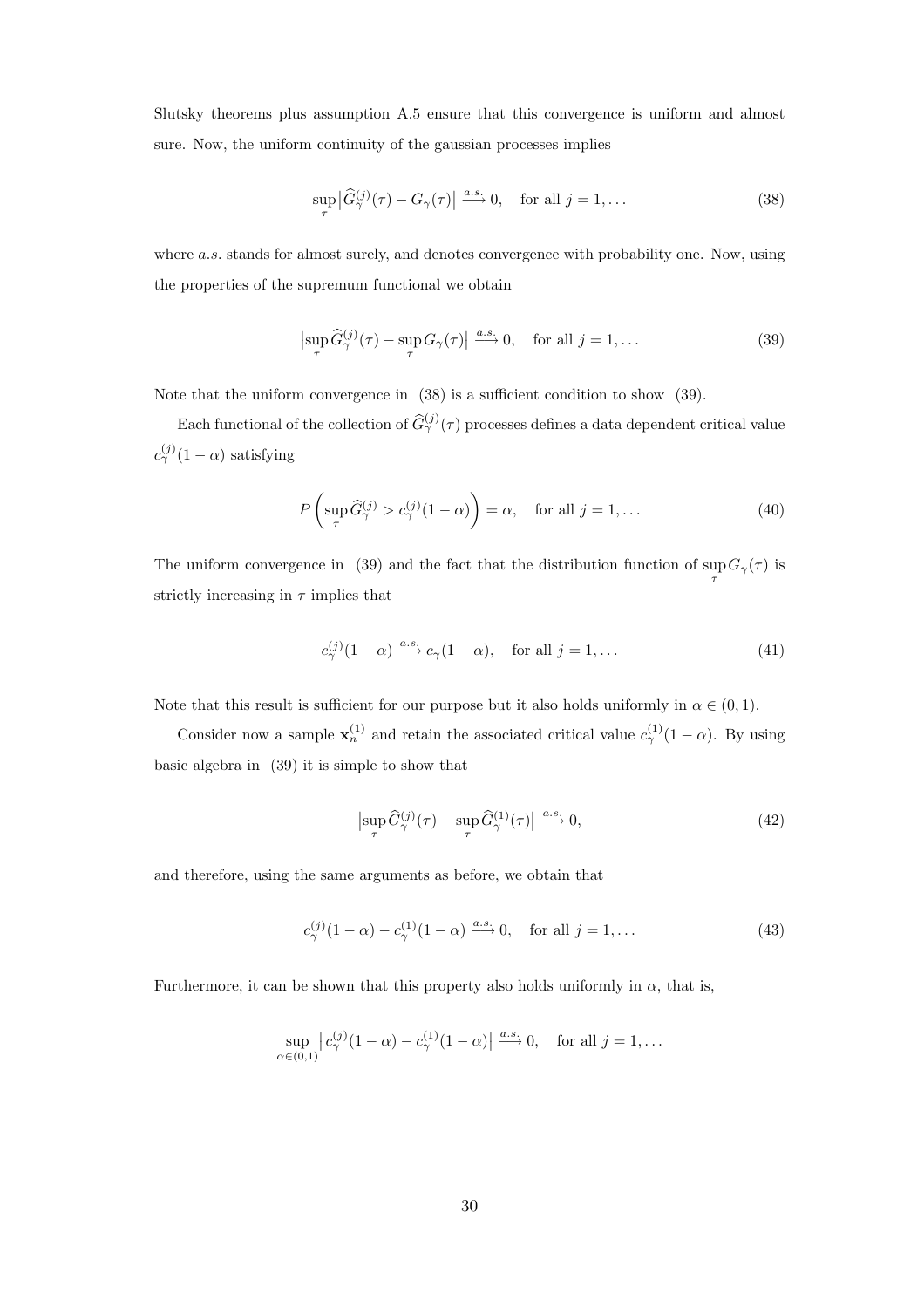From this convergence results we obtain the desired result since

$$
\lim_{n \to \infty} P\left(T_{n,\gamma}^{(j)} > c_{\gamma}^{(1)}(1-\alpha)\right) = \lim_{n \to \infty} P\left(T_{n,\gamma}^{(j)} > c_{\gamma}^{(j)}(1-\alpha) - \left(c_{\gamma}^{(j)}(1-\alpha) - c_{\gamma}^{(1)}(1-\alpha)\right)\right) \le \alpha.
$$
\n(44)

The proof for the consistency of the test under  $H_{\gamma,1}$  follows from observing that whereas the test statistic  $T_{n,\gamma}$  diverges to infinity, the collection of critical values  $c^{(j)}_{\gamma}(1-\alpha)$  is simulated from the respective estimated gaussian processes under the null hypothesis. The convergence in (41) and (43) hold, but now

$$
\lim_{n \to \infty} P\left(T_{n,\gamma}^{(j)} > c_{\gamma}^{(1)}(1-\alpha)\right) = \lim_{n \to \infty} P\left(T_{n,\gamma}^{(j)} > c_{\gamma}^{(j)}(1-\alpha) - \left(c_{\gamma}^{(j)}(1-\alpha) - c_{\gamma}^{(1)}(1-\alpha)\right)\right) = 1.
$$
\n(45)

**Proof of theorem 3:** Note that  $n_u = \lambda(u) + op(n)$  implying that  $\sqrt{n_u}$ p  $\overline{\lambda(u)}\sqrt{n}+o_P(\sqrt{n}).$ The rest of the proof is then analogous to the proof of theorem 2 but replacing the relevant unconditional distribution functions by their conditional counterparts, with the conditioning event defined by a threshold u.

**Proof of corollary 2:** Let  $\varepsilon_t^i$  be the error sequence of a possibly heteroscedastic time series defined in (32), and  $\hat{\epsilon}_t^i$  be the corresponding residual sequence. The relevant test statistics are  $T_{n,\gamma}$  and  $\widehat{T}_{n,\gamma}$  respectively. The latter test statistic can be expressed as

$$
\widehat{T}_{n,\gamma} := \sqrt{n} \sup_{\tau} \left( \left( \widehat{LPM}^{\widehat{A}}_{\gamma}(\tau) - \widehat{LPM}^A_{\gamma}(\tau) \right) - \left( \widehat{LPM}^{\widehat{B}}_{\gamma}(\tau) - \widehat{LPM}^B_{\gamma}(\tau) \right) + \widehat{D}_{\gamma}(\tau) \right), \quad (46)
$$

with  $\widehat{LPM}^{\hat{i}}_{\gamma}$  denoting the downside risk measure computed from the estimated residuals of the regression models for  $i = A, B$ , and  $\gamma = 0, 1, 2$ .

Now, it is sufficient to show that  $\sqrt{n}$  $\begin{aligned} & \Big(\widehat{LPM}^{\widehat{i}}_{\gamma}(\tau)-\widehat{LPM}^i_{\gamma}(\tau)\Big), \end{aligned}$  $\Big) \stackrel{p}{\longrightarrow} 0$  for all  $\tau \in \mathbb{R}$  and  $i = A, B$ , to obtain the desired result. Without loss of generality and to ease notation we will denote the error and residual variables without using the index i. Then, the difference above can be written as

$$
\frac{1}{\sqrt{n}} \sum_{t=1}^{n} (\tau - \widehat{\varepsilon}_t)^{\gamma} I(\widehat{\varepsilon}_t \le x) - \frac{1}{\sqrt{n}} \sum_{t=1}^{n} (\tau - \varepsilon_t)^{\gamma} I(\varepsilon_t \le x), \tag{47}
$$

for both portfolios A and B, and with  $\gamma = 0, 1, 2$ .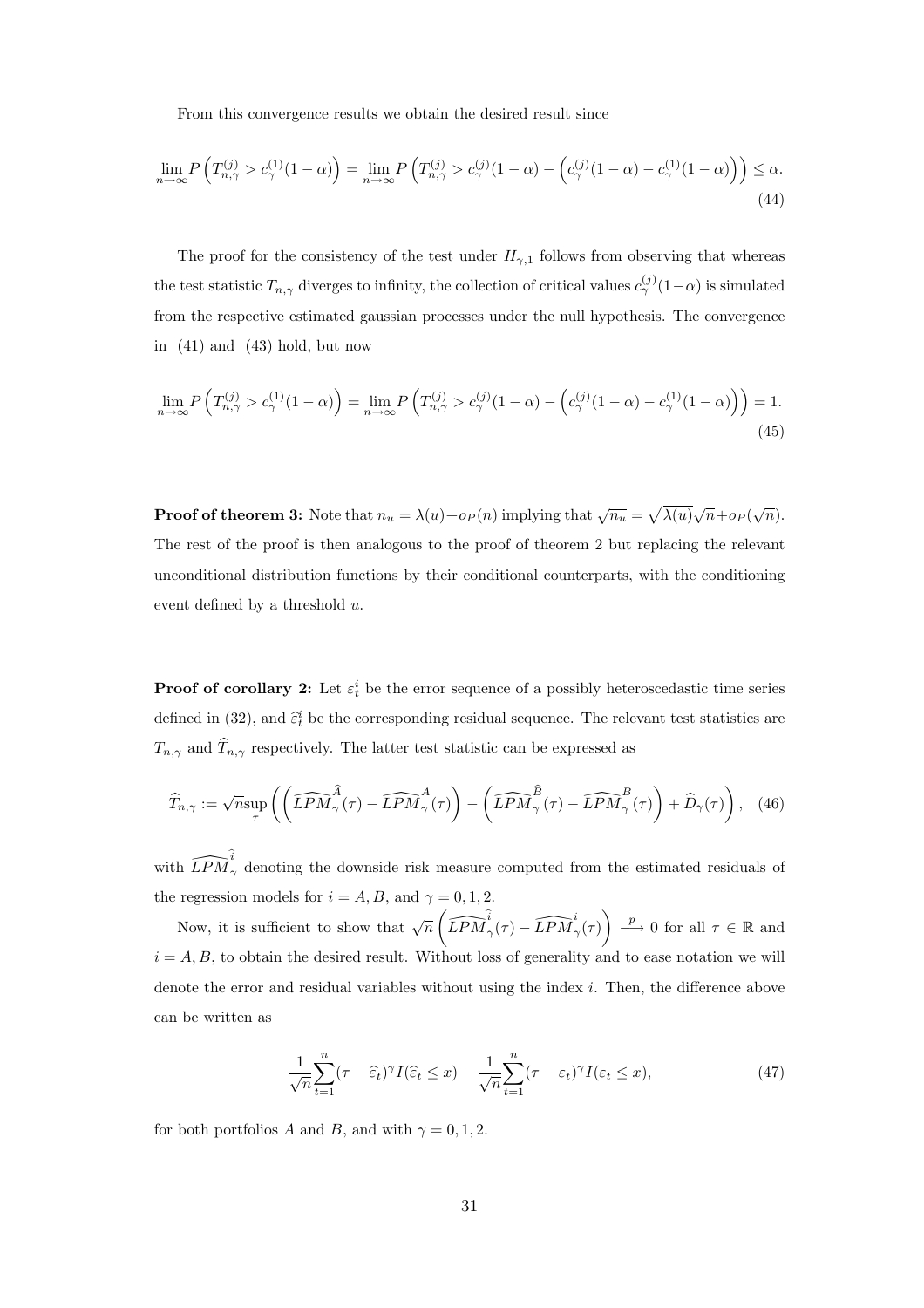This expression is upper bounded by the product:  $\frac{1}{\sqrt{n}}$  $\frac{n}{2}$  $\sum_{t=1} \left[ (\tau - \widehat{\varepsilon}_t)^{\gamma} - (\tau - \varepsilon_t)^{\gamma} \right] [I(\widehat{\varepsilon}_t \leq x) - I(\varepsilon_t \leq x)].$ Now, using Newton's formula we obtain the following inequality:

$$
\frac{1}{\sqrt{n}} \sum_{t=1}^{n} \left[ (\tau - \widehat{\varepsilon}_t)^{\gamma} - (\tau - \varepsilon_t)^{\gamma} \right] \left[ I(\widehat{\varepsilon}_t \le x) - I(\varepsilon_t \le x) \right] \le \tag{48}
$$

$$
\leq \frac{1}{\sqrt{n}} \sum_{t=1}^{n} \left[ (\tau - \widehat{\varepsilon}_t)^{\gamma} - (\tau - \varepsilon_t)^{\gamma} \right]^2 + \frac{1}{\sqrt{n}} \sum_{t=1}^{n} \left[ I(\widehat{\varepsilon}_t \leq x) - I(\varepsilon_t \leq x) \right]^2. \tag{49}
$$

Operating with the first right term and using assumption A.7. we observe that it is of order  $o_p(1)$ . To derive the convergence of the second term we note that  $\frac{1}{\sqrt{n}}$  $\frac{n}{2}$  $\sum_{t=1}^{n} [I(\widehat{\varepsilon}_t \leq x) - I(\varepsilon_t \leq x)]^2 =$  $\frac{1}{\sqrt{n}}$  $\frac{n}{2}$  $\sum_{t=1} |I(\hat{\varepsilon}_t \leq x) - I(\varepsilon_t \leq x)|$ . Reordering the terms inside the sum operator, this expression can be decomposed as

$$
\frac{1}{\sqrt{n}} \sum_{t=1}^{n} |I(\hat{\varepsilon}_t \le x) - I(\varepsilon_t \le x)| = \sqrt{\left(1 - \frac{n_o}{n}\right)} \frac{1}{\sqrt{n - n_o}} \sum_{t=1}^{n - n_0} \left[ I(\hat{\varepsilon}_t \le x) - I(\varepsilon_t \le x) \right] \tag{50}
$$

$$
+\sqrt{\frac{n_o}{n}}\frac{1}{\sqrt{n_o}}\sum_{t=n-n_0+1}^{n} [I(\varepsilon_t \le x) - I(\widehat{\varepsilon}_t \le x)],\qquad(51)
$$

with  $n_o$  indicating the number of observations where the difference of indicators inside the absolute value operator is negative. Now, using Koul and Ling (2006, theorem 4.1 and lemma 4.1) we note that both terms (50) and (51) converge to zero in probability, and therefore the proof of corollary 2 follows.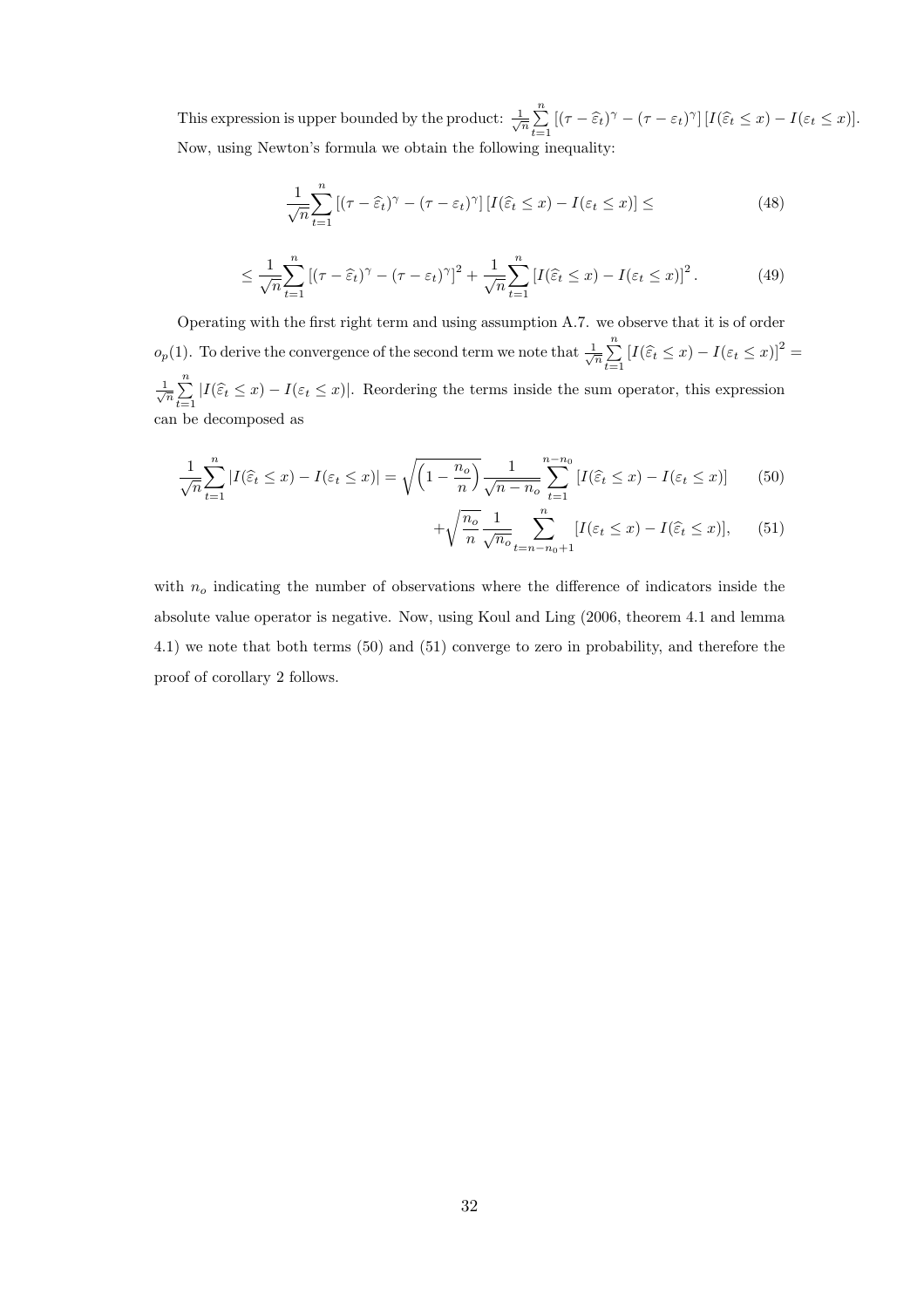## **TABLES**

| $\nu=5$      | Method   |        | $\gamma = 0$ |        |           | $\gamma=1$ |       |
|--------------|----------|--------|--------------|--------|-----------|------------|-------|
| $\rho = 0$   |          | 10%    | $5\%$        | $1\%$  | 10%       | $5\%$      | $1\%$ |
| $n=50$       | Gp-value | 0.080  | 0.046        | 0.000  | 0.170     | 0.100      | 0.036 |
|              | p-value  | 0.100  | 0.064        | 0.012  | 0.078     | 0.044      | 0.016 |
| $n=100\,$    | Gp-value | 0.104  | 0.044        | 0.004  | 0.158     | 0.022      | 0.016 |
|              | p-value  | 0.114  | 0.048        | 0.010  | 0.132     | 0.070      | 0.022 |
| $n=500$      | Gp-value | 0.132  | 0.066        | 0.016  | 0.138     | 0.056      | 0.010 |
|              | p-value  | 0.152  | 0.104        | 0.018  | 0.124     | 0.082      | 0.022 |
| $\rho = 0.4$ |          | $10\%$ | $5\%$        | $1\%$  | $10\%$    | $5\%$      | $1\%$ |
| $n=50$       | Gp-value | 0.126  | 0.044        | 0.012  | 0.128     | 0.080      | 0.030 |
|              | p-value  | 0.046  | 0.008        | 0.000  | 0.036     | 0.022      | 0.002 |
| $n=100$      | Gp-value | 0.108  | 0.048        | 0.012  | 0.148     | 0.086      | 0.022 |
|              | p-value  | 0.032  | 0.018        | 0.000  | 0.084     | 0.026      | 0.008 |
| $n=500$      | Gp-value | 0.112  | 0.044        | 0.014  | 0.104     | 0.066      | 0.008 |
|              | p-value  | 0.112  | 0.058        | 0.0008 | 0.066     | 0.024      | 0.000 |
| $\rho = 0.8$ |          | $10\%$ | $5\%$        | $1\%$  | $10\%$    | $5\%$      | $1\%$ |
| $n=50$       | Gp-value | 0.164  | 0.088        | 0.010  | 0.164     | 0.106      | 0.056 |
|              | p-value  | 0.010  | 0.002        | 0.000  | 0.000     | 0.000      | 0.000 |
| $n=100$      | Gp-value | 0.092  | 0.052        | 0.006  | 0.158     | 0.072      | 0.022 |
|              | p-value  | 0.022  | 0.0004       | 0.000  | 0.012     | 0.002      | 0.000 |
| $n=500\,$    | Gp-value | 0.120  | 0.068        | 0.012  | $0.104\,$ | 0.050      | 0.014 |
|              | p-value  | 0.020  | 0.002        | 0.000  | 0.000     | 0.000      | 0.000 |

**TABLE 1.** Empirical size for  $H_{0,\gamma}$ ,  $\gamma = 0,1$  for a standardized bivariate Student-t with  $\nu = 5$  degrees of freedom and correlation parameter  $\rho$ .  $Gp$ : asymptotic p-value,  $p$ : Multiplier method p-value. *n* sample size.  $B = 1000$  Monte-Carlo simulations to approximate the exact finite-sample distribution.  $mc = 500$  Monte-Carlo iterations to approximate the nominal size.  $m = 100$  partitions of the real line to generate observations from the asymptotic Gaussian process with covariance function  $\hat{\Sigma}$ .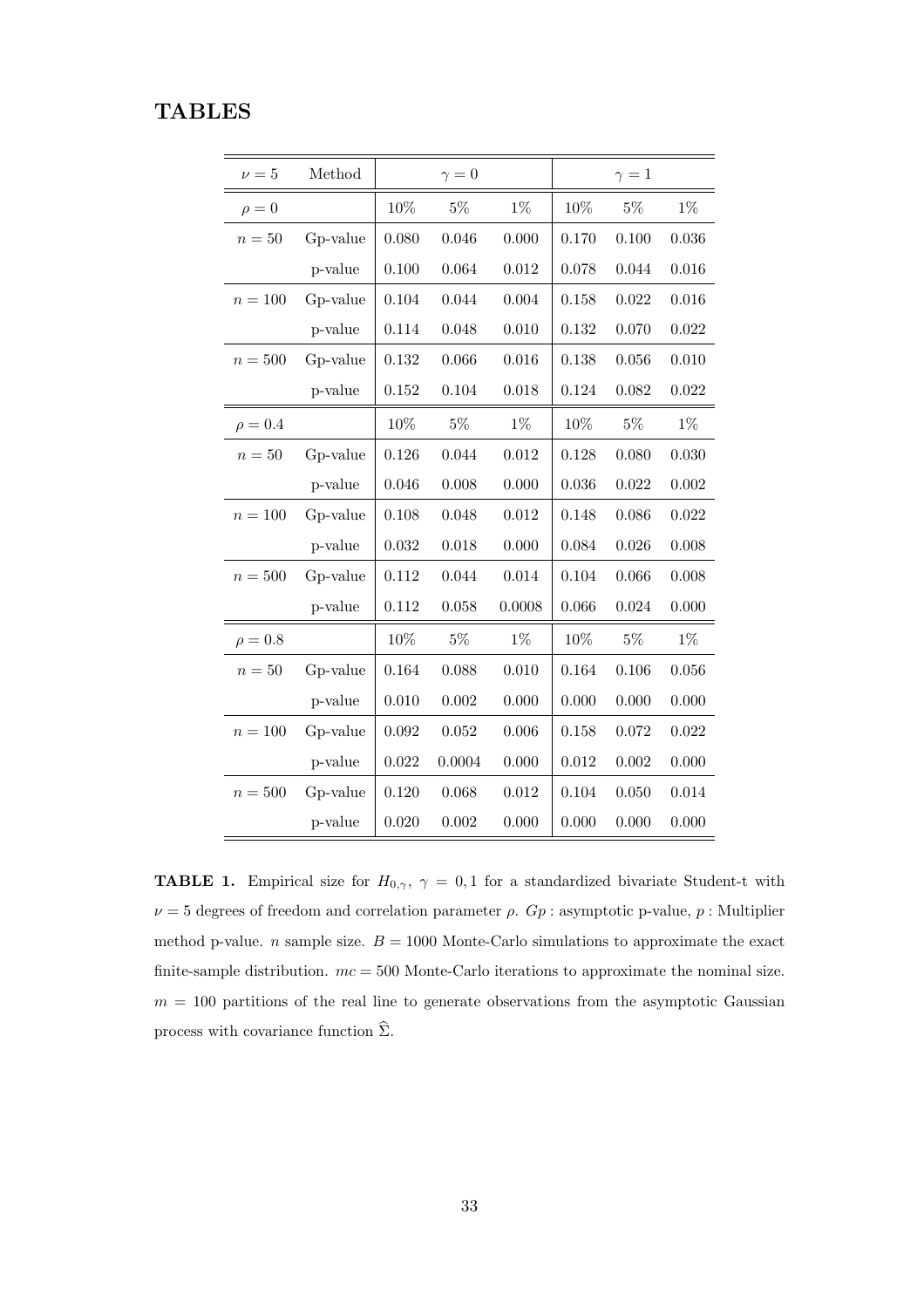| $\nu = 10$   | Method   |           | $\gamma = 0$ |        |        | $\gamma=1$ |       |
|--------------|----------|-----------|--------------|--------|--------|------------|-------|
| $\rho = 0$   |          | $10\%$    | $5\%$        | $1\%$  | $10\%$ | $5\%$      | $1\%$ |
| $n=50$       | Gp-value | 0.027     | 0.024        | 0.008  | 0.208  | 0.136      | 0.050 |
|              | p-value  | 0.110     | 0.074        | 0.114  | 0.072  | 0.052      | 0.014 |
| $n=100$      | Gp-value | 0.108     | 0.044        | 0.018  | 0.104  | 0.056      | 0.008 |
|              | p-value  | 0.108     | 0.048        | 0.0006 | 0.134  | 0.074      | 0.014 |
| $n=500$      | Gp-value | 0.086     | 0.026        | 0.006  | 0.118  | 0.058      | 0.010 |
|              | p-value  | 0.150     | 0.114        | 0.026  | 0.134  | 0.082      | 0.010 |
| $\rho = 0.4$ |          | 10%       | $5\%$        | $1\%$  | 10%    | $5\%$      | $1\%$ |
| $n=50$       | Gp-value | 0.140     | 0.080        | 0.010  | 0.118  | 0.064      | 0.018 |
|              | p-value  | 0.044     | 0.024        | 0.000  | 0.046  | 0.020      | 0.000 |
| $n=100$      | Gp-value | 0.090     | 0.040        | 0.018  | 0.128  | 0.068      | 0.010 |
|              | p-value  | 0.034     | 0.016        | 0.000  | 0.076  | 0.024      | 0.006 |
| $n=500$      | Gp-value | 0.092     | 0.044        | 0.014  | 0.122  | 0.052      | 0.008 |
|              | p-value  | $0.122\,$ | 0.054        | 0.006  | 0.060  | 0.020      | 0.002 |
| $\rho = 0.8$ |          | 10%       | $5\%$        | $1\%$  | 10%    | $5\%$      | $1\%$ |
| $n=50$       | Gp-value | 0.182     | 0.092        | 0.010  | 0.152  | 0.104      | 0.034 |
|              | p-value  | 0.018     | 0.000        | 0.000  | 0.002  | 0.000      | 0.000 |
| $n=100\,$    | Gp-value | 0.086     | 0.050        | 0.012  | 0.118  | 0.066      | 0.022 |
|              | p-value  | 0.024     | 0.004        | 0.000  | 0.004  | 0.000      | 0.000 |
| $n=500\,$    | Gp-value | 0.128     | 0.066        | 0.028  | 0.140  | 0.064      | 0.012 |
|              | p-value  | 0.006     | 0.002        | 0.000  | 0.002  | 0.000      | 0.000 |

**TABLE 2.** Empirical size for  $H_{0,\gamma}$ ,  $\gamma = 0,1$  for a standardized bivariate Student-t with  $\nu = 10$  degrees of freedom and correlation parameter  $\rho$ .  $Gp$ : asymptotic p-value,  $p$ : Multiplier method p-value. *n* sample size.  $B = 1000$  Monte-Carlo simulations to approximate the exact finite-sample distribution.  $mc = 500$  Monte-Carlo iterations to approximate the nominal size.  $m = 100$  partitions of the real line to generate observations from the asymptotic Gaussian process with covariance function  $\hat{\Sigma}$ .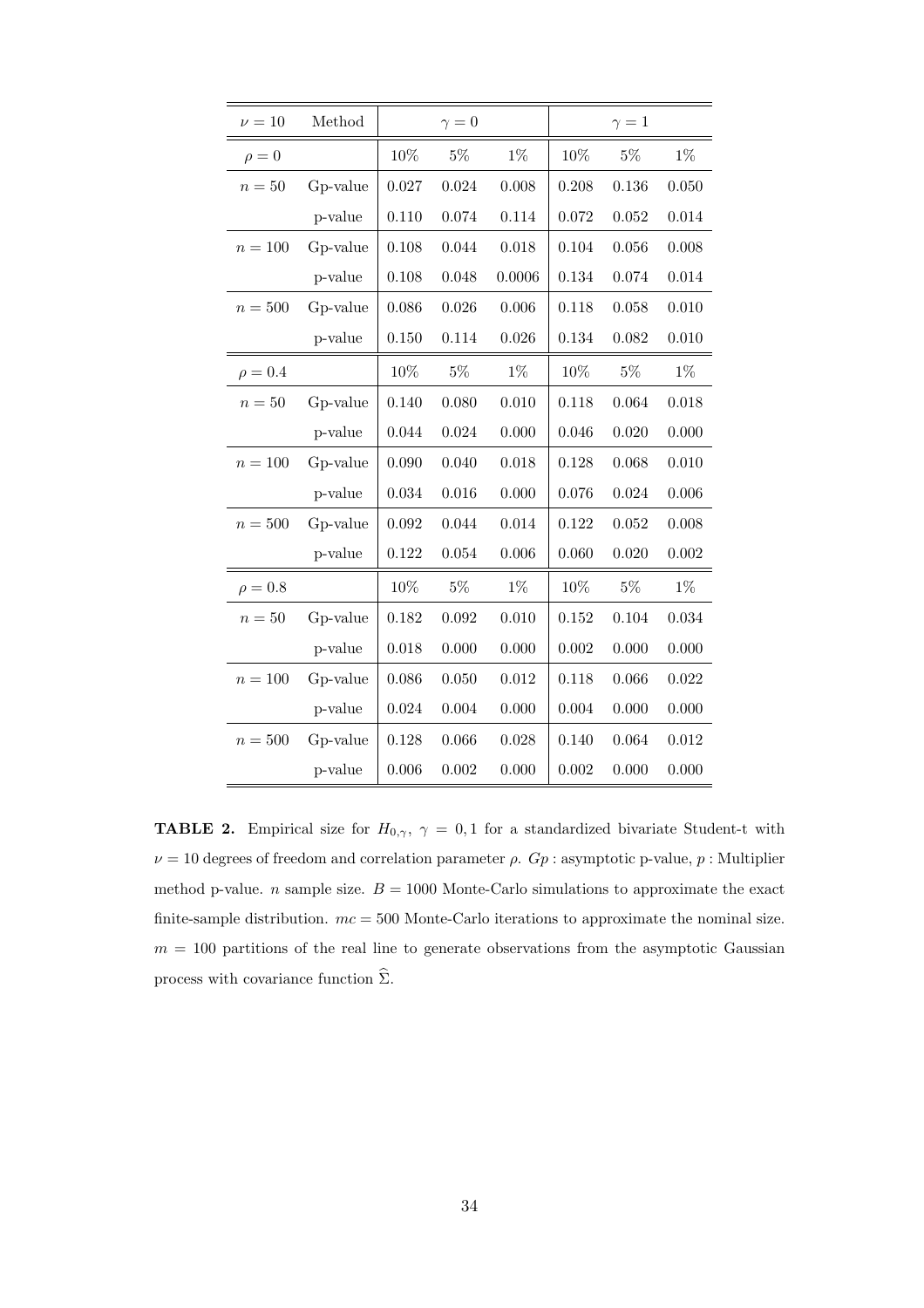| $\nu = 5$           | Method   |       | $\gamma = 0$ |        |        | $\gamma=1$ |       |
|---------------------|----------|-------|--------------|--------|--------|------------|-------|
| $\rho = 0$          |          | 10%   | $5\%$        | $1\%$  | $10\%$ | $5\%$      | $1\%$ |
| $n=200$             | Gp-value | 0.048 | 0.024        | 0.000  | 0.324  | 0.234      | 0.128 |
| $(n_u \approx 50)$  | p-value  | 0.120 | 0.050        | 0.014  | 0.092  | 0.048      | 0.014 |
| $n = 400$           | Gp-value | 0.106 | 0.036        | 0.002  | 0.102  | 0.048      | 0.006 |
| $(n_u \approx 100)$ | p-value  | 0.086 | 0.045        | 0.008  | 0.050  | 0.022      | 0.002 |
| $n = 2000$          | Gp-value | 0.074 | 0.042        | 0.010  | 0.116  | 0.068      | 0.020 |
| $(n_u \approx 500)$ | p-value  | 0.094 | 0.056        | 0.008  | 0.050  | 0.022      | 0.002 |
| $\rho = 0.4$        |          | 10%   | $5\%$        | $1\%$  | 10%    | $5\%$      | $1\%$ |
| $n=200\,$           | Gp-value | 0.118 | 0.066        | 0.010  | 0.136  | 0.052      | 0.018 |
| $(n_u \approx 50)$  | p-value  | 0.142 | 0.074        | 0.022  | 0.088  | 0.040      | 0.006 |
| $n = 400$           | Gp-value | 0.162 | 0.056        | 0.024  | 0.170  | 0.098      | 0.032 |
| $(n_u \approx 100)$ | p-value  | 0.078 | 0.040        | 0.004  | 0.040  | 0.010      | 0.004 |
| $n=2000$            | Gp-value | 0.088 | 0.026        | 0.0004 | 0.066  | 0.020      | 0.000 |
| $(n_u \approx 500)$ | p-value  | 0.114 | 0.050        | 0.010  | 0.072  | 0.026      | 0.002 |
| $\rho = 0.8$        |          | 10%   | $5\%$        | $1\%$  | 10%    | $5\%$      | $1\%$ |
| $n=200$             | Gp-value | 0.104 | 0.042        | 0.012  | 0.156  | 0.086      | 0.024 |
| $(n_u \approx 50)$  | p-value  | 0.074 | 0.032        | 0.006  | 0.024  | 0.010      | 0.002 |
| $n=400$             | Gp-value | 0.096 | 0.048        | 0.008  | 0.128  | 0.066      | 0.018 |
| $(n_u \approx 100)$ | p-value  | 0.070 | 0.038        | 0.006  | 0.014  | 0.002      | 0.000 |
| $n=2000\,$          | Gp-value | 0.104 | 0.034        | 0.014  | 0.092  | 0.054      | 0.016 |
| $(n_u \approx 500)$ | p-value  | 0.176 | 0.094        | 0.008  | 0.038  | 0.012      | 0.000 |

**TABLE 3.** Empirical size for  $H_{0,\gamma,u}$ ,  $\gamma = 0,1$ ,  $u = 0$ , for a standardized bivariate Student-t with  $\nu = 5$  degrees of freedom and correlation parameter  $\rho$ .  $Gp$  : asymptotic p-value,  $p$  : Multiplier method p-value.  $n$  is length of original sample  $(n<sub>u</sub>$  observations available for the tests).  $B = 1000$  Monte-Carlo simulations to approximate the exact finite-sample distribution.  $mc = 500$  Monte-Carlo iterations to approximate the nominal size.  $m = 100$  partitions of the real line to generate observations from the asymptotic Gaussian process with covariance function  $\widehat{\Sigma}$ .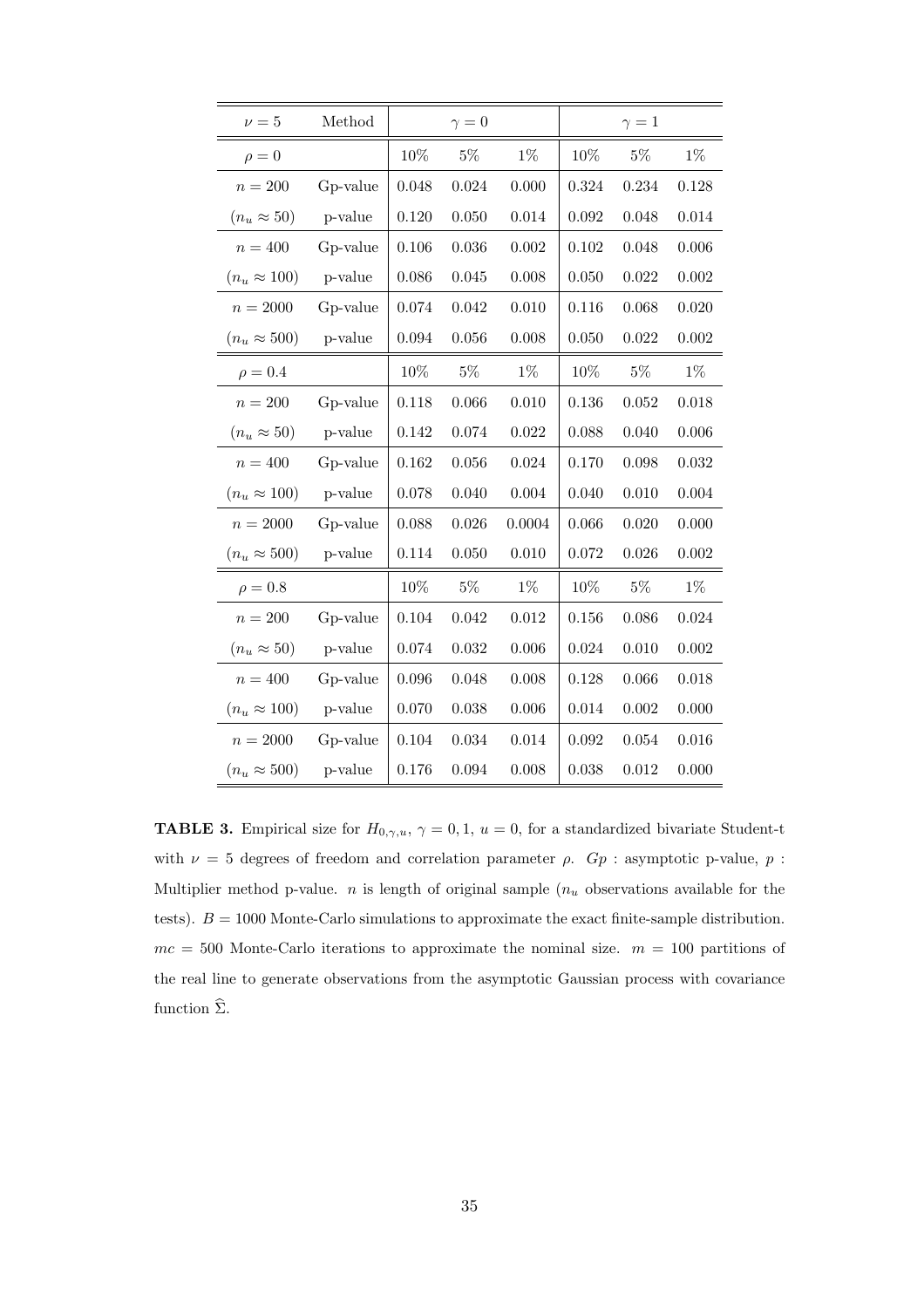| $\nu=10$            | Method   |           | $\gamma = 0$ |       |        | $\gamma=1$ |       |
|---------------------|----------|-----------|--------------|-------|--------|------------|-------|
| $\rho = 0$          |          | $10\%$    | $5\%$        | $1\%$ | $10\%$ | $5\%$      | $1\%$ |
| $n=200$             | Gp-value | 0.106     | 0.036        | 0.008 | 0.058  | 0.020      | 0.008 |
| $(n_u \approx 50)$  | p-value  | $0.106\,$ | 0.054        | 0.006 | 0.068  | 0.026      | 0.014 |
| $n = 400$           | Gp-value | 0.098     | 0.046        | 0.001 | 0.098  | 0.052      | 0.006 |
| $(n_u \approx 100)$ | p-value  | 0.082     | 0.054        | 0.016 | 0.044  | 0.018      | 0.002 |
| $n = 2000$          | Gp-value | 0.090     | 0.034        | 0.006 | 0.074  | 0.028      | 0.000 |
| $(n_u\approx 500)$  | p-value  | 0.086     | 0.038        | 0.012 | 0.052  | 0.016      | 0.002 |
| $\rho = 0.4$        |          | 10%       | $5\%$        | $1\%$ | 10%    | $5\%$      | $1\%$ |
| $n=200$             | Gp-value | 0.124     | 0.052        | 0.004 | 0.118  | 0.066      | 0.020 |
| $(n_u \approx 50)$  | p-value  | 0.144     | 0.074        | 0.012 | 0.072  | 0.026      | 0.004 |
| $n=400\,$           | Gp-value | 0.108     | 0.062        | 0.014 | 0.120  | 0.060      | 0.014 |
| $(n_u \approx 100)$ | p-value  | 0.100     | 0.034        | 0.004 | 0.032  | 0.018      | 0.002 |
| $n=2000$            | Gp-value | 0.104     | 0.046        | 0.008 | 0.074  | 0.044      | 0.010 |
| $(n_u \approx 100)$ | p-value  | 0.116     | 0.060        | 0.014 | 0.048  | 0.018      | 0.002 |
| $\rho = 0.8$        |          | 10%       | $5\%$        | $1\%$ | 10%    | $5\%$      | $1\%$ |
| $n=200$             | Gp-value | 0.102     | 0.050        | 0.008 | 0.103  | 0.046      | 0.012 |
| $(n_u \approx 50)$  | p-value  | 0.080     | 0.036        | 0.006 | 0.014  | 0.002      | 0.000 |
| $n=400$             | Gp-value | 0.134     | 0.068        | 0.022 | 0.108  | 0.056      | 0.082 |
| $(n_u \approx 100)$ | p-value  | 0.068     | 0.032        | 0.002 | 0.004  | 0.000      | 0.000 |
| $n=2000$            | Gp-value | 0.118     | 0.074        | 0.024 | 0.076  | 0.038      | 0.010 |
| $(n_u \approx 500)$ | p-value  | 0.156     | 0.068        | 0.018 | 0.030  | 0.004      | 0.000 |

**TABLE 4.** Empirical size for  $H_{0,\gamma,u}$ ,  $\gamma = 0,1$ ,  $u = 0$ , for a standardized bivariate Student-t with  $\nu$  = 10 degrees of freedom and correlation parameter  $\rho$ .  $Gp$  : asymptotic p-value,  $p$  : Multiplier method p-value.  $n$  is length of original sample  $(n<sub>u</sub>$  observations available for the tests).  $B = 1000$  Monte-Carlo simulations to approximate the exact finite-sample distribution.  $mc = 500$  Monte-Carlo iterations to approximate the nominal size.  $m = 100$  partitions of the real line to generate observations from the asymptotic Gaussian process with covariance function  $\widehat{\Sigma}$ .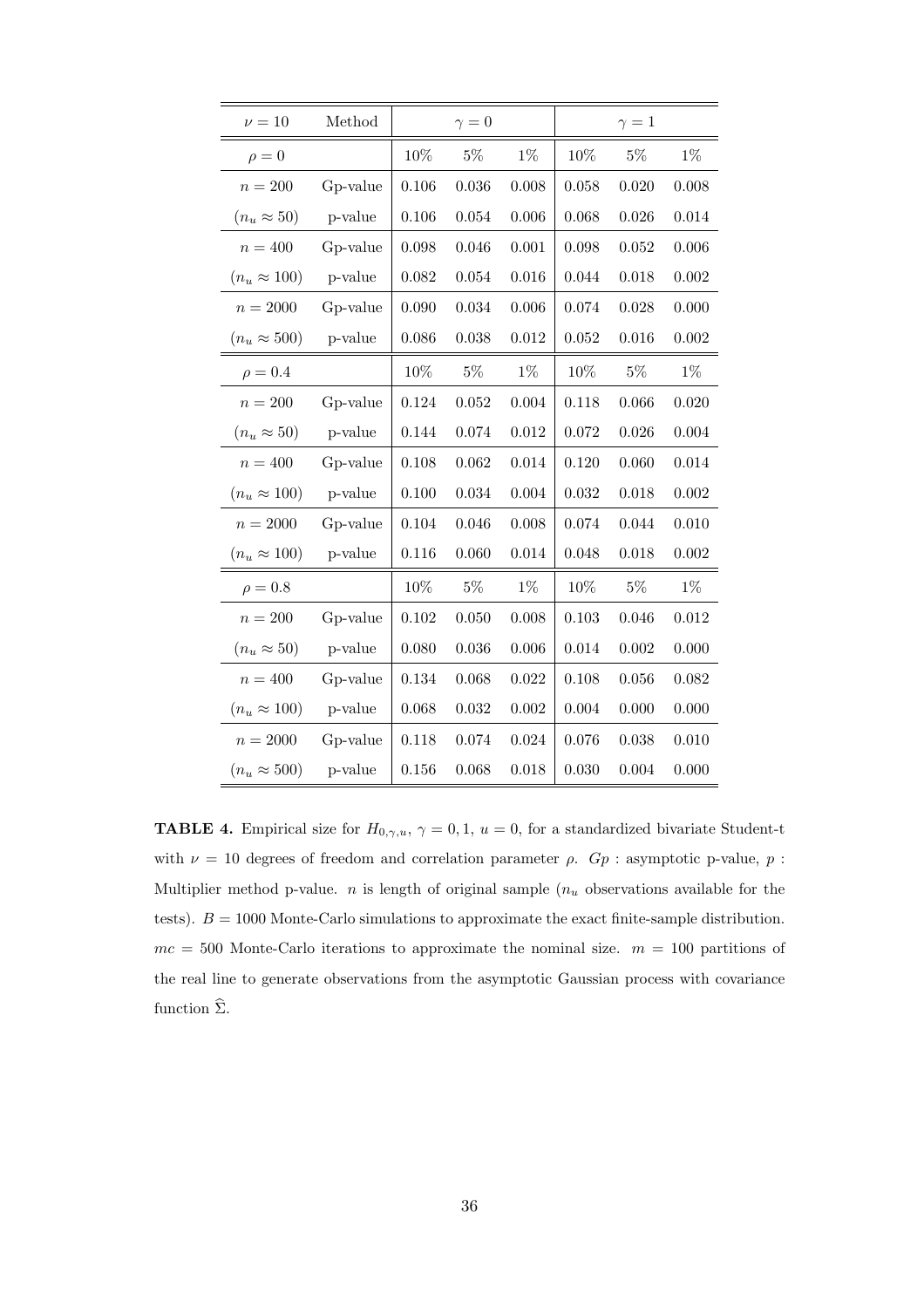| $\nu = 5, \ \alpha = 0.05$ |       | $\gamma=0$ |       |         | $\gamma=1$ |       |
|----------------------------|-------|------------|-------|---------|------------|-------|
| $\rho = 0 / c =$           | 0.5   | 1          | 5     | $0.5\,$ | 1          | 5     |
| $n=50$                     | 0.102 | 0.172      | 0.980 | 0.162   | 0.230      | 0.912 |
| $n = 100$                  | 0.136 | 0.300      | 1.000 | 0.178   | 0.286      | 0.988 |
| $n=500$                    | 0.336 | 0.768      | 1.000 | 0.240   | 0.522      | 1.000 |
| $\rho = 0.4 / c =$         | 0.5   | 1          | 5     | 0.5     | 1          | 5     |
| $n=50$                     | 0.110 | 0.196      | 0.996 | 0.134   | 0.216      | 0.978 |
| $n = 100$                  | 0.136 | 0.332      | 1.000 | 0.182   | 0.344      | 1.000 |
| $n=500$                    | 0.408 | 0.890      | 1.000 | 0.290   | 0.692      | 0.618 |
| $\rho = 0.8 / c =$         | 0.5   | 1          | 5     | 0.5     | 1          | 5     |
| $n=50$                     | 0.226 | 0.448      | 1.000 | 0.264   | 0.464      | 1.000 |
| $n = 100$                  | 0.232 | 0.554      | 1.000 | 0.284   | 0.570      | 1.000 |
| $n=500$                    | 0.714 | 0.998      | 1.000 | 0.578   | 0.986      | 1.000 |

**TABLE 5.** Empirical power for  $H_{0,\gamma}$ ,  $\gamma = 0, 1$ . The family of alternative hypotheses are  $F^{A}(\tau) = F^{B}(\tau) + \frac{cf^{B}(\tau)}{\sqrt{n}}$  with  $F^{B}$  and  $f^{B}$  a Student-t distribution and density function with  $\nu = 5$  and  $c = 0.5, 1, 5$ . The correlation parameter is  $\rho$ ,  $\alpha$  denotes significance level and  $n$  sample size.  $B = 1000$  Monte-Carlo simulations to approximate the exact finite-sample distribution.  $mc = 500$  Monte-Carlo iterations to approximate the nominal size.  $m = 100$ partitions of the real line to generate observations from the asymptotic Gaussian process with covariance function  $\hat{\Sigma}$ .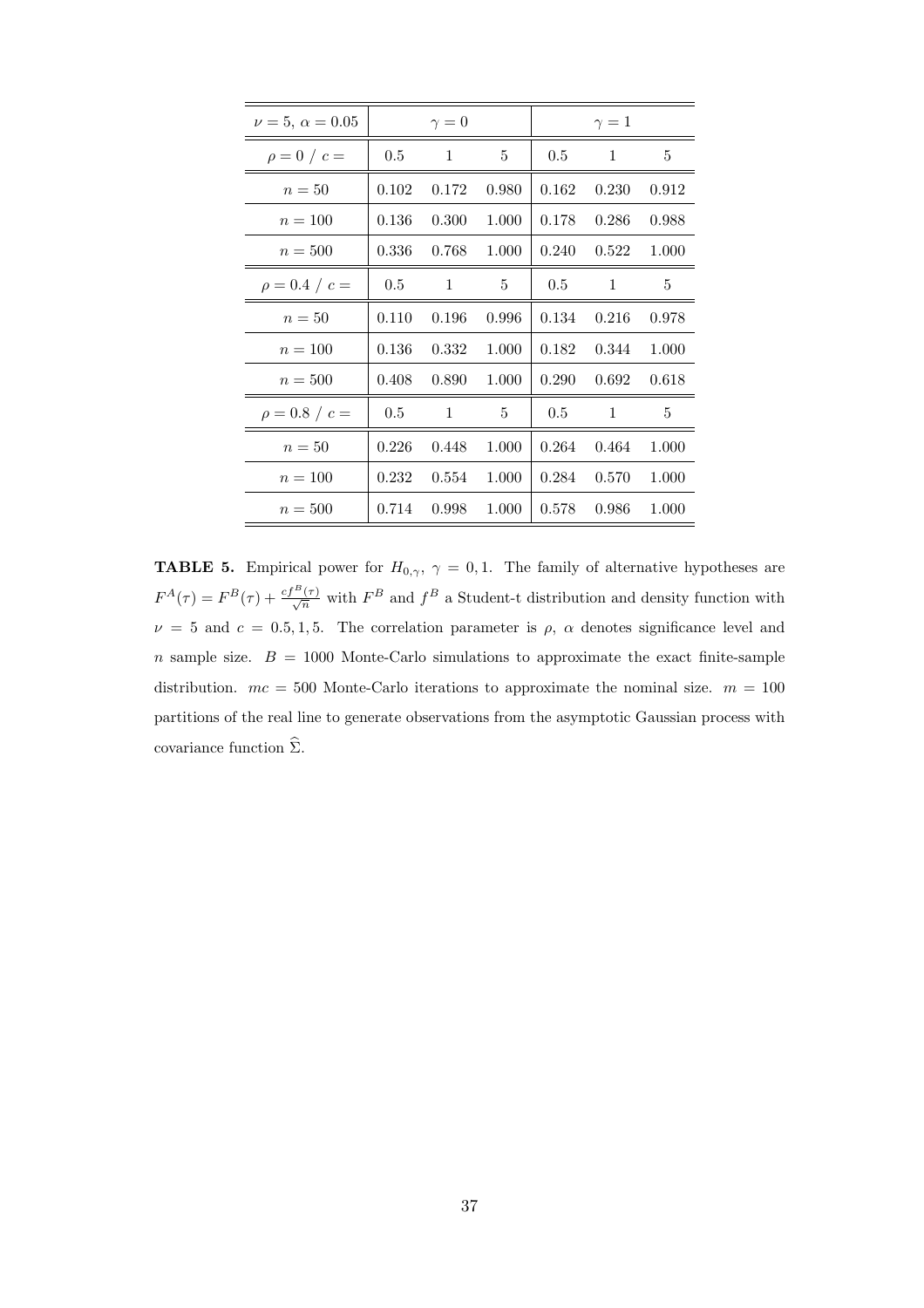| $\nu = 10, \alpha = 0.05$ |         | $\gamma = 0$ |       |       | $\gamma=1$   |       |
|---------------------------|---------|--------------|-------|-------|--------------|-------|
| $\rho = 0/c =$            | $0.5\,$ | $\mathbf{1}$ | 5     | 0.5   | 1            | 5     |
| $n=50$                    | 0.056   | 0.106        | 0.926 | 0.198 | 0.268        | 0.988 |
| $n = 100$                 | 0.134   | 0.276        | 0.798 | 0.108 | 0.218        | 0.980 |
| $n=500$                   | 0.070   | 0.150        | 0.952 | 0.074 | 0.168        | 0.984 |
| $\rho = 0.4 / c =$        | 0.5     | $\mathbf{1}$ | 5     | 0.5   | 1            | 5     |
| $n=50$                    | 0.166   | 0.276        | 0.990 | 0.114 | 0.192        | 0.974 |
| $n = 100$                 | 0.132   | 0.290        | 1.000 | 0.164 | 0.308        | 0.996 |
| $n = 500$                 | 0.324   | 0.792        | 1.000 | 0.274 | 0.662        | 1.000 |
| $\rho = 0.8 / c =$        | 0.5     | $\mathbf{1}$ | 5     | 0.5   | $\mathbf{1}$ | 5     |
| $n=50$                    | 0.212   | 0.406        | 1.000 | 0.226 | 0.430        | 1.000 |
| $n = 100$                 | 0.202   | 0.480        | 1.000 | 0.244 | 0.528        | 1.000 |
| $n=500$                   | 0.580   | 0.990        | 1.000 | 0.570 | 0.986        | 1.000 |

**TABLE 6.** Empirical power for  $H_{0,\gamma}$ ,  $\gamma = 0, 1$ . The family of alternative hypotheses are  $F^{A}(\tau) = F^{B}(\tau) + \frac{cf^{B}(\tau)}{\sqrt{n}}$  with  $F^{B}$  and  $f^{B}$  a Student-t distribution and density function with  $\nu = 10$  and  $c = 0.5, 1, 5$ . The correlation parameter is  $\rho$ ,  $\alpha$  denotes significance level and  $n$  sample size.  $B = 1000$  Monte-Carlo simulations to approximate the exact finite-sample distribution.  $mc = 500$  Monte-Carlo iterations to approximate the nominal size.  $m = 100$ partitions of the real line to generate observations from the asymptotic Gaussian process with covariance function  $\hat{\Sigma}$ .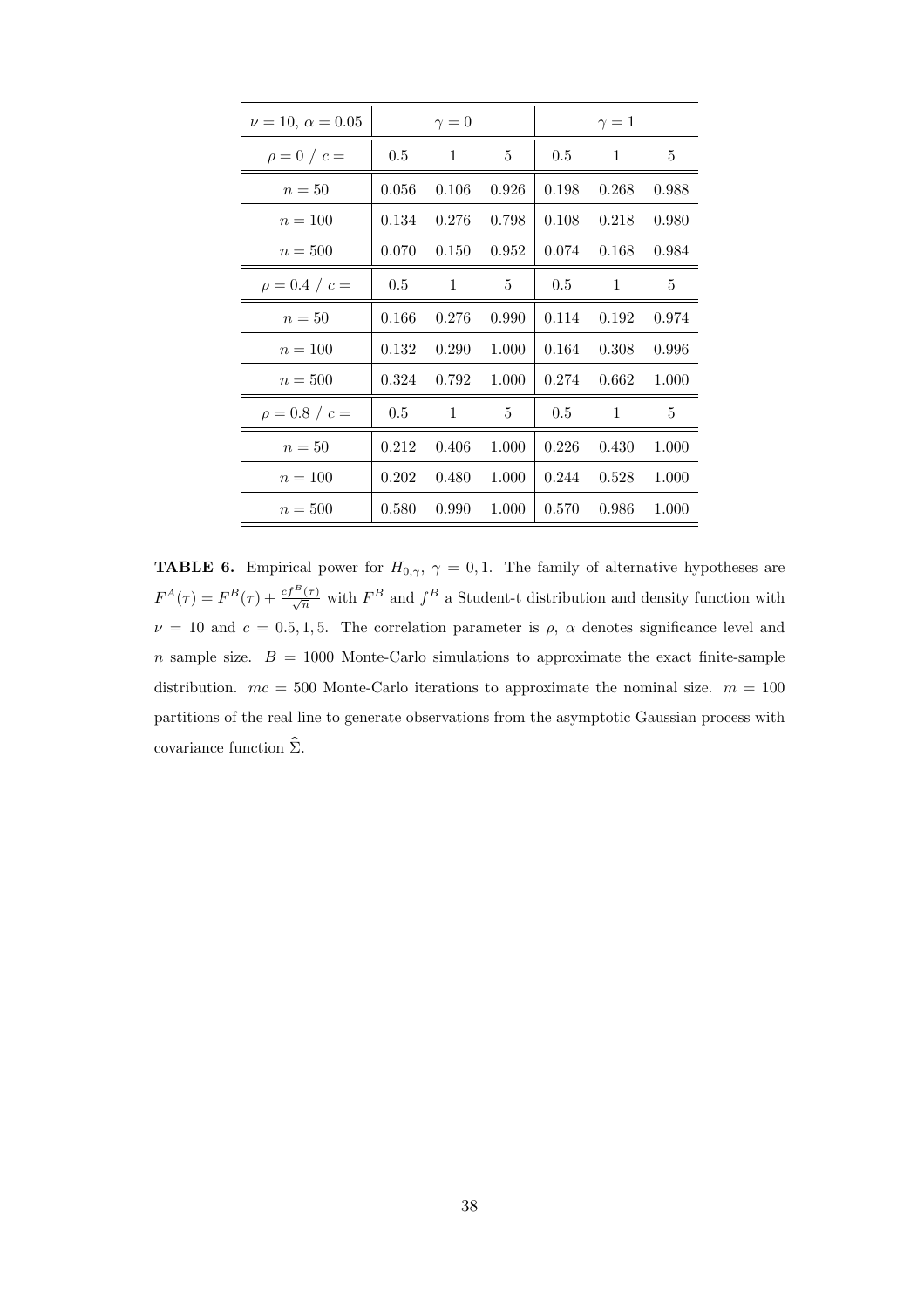| $\nu = 5, \ \alpha = 0.05$ |       | $\gamma=0$   |       |       | $\gamma=1$   |       |
|----------------------------|-------|--------------|-------|-------|--------------|-------|
| $\rho = 0 / c =$           | 0.5   | $\mathbf{1}$ | 5     | 0.5   | 1            | 5     |
| $n = 200$                  | 0.100 | 0.282        | 1.000 | 0.386 | 0.548        | 0.996 |
| $n = 400$                  | 0.044 | 0.052        | 0.230 | 0.070 | 0.040        | 0.070 |
| $n = 2000$                 | 0.826 | 1.000        | 1.000 | 0.492 | 0.870        | 1.000 |
| $\rho = 0.4 / c =$         | 0.5   | 1            | 5     | 0.5   | 1            | 5     |
| $n = 200$                  | 0.246 | 0.556        | 1.000 | 0.178 | 0.360        | 1.000 |
| $n = 400$                  | 0.302 | 0.722        | 1.000 | 0.218 | 0.472        | 1.000 |
| $n = 2000$                 | 0.864 | 1.000        | 1.000 | 0.526 | 0.950        | 1.000 |
| $\rho = 0.8 / c =$         | 0.5   | 1            | 5     | 0.5   | $\mathbf{1}$ | 5     |
| $n = 200$                  | 0.328 | 0.752        | 1.000 | 0.246 | 0.536        | 1.000 |
| $n = 400$                  | 0.470 | 0.954        | 1.000 | 0.284 | 0.704        | 1.000 |
| $n = 2000$                 | 0.984 | 1.000        | 1.000 | 0.852 | 1.000        | 1.000 |

**TABLE 7.** Empirical power for  $H_{0,\gamma,u}$ ,  $\gamma = 0,1$ ,  $u = 0$ . The family of alternative hypotheses are  $F^{A}(\tau) = F^{B}(\tau) + \frac{cf^{B}(\tau)}{\sqrt{n}}$  with  $F^{B}$  and  $f^{B}$  a Student-t distribution and density function with  $\nu = 5$  and  $c = 0.5, 1, 5$ . The correlation parameter is  $\rho$ ,  $\alpha$  denotes significance level and n is length of original sample  $(n_u \approx n/4$  observations available for the tests).  $B = 1000$  Monte-Carlo simulations to approximate the exact finite-sample distribution.  $mc = 500$  Monte-Carlo iterations to approximate the nominal size.  $m = 100$  partitions of the real line to generate observations from the relevant asymptotic Gaussian process.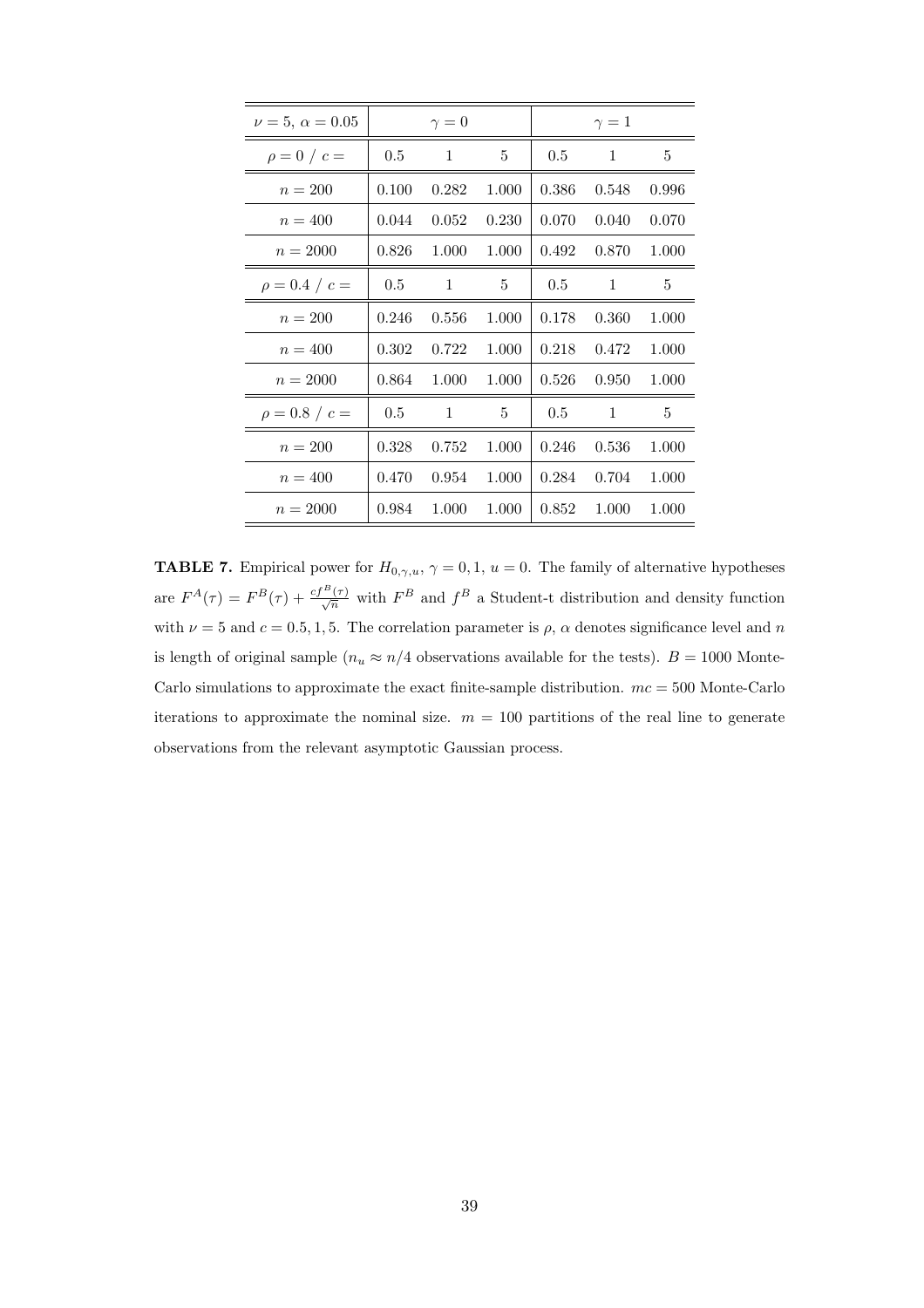| $\nu = 10, \alpha = 0.05$ |       | $\gamma=0$ |       |       | $\gamma=1$   |       |
|---------------------------|-------|------------|-------|-------|--------------|-------|
| $\rho = 0/c =$            | 0.5   | 1          | 5     | 0.5   | 1            | 5     |
| $n = 200$                 | 0.144 | 0.350      | 1.000 | 0.046 | 0.124        | 0.968 |
| $n = 400$                 | 0.200 | 0.606      | 1.000 | 0.152 | 0.338        | 1.000 |
| $n = 2000$                | 0.684 | 1.000      | 1.000 | 0.318 | 0.834        | 1.000 |
| $\rho = 0.4 / c =$        | 0.5   | 1          | 5     | 0.5   | 1            | 5     |
| $n = 200$                 | 0.150 | 0.372      | 1.000 | 0.164 | 0.294        | 1.000 |
| $n = 400$                 | 0.236 | 0.610      | 1.000 | 0.142 | 0.378        | 1.000 |
| $n = 2000$                | 0.766 | 1.000      | 1.000 | 0.532 | 0.944        | 1.000 |
| $\rho = 0.8 / c =$        | 0.5   | 1          | 5     | 0.5   | $\mathbf{1}$ | 5     |
| $n = 200$                 | 0.296 | 0.714      | 1.000 | 0.264 | 0.566        | 1.000 |
| $n = 400$                 | 0.406 | 0.920      | 1.000 | 0.256 | 0.712        | 1.000 |
| $n = 2000$                | 0.944 | 1.000      | 1.000 | 0.808 | 1.000        | 1.000 |

**TABLE 8.** Empirical power for  $H_{0,\gamma,u}$ ,  $\gamma = 0,1$ ,  $u = 0$ . The family of alternative hypotheses are  $F^{A}(\tau) = F^{B}(\tau) + \frac{cf^{B}(\tau)}{\sqrt{n}}$  with  $F^{B}$  and  $f^{B}$  a Student-t distribution and density function with  $\nu = 10$  and  $c = 0.5, 1, 5$ . The correlation parameter is  $\rho$ ,  $\alpha$  denotes significance level and  $n$  is length of original sample  $(n_u\approx n/4$  observations available for the tests).  $B=1000$  Monte-Carlo simulations to approximate the exact finite-sample distribution.  $mc = 500$  Monte-Carlo iterations to approximate the nominal size.  $m = 100$  partitions of the real line to generate observations from the relevant asymptotic Gaussian process.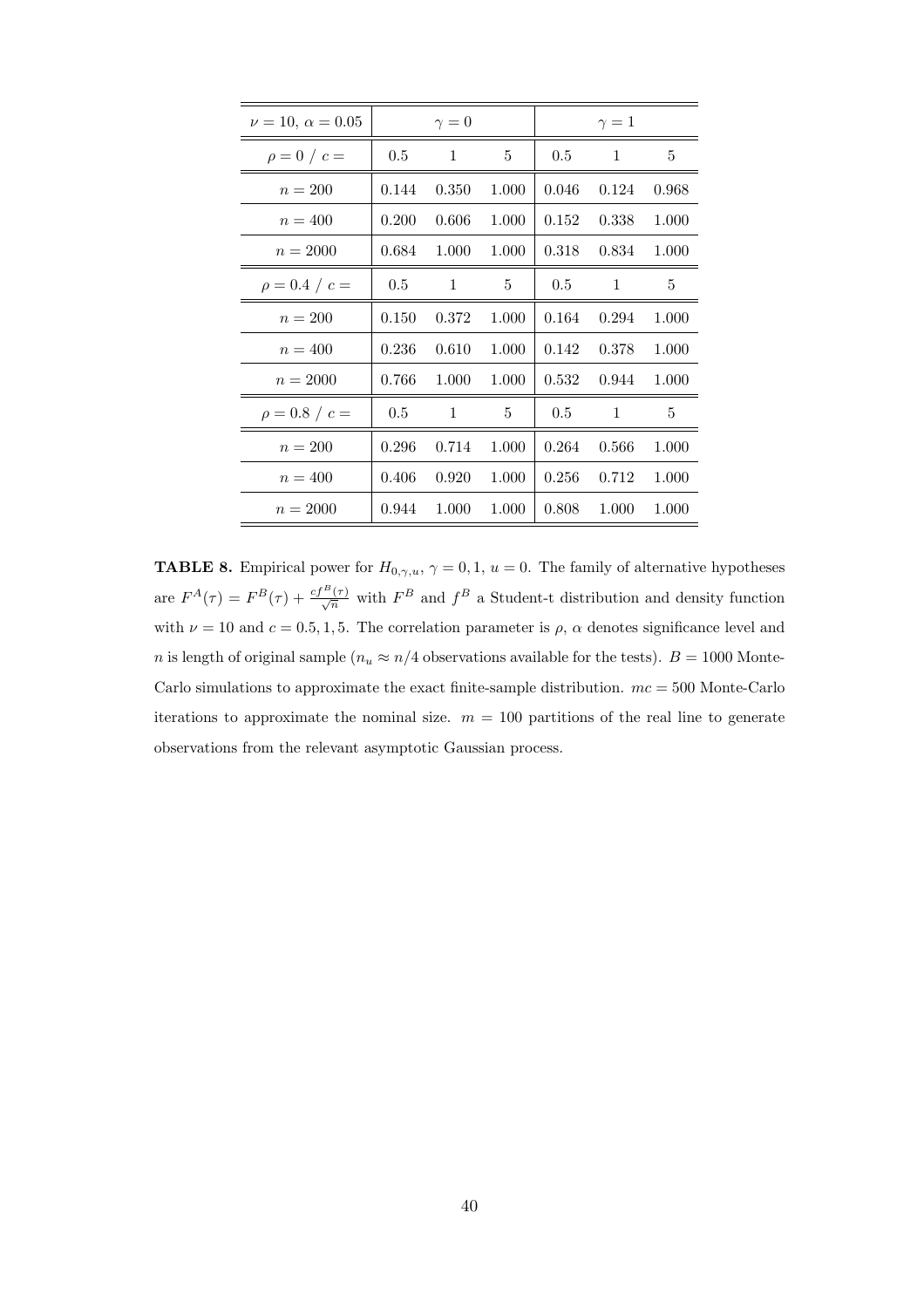## References

- [1] Anderson, G. J. (1996). "Nonparametric Tests of Stochastic Dominance in Income Distributions." Econometrica 64, 1183-1193.
- [2] Arzac, E., and V. Bawa (1977). "Portfolio choice and equilibrium in capital markets with safety first investors." Journal of Financial Economics 4, 277-288.
- [3] Barret, G. and S. Donald (2003). "Consistent Tests for Stochastic Dominance." Econometrica 71, 71-104.
- [4] Bawa, V.S. (1975). "Optimal rules for ordering uncertain prospects." Journal of Financial Economics 2, 95-121.
- [5] Bawa, V.S. (1976). "Admissible portfolios for all individuals." Journal of Finance 23, 1169-1183.
- [6] Bawa, V.S. (1978). "Safety first, stochastic dominance, and optimal portfolio Choice." Journal of Financial and Quantitative Analysis 13, 255-271.
- [7] Bawa, V., and E. Lindenberg (1977). "Capital market equilibrium in a Mean, Lower Partial Moment Framework." Journal of Financial Economics 5, 189-200.
- [8] Bollerslev, T. (1987). "A Conditionally Heteroskedastic Time Series Model for Speculative Prices and Rates of Return." The Review of Economics and Statistics 69, 3, 542-547.
- [9] Davidson, R., J.Y. Duclos (2000). "Statistical Inference for Stochastic Dominance and for the Measurement of Poverty and Inequality." Econometrica 68, 1435-1464.
- [10] Davidson, R., J.Y. Duclos (2006). "Testing for Restricted Stochastic Dominance." Working Paper 06-09, Centre interuniversitaire sur le risque, les politiques économiques et l'emploi.
- [11] Fishburn, P.C. (1977). "Mean-Risk Analysis with Risk Associated with Below-Target Returns." The American Economic Review 67, 2, 116-126.
- [12] Gotoh, J.Y., H. Konno (2000). "Third Degree Stochastic Dominance and Mean-Risk Analysis." Management Science 46, 289-301.
- [13] Granger, C.W.J. (2002)."Some Comments on Risk." Journal of Applied Econometrics 17, 447-456.
- [14] Hansen, B.E. (1996). "Inference when a Nuisance Parameter is not Identified Under the Null Hypothesis." Econometrica 64, 2, 413-430.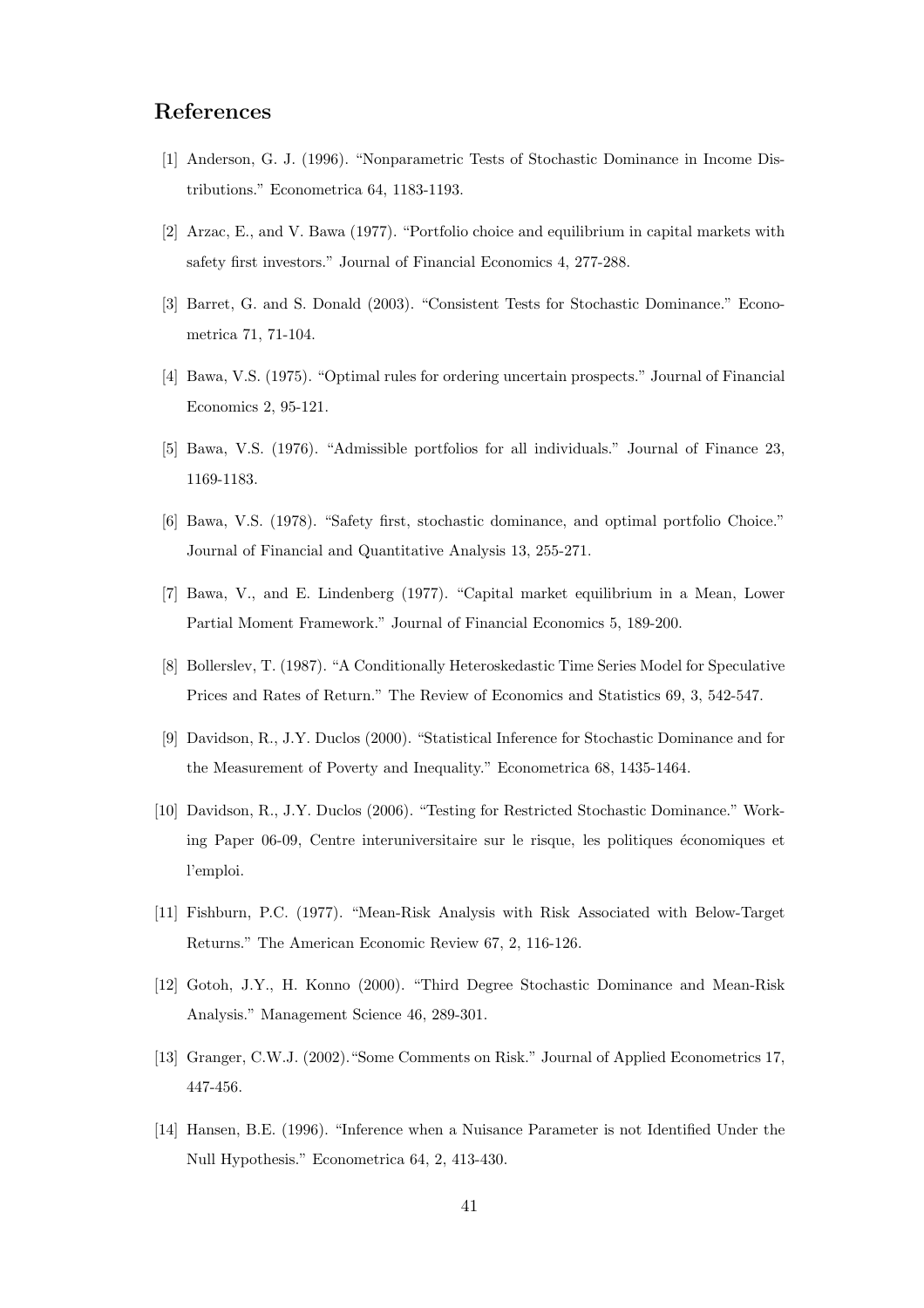- [15] Harlow, W.V., and R.K.S. Rao (1989). "Asset Pricing in a Generalized Mean-Lower Partial Moment Framework: Theory and Evidence." Journal of Financial and Quantitative Analysis 3, 285-309.
- [16] Hogan, W., and J. Warren (1974). "Toward the development of an Equilibrium Capital-Market Model based on Semivariance." Journal of Financial and Quantitative Analysis 9, 1-11.
- [17] Kaur, A., B. L. Prakasa Rao, and H. Singh (1994). "Testing for Second-Order Stochastic Dominance of Two Distributions." Econometric Theory, 10, 849-866.
- [19] Koul, L.H., and M. Ossiander (1994). "Weak Convergence of Randomly Weighted Dependent Residuals Empiricals with Applications to Autoregression." The Annals of Statistics 22, 540-562.
- [19] Koul, L.H., and S. Ling (2006). "Fitting an error distribution in some heterocedastic time series models." The Annals of Statistics 34, 994-1012.
- [20] Larsen, G.A., and B.G. Resnick (1993). "Bootstrapping a Distance Test for Stochastic Dominance Analysis." Review of Quantitative Finance and Accounting 3 (1), 61-69.
- [21] Linton, O., E. Maasoumi, and Y.J. Whang (2005). "Consistent Testing for Stochastic Dominance under General Sampling Schemes." Review of Economic Studies 72, 735-765.
- [22] Linton, O., K. Song, and Y.J. Whang (2008). "Bootstrap Tests of Stochastic Dominance with Asymptotic Similarity on the Boundary." Mimeo.
- [23] Manganelli, S. (2007). "Asset Allocation by Penalized Least Squares." European Central Bank. Working Paper Series, No 723, February 2007.
- [24] Markowitz, H. (1952). "Portfolio selection." Journal of Finance 7, 77-91.
- [25] Markowitz, H. (1959). "Portfolio selection, Efficient Diversification of Investments." Cowles Foundation for Research in Economics at Yale University, Monograph 16, John Wiley & Sons, New York.
- [26] McFadden, D. (1989). "Testing for Stochastic Dominance." In Studies in the Economics of Uncertainty, edited by T.B. Fomby and T.K. Seo. New York: Springer-Verlag.
- [27] Politis, D. N., J.P. Romano, and M. Wolf (1999). Subsampling. Springer-Verlag, New York.